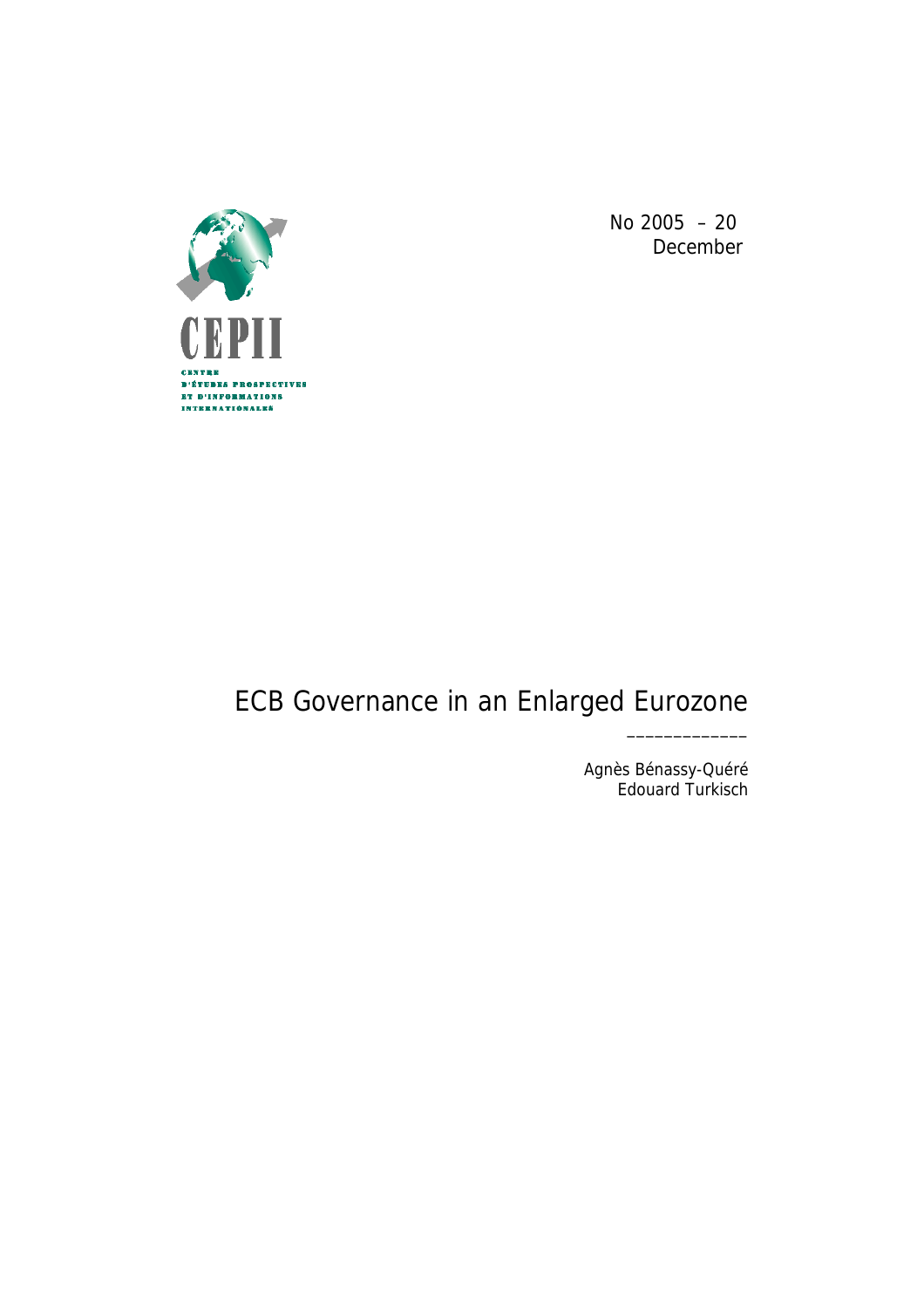# ECB Governance in an Enlarged Eurozone

Agnès Bénassy-Quéré Edouard Turkisch

\_\_\_\_\_\_\_\_\_\_\_\_\_

No 2005 – 20 December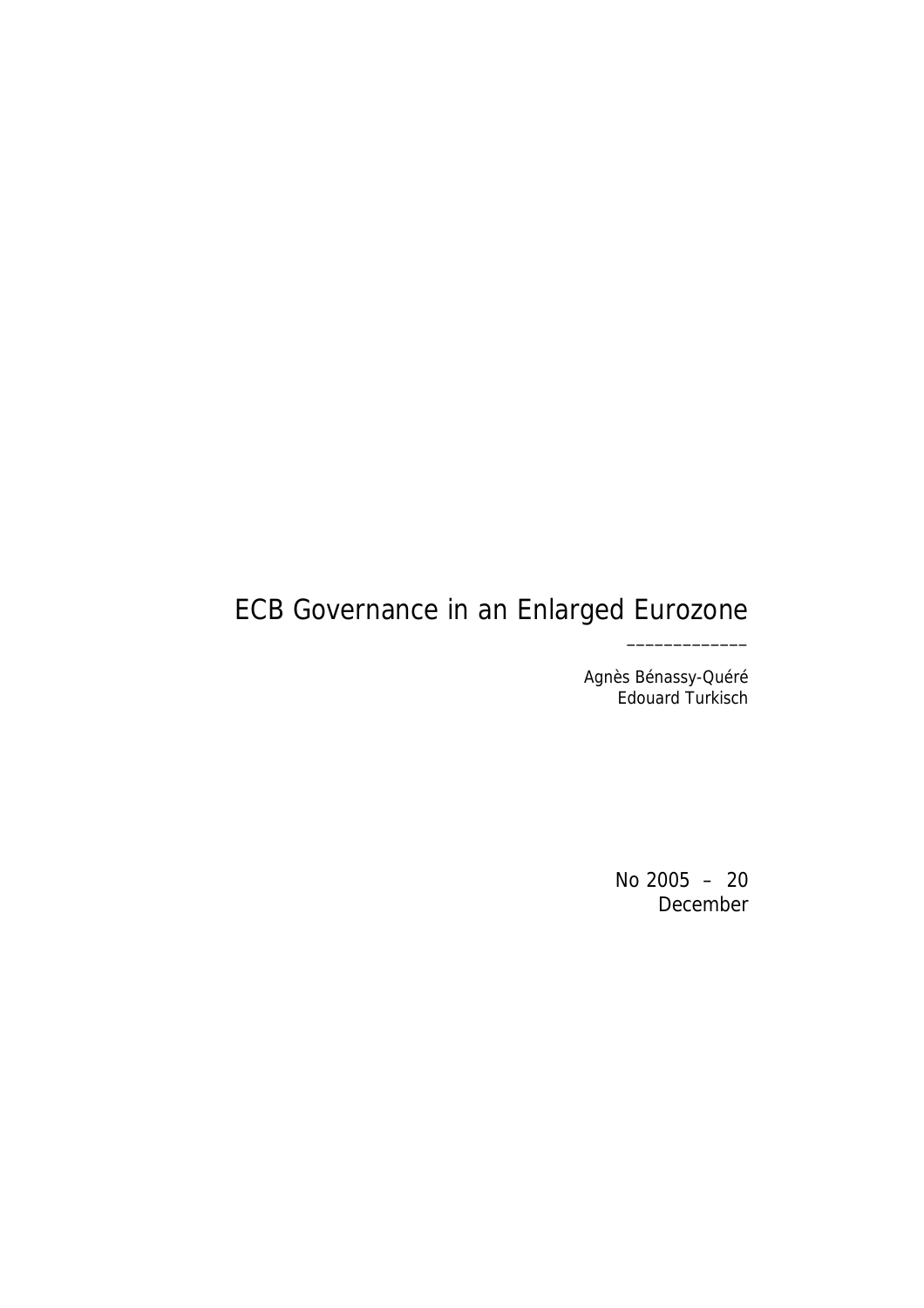ECB Governance in an Enlarged Eurozone

|              | <b>TABLE OF CONTENTS</b> |
|--------------|--------------------------|
|              |                          |
|              |                          |
|              |                          |
|              |                          |
| 1.           |                          |
| 2.           |                          |
| 3.           |                          |
|              |                          |
|              |                          |
|              |                          |
|              |                          |
|              |                          |
| $\mathbf{4}$ |                          |
|              |                          |
|              |                          |
| 5.           |                          |
| 6.           |                          |
|              |                          |
|              |                          |
|              |                          |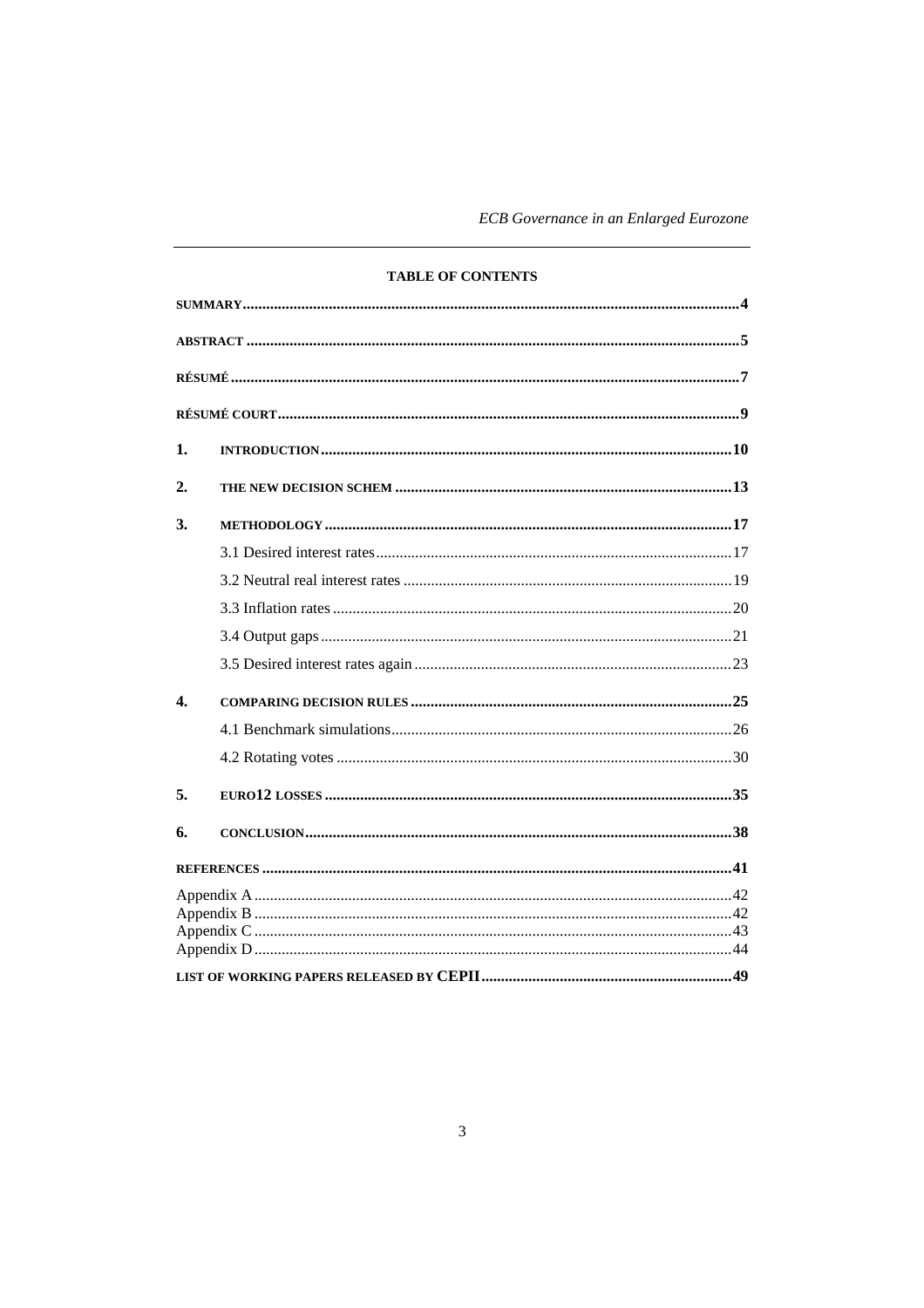# **ECB GOVERNANCE IN AN ENLARGED EUROZONE**

#### **SUMMARY**

By joining the European Union in May 2004, the ten new Member states (NMS) have committed themselves to also join the Eurozone when appropriate. The opting-out clause that allows the United Kingdom, Denmark and Sweden to stay away from the monetary union does not apply to them. In June 2004, three NMS (Estonia, Lithuania and Slovenia) joined the ERM2; in April 2005, three other NMS (Latvia, Malta and Cyprus) joined; in November 2005, Slovakia joined. These countries are likely to be part of the Eurozone by 2007-2008. Poland, Hungary and the Czech Republic, which are not yet part of ERM2, generally mention 2009-2010 as the target date for joining the Eurozone.

The question of monetary policy-making in an enlarged Eurozone was tackled by the European council of March 21 2003, which modified Article 10.2 of the Eurosystem's statutes. A system of rotation was adopted in order to limit to 21 the number of votes at the Governing council which is the decision body of the Eurosystem concerning monetary policy. With six members of the Executive board still being always entitled with a vote, this would leave 15 votes to be distributed amongst the governors of national central banks, hence amongst 25 governors when the Eurozone meets the frontiers of the present European union. The Council adopted a system of rotation of the votes within two or three groups of countries, depending on the total number of the Euro members.

This limitation in the number of national votes when a decision is under way aims at (i) allowing tractability of the decision-making despite the growing number of Member states, and (ii) guarantee that the decision meets the interest of the Eurozone as a whole despite the growing proportion of "small" member states which by construction have a small contribution in aggregate inflation of the zone.

The present paper aims at assessing the advantages of the new rules as far as the latter point is concerned. It also studies the implications of EMU enlargement for "old" EMU members under various decision rules, assuming national central banks adopt a nationalistic view of monetary policy. Although national governors are asked to embrace a euro-wide view of monetary policy, there is no guarantee that this is indeed the case (the minutes of the meetings are not published), and EMU enlargement will likely increase the risk of nationalistic views being represented within the Governing council.

To do so, we calculate "desired" interest rates for each member of the Governing council, on the basis of a 30-year long convergence process of both GDP per capita and price levels. Three different interest-rate rules are successively used to calculated "desired" rates: a Fisher rule, a truncated Taylor rule and a Taylor rule. Then the decision of the Governing council is provided by the median of desired rates amongst the voters entitled with a vote.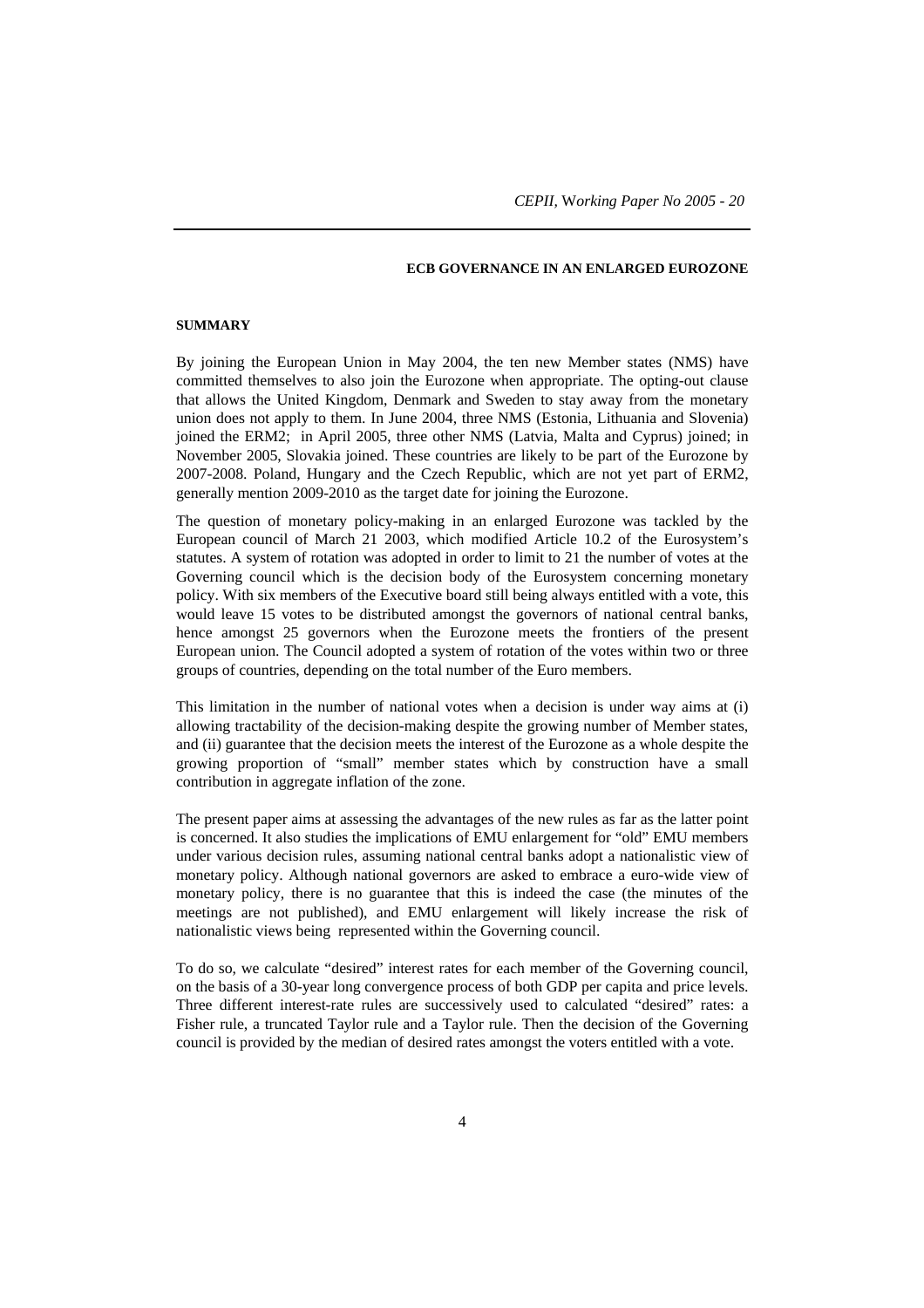*ECB Governance in an Enlarged Eurozone*

Our main result is that changing the decisional rule of the Governing council yields little impact on the outcome of the council. Indeed, the decided interest rate is generally the choice of the Executive board, whatever the number of national central bankers who are entitled to vote. After enlargement, however, the desired rate of the Executive board tends to be higher, leading to a loss for "old" Euro members on average. A second difference between the old decision rule and the new one is the possibility that the NCBs entitled to vote happening to be those asking for the lowest rates of the EU25. In this case, a majority of "old" Euro members can be better off with the new decisional system. However the probability for such scenario is very low. On the whole, the cost of enlargement for Euro12 countries will essentially lie in the higher interest rate desired by the Executive board. This cost is more pronounced if the UK, Sweden and Denmark stay out of the Eurozone, because these three countries have relatively low desired rates while the UK has a relatively high share in the Euro25 aggregates.

The frequency of the rotations needs still to be decided. Should rotations be relatively infrequent (say once a year), we argue that the system could end up close to a system of constituencies where the decision of the Governing council would result from a two-tier vote, first within each constituency and then between all constituencies and the Executive board. In such scenario, we show that the new rule could have a sizable impact on decided rates. In the case of a Euro25, the decided rate could be closer to the desired rate of core Euro12 members, whereas in the case of a Euro22 (without the UK, Sweden and Denmark), the choice of the Governing council could be titled towards smaller countries with higher inflation. This underlines the importance, for core Euro12 countries, of the UK, Denmark and Sweden joining the Eurozone before large NMS join.

Finally, in a Euro25, the (fast) rotation system which was decided by the European council appears acceptable by all Euro members because it is never the worse system. However, full centralisation (where the choice of the interest rate is left to the Executive board) would deliver the same results, with much lower transaction costs.

The results are shown to be robust to various types of interest-rate rules and various shocks on output gaps. They contrast with pure probabilistic analyses highlighting the loss of influence of the Executive board and of large Eurozone countries after EMU enlargement. This is because of the median position of the Board in terms of desired interest rates: the Board never asks for extremely low or extremely high interest rates, which ensure his influence within the Governing council despite declining voting power.

#### **ABSTRACT**

In this paper, we provide an assessment of the rotation rule decided by the European Council for the functioning of the ECB Governing council after EMU enlargement. Desired interest rates by each member of the Governing council are calculated on the basis of Fisher, truncated Taylor and Taylor rules successively, and on the basis of a convergence of both GDP per capita and price levels within the EU in 30 years. Then, various decision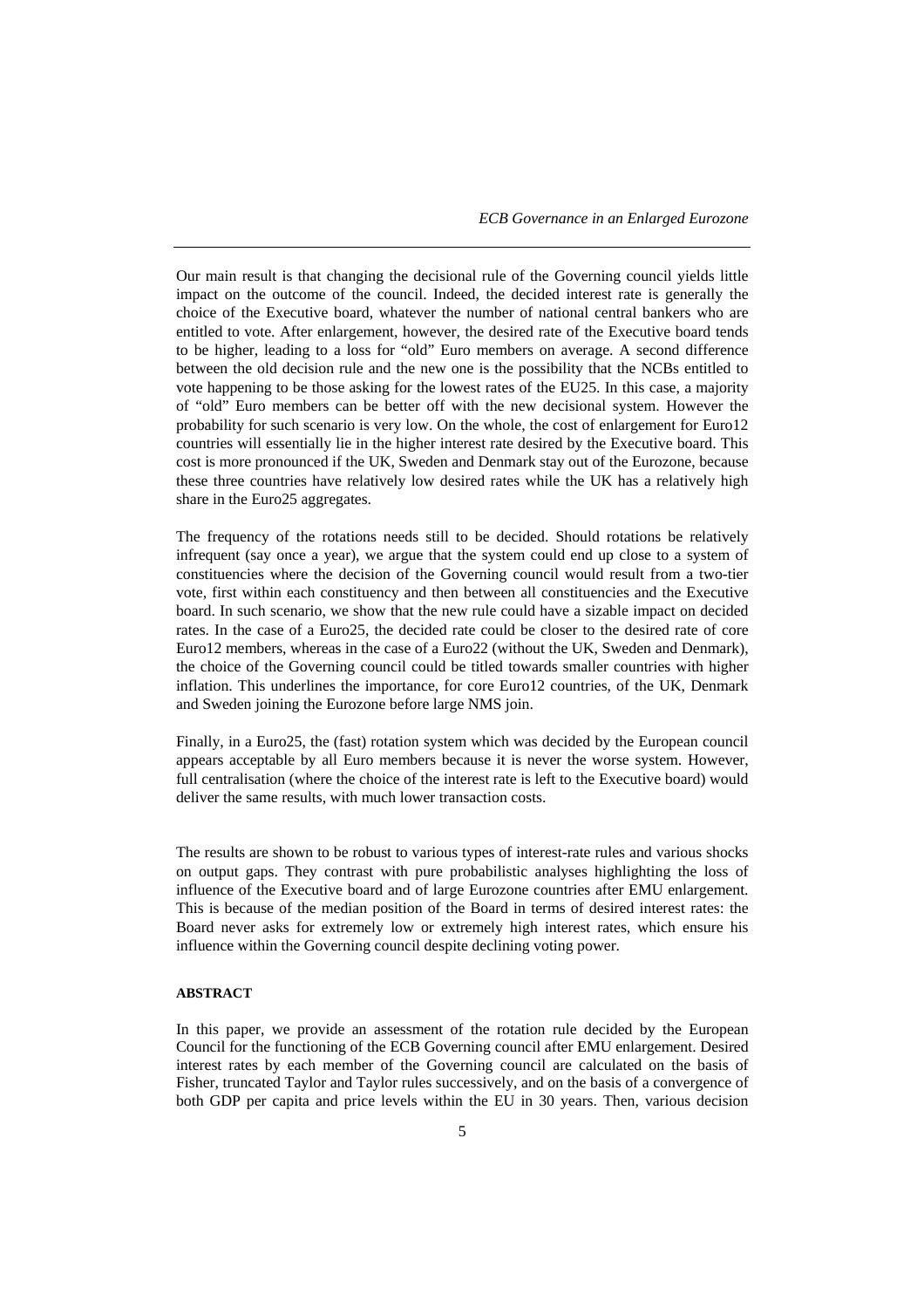rules are simulated. We show that moving from the "old" rule (where each member of the Governing council has a vote at each meeting) to the "new" one (where, at a given meeting, only 15 national governors have a vote) does not have much impact on the decisions made by the Governing council in an enlarged Eurozone. However, should rotations be relatively infrequent, the system could end up close to a constituency system. In this case, core Euro12 countries could be better off in a Euro25 than in the Euro12, because they would be in the position of imposing lower interest rates. However, core Euro12 would be worse off in a Euro22 compared to a Euro12 because high inflation countries would be able to impose higher interest rates. On the whole, in a Euro25, the (fast) rotation system which was decided by the European Council appears acceptable by all Euro members because it is never the worst system. However, full centralisation (where the choice of the interest rate is left to the Executive board) would deliver the same results, with much lower transaction costs.

*Classification JEL:* E58 *Keywords:* ECB Governing council, EMU enlargement, monetary policy, voting.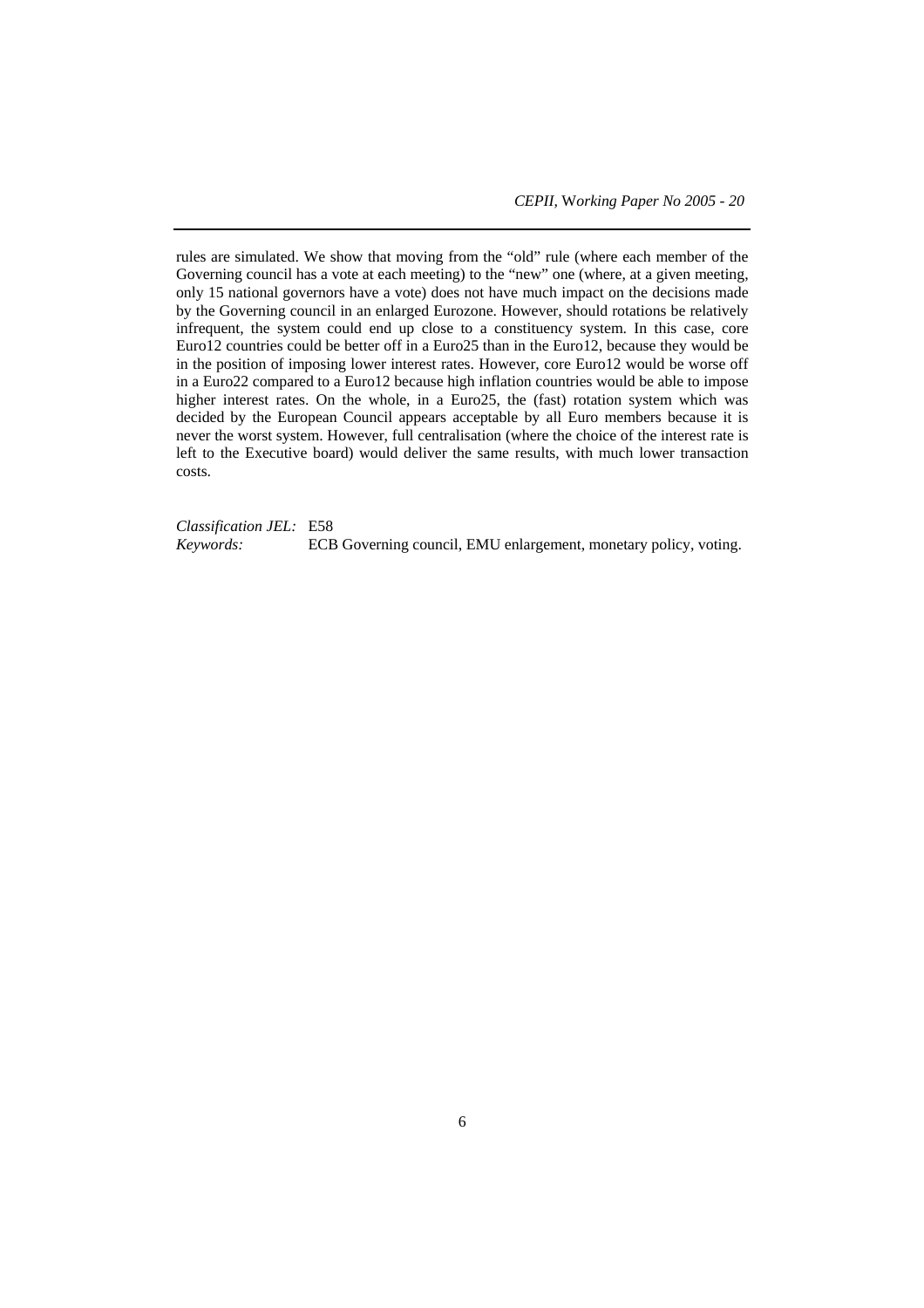# **GOUVERNANCE DE LA BANQUE CENTRALE EUROPEENNE DANS UNE ZONE EURO ELARGIE**

#### **RÉSUMÉ**

En rejoignant l'Union Européenne en mai 2004, les dix nouveaux Etats membres se sont engagés à entrer dans la zone Euro à plus long terme. La clause d'exemption, qui permet au Royaume-Uni, au Danemark et à la Suède de rester en dehors de l'Union Monétaire, ne s'applique pas à eux. En juin 2004, trois nouveaux Etats membres (l'Estonie, la Lituanie et la Slovénie) ont rejoint le SME bis; en avril 2005, trois autres pays membres (la Lettonie, Malte et Chypre) l'ont également rejoint, et la Slovaquie en novembre 2005. Ces pays sont susceptibles d'intégrer la zone Euro en 2007-2008. La Pologne, la Hongrie et la République tchèque, qui ne font pas encore partie du SME bis, mentionnent généralement l'horizon 2009-2010 pour intégrer la zone Euro.

La question du processus de décision de la politique monétaire dans une union monétaire élargie a été abordée au Conseil européen du 21 mars 2003, qui a modifié l'article 10.2 des statuts de l'Eurosystème. Un système de rotation a ainsi été adopté, dans le but de limiter à 21 le nombre de votes au Conseil des gouverneurs – l'instance de décision de l'Eurosystème en ce qui concerne la politique monétaire. Avec six membres du Directoire disposant chacun en permanence d'un droit de vote, il reste quinze votes à répartir entre les gouverneurs des banques centrales nationales, c'est-à-dire parmi 25 gouverneurs si la zone euro atteint les frontières actuelles de l'Union Européenne. Le Conseil a adopté un système de rotation des votes entre deux ou trois groupes de pays, selon le nombre de pays dans la zone euro.

Cette limitation du nombre de votes lors d'une décision vise à : (1) faciliter la prise de décision, malgré le nombre croissant de pays membres, et (2) garantir que la décision est compatible avec l'intérêt de la zone euro agrégée, et ce malgré la proportion croissante de "petits" états membres qui, par construction, contribuent peu à l'inflation agrégée de la zone.

On évalue ici les avantages et inconvénients de la nouvelle règle de décision au regard de ce second objectif. On étudie en outre les conséquences d'un élargissement de l'Union monétaire pour les anciens pays membres, avec différentes règles de décision, en supposant que les gouverneurs nationaux adoptent une vision « nationaliste » de la politique monétaire unique. Même si les gouverneurs nationaux sont supposés chacun agir en fonction de l'intérêt de la zone dans son ensemble, on ne peut pas prouver que tel est le cas aujourd'hui (les minutes des réunions ne sont pas publiques), et de toutes façons le risque que certains gouverneurs défendent l'intérêt de leur pays ne pourra qu'augmenter avec l'élargissement.

A cette fin, nous calculons des taux d'intérêt "souhaités" pour chacun des membres du Conseil des gouverneurs, avec pour hypothèse une convergence en 30 ans du PIB par habitant et des niveaux de prix au sein de l'Union européenne. Trois différentes règles sont successivement utilisées pour calculer les taux souhaités : une règle de Fisher, une règle de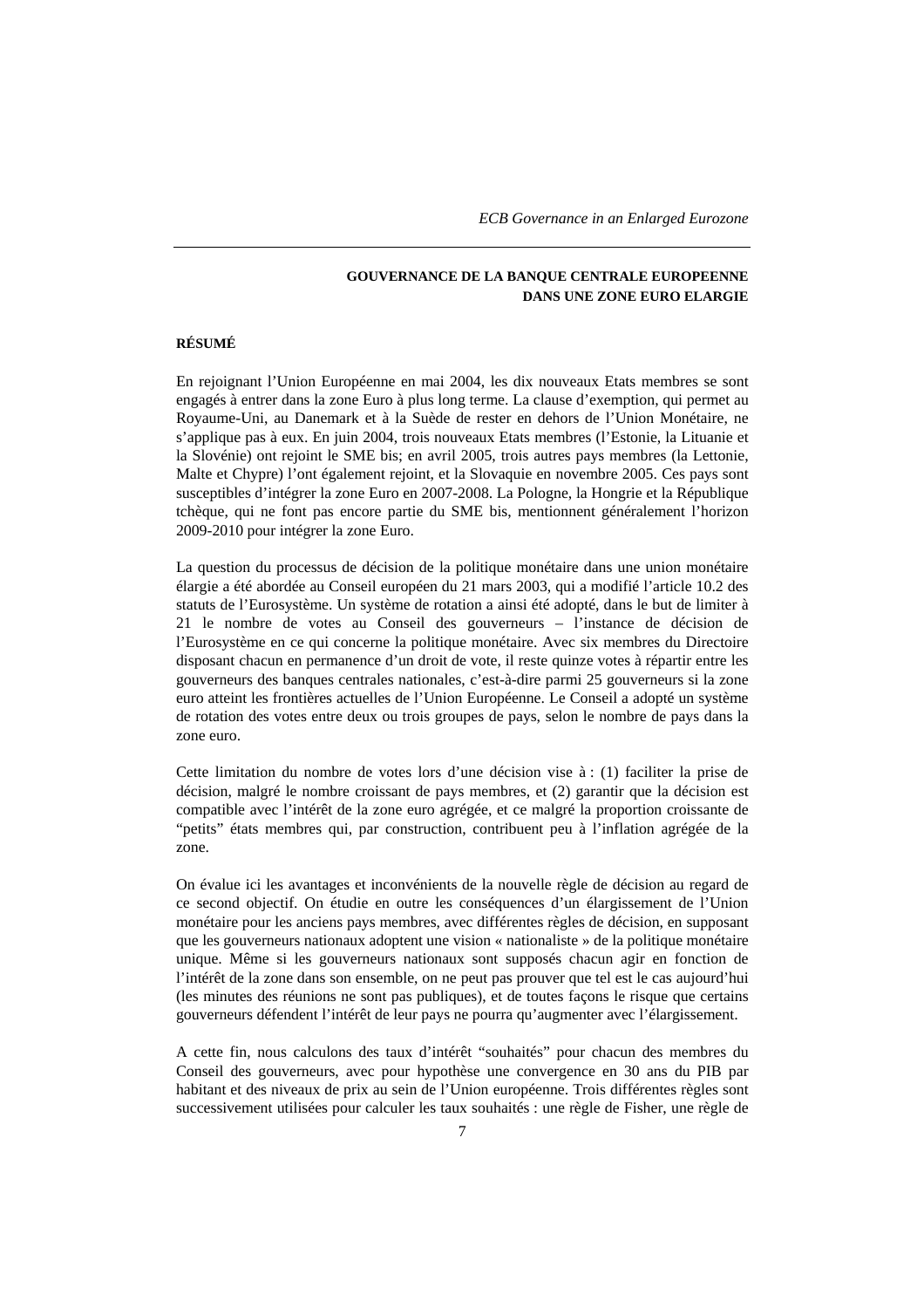Taylor tronquée et une règle de Taylor. La décision du Conseil des gouverneurs est alors prise à la médiane des taux souhaités parmi les membres disposant d'un vote.

Notre principale conclusion est que la modification de la règle de décision au Conseil des gouverneurs aura peu d'impact sur les décisions de politique monétaire. Le taux d'intérêt décidé est en général proche du taux souhaité par le Directoire, quelque soit le nombre de gouverneurs de banques centrales nationales disposant d'un vote. Avec l'élargissement, cependant, le taux souhaité par le Directoire est plus élevé, conduisant à une perte moyenne pour les anciens pays de la zone euro. Une seconde différence entre l'ancienne règle et la nouvelle tient à la possibilité que les banques centrales nationales disposant d'un vote soient celles ayant des taux souhaités les plus bas. Dans ce cas, la majorité des anciens pays membres peut gagner à ce nouveau système de votes, par rapport à l'ancienne règle. Cependant, la probabilité d'un tel scénario est très faible. Au total, le coût de l'élargissement, pour les anciens membres de la zone euro, tient essentiellement à la hausse du taux d'intérêt désiré par le Directoire. Ce coût est plus élevé si le Royaume-Uni, la Suède et le Danemark restent à l'extérieur de la zone, parce que ces pays souhaitent des taux d'intérêt relativement bas et parce que le Royaume-Uni pèse relativement lourd dans les agrégats de la zone.

La fréquence des rotations n'a pas encore été décidée. Avec une fréquence relativement faible (par exemple une fois par an), le système pourrait évoluer vers un système de circonscriptions où la décision du Conseil des gouverneurs se fait en deux étapes, d'abord par concertation à l'intérieur de chaque circonscription, puis par vote entre les circonscriptions. Dans un tel scénario, nous montrons que la nouvelle règle pourrait avoir un impact considérable sur les taux d'intérêt décidés. Dans le cas d'une zone euro à 25, le taux décidé pourrait être plus proche du taux désiré par les pays du coeur de l'Euro12, alors que dans le cas d'une zone euro à 22 (sans le Royaume-Uni, le Danemark et la Suède), le choix du Conseil des gouverneurs pourrait être tiré en faveur de pays plus inflationnistes. Ceci souligne l'importance, pour les anciens membres de la zone euro, de voir le Royaume-Uni, la Suède et le Danemark rejoindre la zone euro avant les plus grands des nouveaux États membres.

Finalement, dans une zone euro à 25, le système de rotation (rapide) des votes décidé par le Conseil européen paraît acceptable par tous les États membres car ce n'est le système le pire pour aucun d'entre eux. Cependant, la centralisation complète (qui laisserait au Directoire le soin de fixer le taux d'intérêt) aboutirait aux mêmes choix, avec beaucoup moins de coûts de transaction.

Les résultats apparaissent robustes par rapport à la règle de détermination des taux d'intérêt désirés et par rapport aux chocs sur les écarts de production. Ils diffèrent des analyses purement probabilistes qui mettent en avant la perte d'influence du Directoire et des grands pays de la zone après l'élargissement de la zone euro. Ici, le Directoire adopte une position médiane en termes de taux d'intérêt désirés : il ne souhaite jamais ni des taux très bas, ni des taux très élevés, et c'est cela qui assure le maintien de son pouvoir au sein du Conseil des gouverneurs, malgré la baisse relative de ses droits de vote.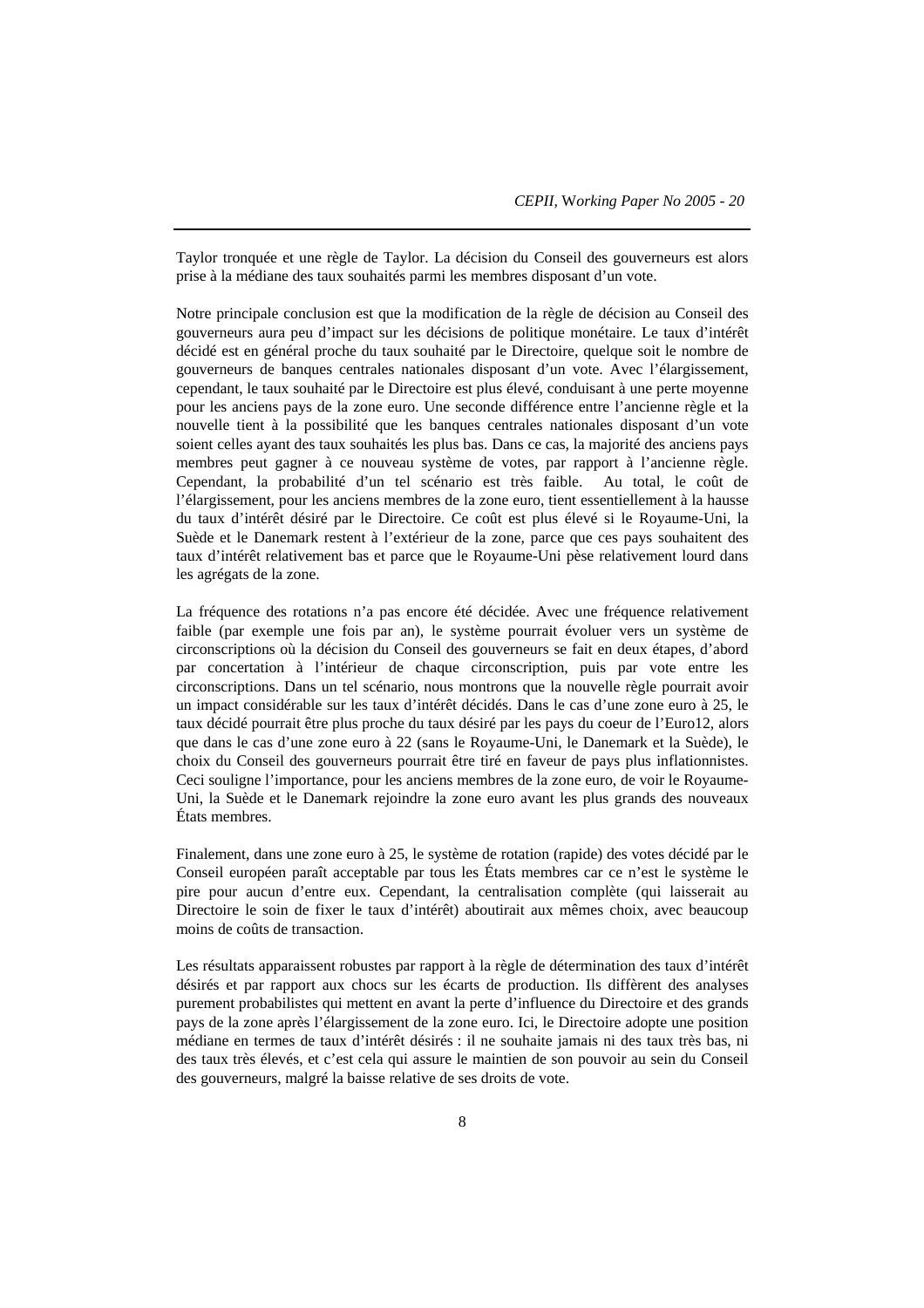### **RÉSUMÉ COURT**

Nous évaluons la règle de rotation décidée par le Conseil européen relative au fonctionnement du Conseil des gouverneurs après l'élargissement de la zone Euro. Les taux d'intérêt souhaités par chacun des membres du Conseil des gouverneurs sont successivement calculés à l'aide d'une règle de Fisher, d'une règle de Taylor tronquée et d'une règle de Taylor, avec une hypothèse de convergence en 30 ans du PIB par habitant et des niveaux de prix dans l'Union Européenne. Puis, différentes règles de décision sont modélisées. Nous montrons que le passage de l'ancienne règle (où tous les membres du Conseil des gouverneurs ont toujours un droit de vote) à la nouvelle règle (où, à une réunion donnée, seuls quinze gouverneurs nationaux ont un droit de vote) n'a pas grand impact sur les décisions prises par le Conseil des gouverneurs dans une zone euro élargie. Cependant, si la fréquence des rotations s'avérait relativement faible, le système pourrait dériver vers un système de circonscriptions. Nous montrons dans ce cas que les pays de du cœur de l'Euro12 pourraient bénéficier de l'élargissement à 25 États-membres parce qu'ils pourraient imposer des taux d'intérêt plus bas, mais souffrir d'un élargissement à seulement 22 États-membres (sans le Danmark, la Suède et le Royaume-Uni) parce qu'au contraire les pays à forte croissance et forte inflation seraient en mesure d'imposer des taux d'intérêt plus élevés. Finalement, dans une zone euro avec 25 pays, le système de rotation (rapide) qui a été décidé par le Conseil européen semble acceptable par tous les États membres, parce que ce n'est la pire des règles pour aucun d'eux. Cependant, une centralisation complète (où le Directoire choisirait seul le taux d'intérêt) donnerait les mêmes résultats, et ce avec des coûts de transaction bien inférieurs.

*Classement JEL :* E58

*Mots Clés :* Conseil des gouverneurs de la BCE, élargissement de la zone euro, politique monétaire, vote.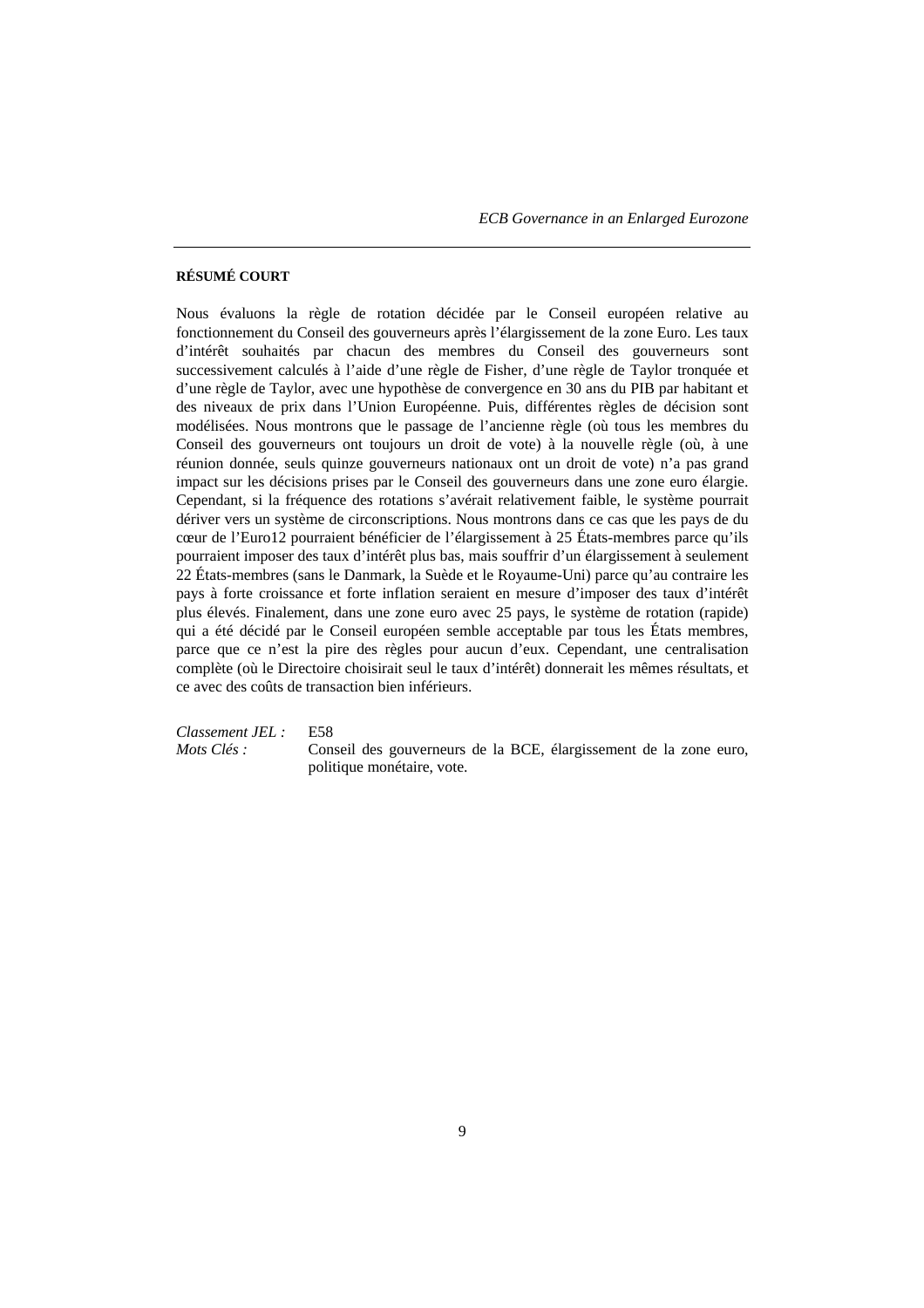#### **ECB GOVERNANCE IN AN ENLARGED EUROZONE**

*Agnès Bénassy-Quéré(\*) and Edouard Turkisch(\*\*)*

# **1. INTRODUCTION**

By joining the European Union in May 2004, the ten new Member states (NMS hereafter) committed to also join the Eurozone when appropriate. The opting out clause, that allows the United Kingdom, Denmark and Sweden to stay away from the monetary union, does not apply to them. In June 2004, three NMS (Estonia, Lithuania and Slovenia) joined ERM2; in April 2005, three others (Latvia, Malta and Cyprus) joined; in November 2005, Slovakia joined. These countries are likely to be part of the Eurozone by 2007-2008. Poland, Hungary and the Czech Republic, which are not yet part of ERM2, generally mention 2009-2010 as the target date for entering the Eurozone

The question of monetary policy-making in an enlarged Eurozone was tackled by the European Council of March 21, 2003, which modified Article 10.2 of the statutes of the Eurosystem.<sup>1</sup> A system of rotation was adopted in order to limit to 21 the number of votes at the Governing council which is the decision body of the Eurosystem concerning monetary policy. Although the ECB has stayed claiming that the decisions of the Governing council are made by consensus without use of any formal voting, reaching a consensus will become more difficult with enlargement, and the use of formal voting may become necessary (Berger and de Haan, 2002). With six members of the Executive board still being always entitled with a vote, this would leave 15 votes to be distributed amongst the governors of national central banks (NCBS), hence amongst 25 national governors when the Eurozone meets the frontiers of the present European Union. The European council adopted a system of rotation of the votes within two or three groups of countries, depending on the total number of the Eurozone.

This limitation in the number of votes when a decision is under way aims at (i) allowing tractability of the decision-making despite the growing number of Member states, and (ii) guarantee that the decision meets the interest of the Eurozone as a whole despite the growing proportion of "small" member states which by construction have a small contribution in Eurozone aggregate inflation.

 <sup>(\*)</sup> CEPII, Paris. agnes.benassy@cepii.fr.

<sup>&</sup>lt;sup>(\*\*)</sup> THEMA, University Paris X – Nanterre, France. **edouard\_turkisch@hotmail.com.** 

We are grateful to Lionel Fontagné for helpful remarks. All errors remain ours.

<sup>1</sup> See *Official Journal of the European Union*, 1.4.2003, (2003/223/EC).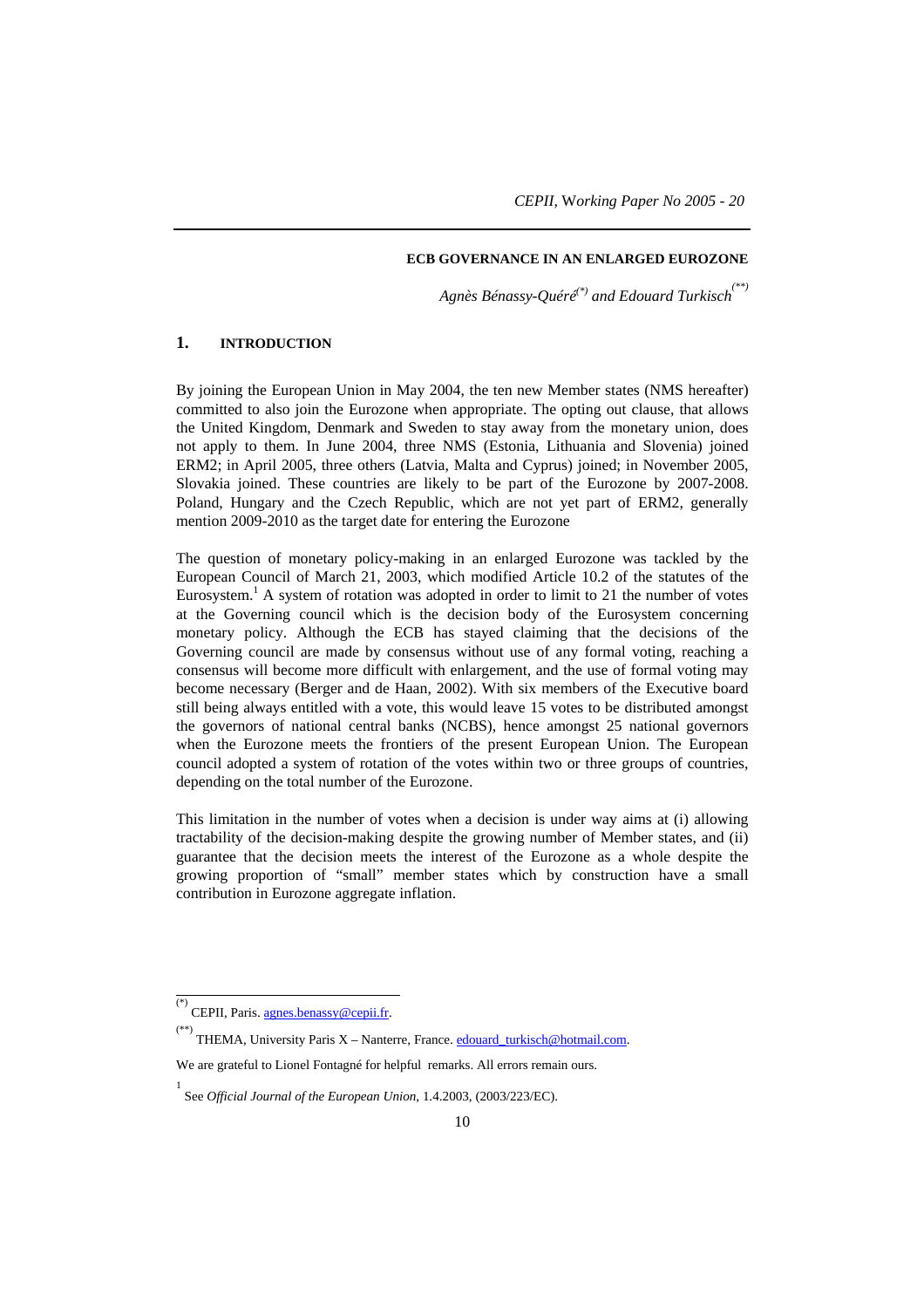The present paper tries to assess the advantages of the new rules as far as the latter point is concerned. It also studies the implications of the new decisional rules for individual member states.

The literature on Eurozone decision-making after EMU enlargement is rooted on researches on the balance of power between the "centre" (the Executive board of the Eurosystem, the Board of governors of the US FOMC) and the "periphery" (the national governors of the Eurosystem, the rotating presidents of US Federal Reserve district banks). For instance, von Hagen and Süppel (1994) show that decentralisation of monetary policy-making leads to inefficient monetary stabilisation; in addition, long-run inflation is shown to be higher if decentralisation of monetary policy coincides with a weak political centre, which is likely to be the case in a multi-country monetary union. Consistently, several papers<sup>2</sup> have noted that the US FOMC is more centralised than the European Governing council. The high weight of national governors in the Governing council is not harmful if national governors embrace a euro-wide view, as claimed by the ECB. However there is some (debated) evidence that US regional governors are at least partly influenced by regional considerations (Havrylesky and Gildea, 1995). Although similar behaviour cannot be examined for the European Governing council (since the minutes of the meetings are not published), the heterogeneity and multi-national features of the Eurozone are likely to increase the risk that national governors be influenced by national considerations. Furthermore, the risk is likely to increase with EMU enlargement.

Decentralisation of decision-making is benign in a homogenous monetary union, since regional and federal interest are likely to coincide, which, again, is less the case in the Eurozone than in the United States. Askoy, de Grauwe, and Dewachter (2002) consider a model where asymmetrical shocks on production and inflation, as well as asymmetric economic structures are potential sources of tension on the single monetary policy. Various rules of vote are then compared in terms of their capacity to bring the interest rate at its desired level for the Eurozone as a whole. They conclude that the decision-making rule with a Eurozone 12, implying that each governor plays a part in the decision process, is efficient. Indeed, the decision almost always follows the desired rate of the Executive board which by assumption has a euro-wide view (whereas national governors are assumed to follow national views). This is due to the median position of the Executive board regarding desired interest rates. Moreover, the correlations between the interest rates wished and decided are more important for the large countries, which is consistent with their weight in the aggregate of the zone.

With more national governors allowed to vote on monetary decisions, however, the weight of the Executive board and of large, core countries is reduced by construction. More specifically, enlarging the Eurozone to NMS carries the risk that a group of small, high inflation countries form a winning coalition against the interest of the countries forming the bulk of Eurozone GDP (Baldwin et al., 2000). Here we explore this possibility by simulating various voting procedures with various Eurozone perimeters.

<sup>&</sup>lt;sup>2</sup> Dornbusch et al. (1998), Wynne (1999), Heinsohn and Steiger (2002, 2003), for instance.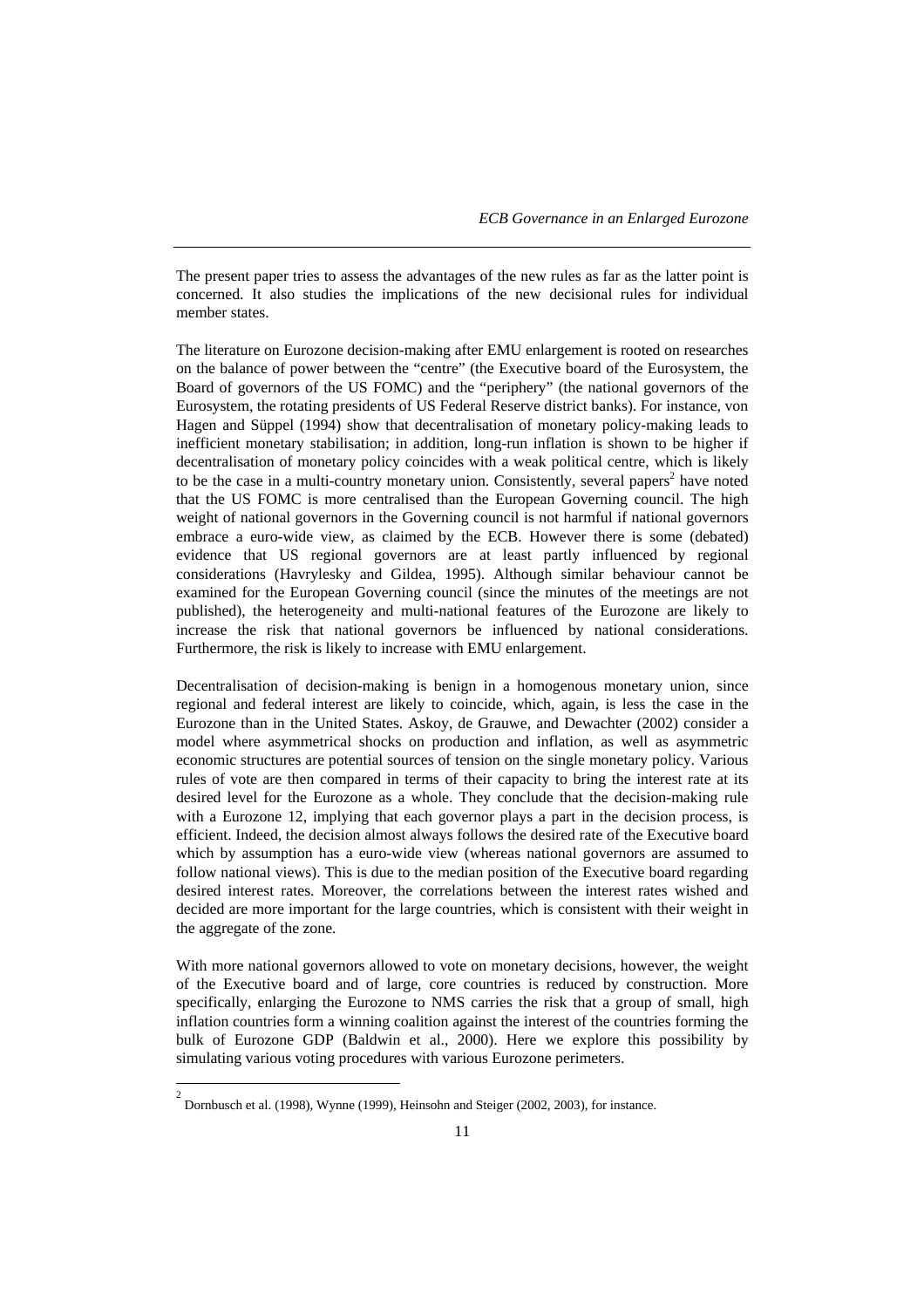Berger (2002) already studied the implications of Eurozone enlargement for the balance of power in the Governing council. He considers the decisions of the Governing council to be the result of a bargaining process between (i) old EMU members and new ones, and (ii) the Executive board and the group of all national governors. To the extent that new members have a higher inflation bias (stemming from higher output target), he concludes that centralisation is preferable to close the gap between economic and political weights, and that a weighted voting scheme or a rotation system perform better than the status quo. Still, the whole analysis focuses on the discrepancy between political weight and economic weight, with no regard of the outcome of monetary policy. Specifically, Berger does not account for the interest rate decided by the Governing council being the same as the Executive board's choice despite low power of the Executive board. Depending on the characteristics of newcomers, the Executive board and core EMU countries could *de facto* obtain the monetary policy they wish, despite the drop in their voting weight.

In turn, Fahrholz and Mohl (2004) study EMU enlargement through a voting-power analysis where the power of a player depends on his ability to move a losing coalition into a winning coalition. They find that the power of the Executive board shrinks from 59% in the Euro12 to 17% in the Euro25, applying the rotation system proposed by the ECB. Fahrholz and Mohl conclude that "fears of considerable loss of current EMU-members' influence on European monetary policy are well-founded" (p. 19). Again, however, the analysis does not account for the proximity of the players in terms of monetary policy needs: in Fahrholz and Mohl, Slovakia has the same probability of forming a coalition with Hungary as with Germany. In reality, high inflation countries will more likely form a coalition within themselves than with low inflation countries, as mentioned by Baldwin et al. (2000). This could sustain the power of core EMU countries and of the Executive board, provided they have enough voting rights to face high inflation countries. In brief, the nature of new comers (in terms of desired interest rates) is as important as their voting rights when analysing the impact of EMU enlargement.

Here we simulate various decision rules within four Eurozone perimeters: Euro12, Euro18 (12 plus Baltic countries, Slovenia, Cyprus and Malta), Euro22 (18 plus Hungary, Czech Republic, Poland and Slovakia) and Euro25 (22 plus Denmark, Sweden and the UK). We first calculate desired interest rates on the basis of Fisher, truncated Taylor and Taylor rules successively, and on the basis of a real and price convergence of all Euro25 countries towards the Euro12 aggregate within 30 years. Consistent with the literature, national governors are assumed to adopt nationalist views whereas the Executive board embraces a euro-wide view. The decided rate is then calculated as the median of all voting members of the Governing council. We compare the rotation rule with the "old" rule (where all national governors are entitled to vote) and with a system of constituencies.

The new decisional system is described in Section 2. Section 3 presents the methodology used to simulate the decisions of the Governing council. The various decision rules are compared in Section 4. Section 5 details the impact of Eurozone enlargement for Euro12 countries. Section 6 concludes.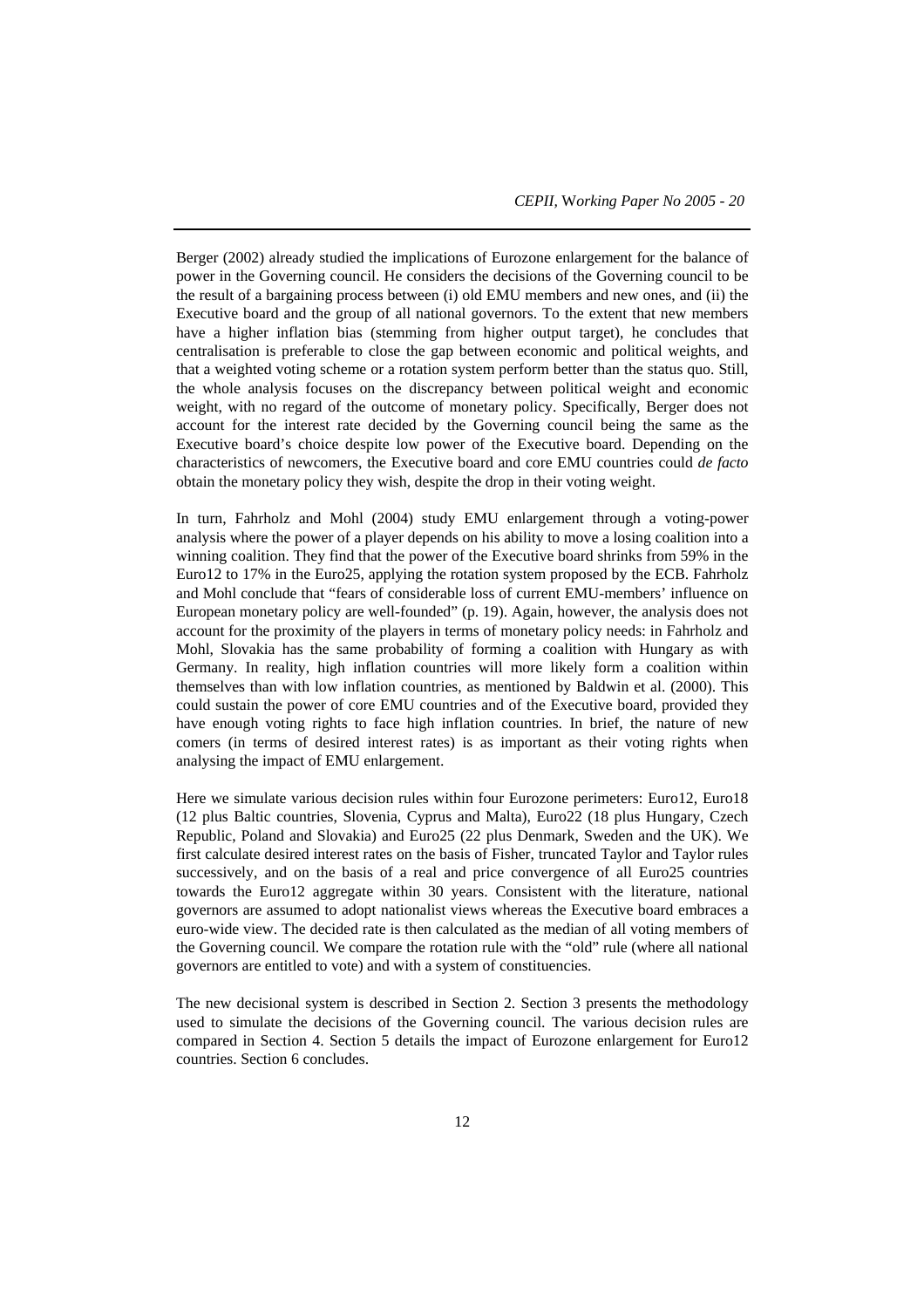## **2. THE NEW DECISION SCHEME**

With 12 members in the Eurozone and 6 members in the Executive board (EB), the Governing council (GC) totalises 18 members. The new decisional system will apply when this number exceeds 21. The EB staying unchanged, this means that the new system will apply when there are more than 15 members in the Eurozone. From 16 to 21 governors, the voting rights for national governors will be fixed at 15, and these votes will rotate within two groups of countries: the group of the five largest countries, and the group of N-5 smaller countries, where N denotes the number of Euro members. Over 21 members, the number of votes for national governors will stay fixed at 15 but the rotation will then be organised within three groups of countries: the group of the five largest countries, the group of average-size countries totalising half the total number of governors (hence N/2), and the group of smaller countries  $(N-5-N/2)$  smallest countries).<sup>3</sup>

The size of each country will be assessed on the basis of a mix between GDP (5/6 of total weight), and total assets of monetary and financial institutions (1/6 of total weight). The classification of the countries in groups will be revised every five years. Based on 2002 data, the distribution of member states in the two or three groups is detailed in Table 1 for 18, 22 and 25 Member states.

The voting rights of each group of countries will be distributed in the following way. From 16 to 21 countries in the Eurozone, the first group (five largest countries) will have 4 voting rights and the second one (smaller countries) will have 11 voting rights. Votes will rotate within each group provided the frequency of the votes within the second group does not exceed that of the first group. In practice, the system of rotation may be postponed (upon a two-third majority of the Governing council, irrespective of whether members hold or not a voting right) until the number of countries in the Eurozone reaches 19 (Graph 1). From 22 members in the Eurozone, the votes will rotate within the first group (4 voting rights for 5 members), within the second one (8 voting rights), and within the third one (3 voting rights).

In any case, the EB will retain six voting rights. In case of a division of the votes, the President, also a member of the EB, would have the casting vote. In practice, consensus will still be sought, and the decisions will be made unanimously when possible. Hence the system will apply mainly in the case of large divergences of views within the GC.

l

<sup>3</sup> N/2 will be rounded up when necessary.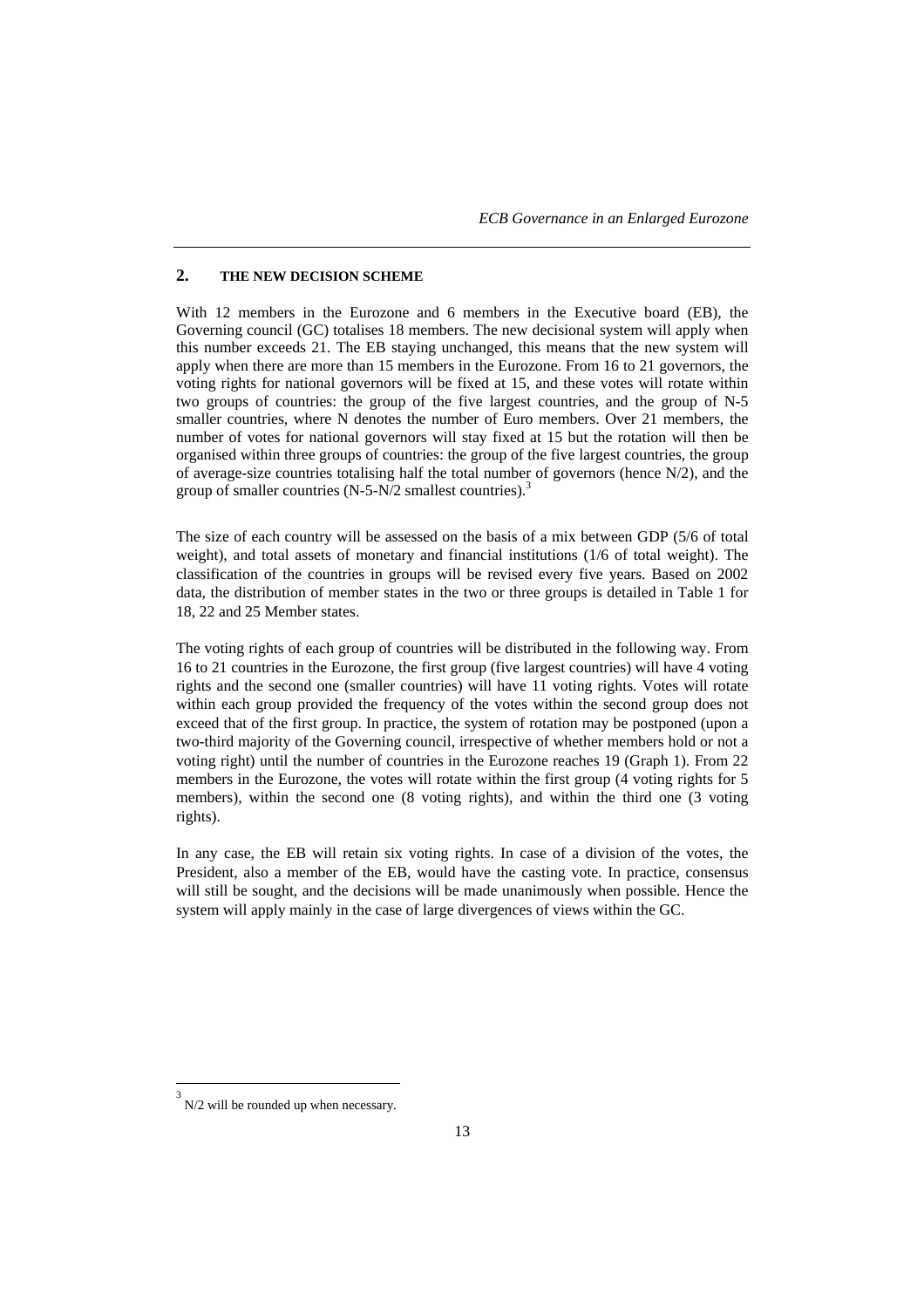|                     | Euro- $18*$            |                 | Euro-22           | Euro-25               |
|---------------------|------------------------|-----------------|-------------------|-----------------------|
|                     | $Euro12 + Baltic$      |                 | $Euro12 + 10 NMS$ | <b>EU25</b>           |
|                     | $countries + Cyprus +$ |                 | (UK, Sweden, and  |                       |
|                     | Malta + Slovenia       |                 | Denmark out)      |                       |
| Group 1             | Germany                | Group 1         | Germany           | Germany               |
| 4 voting rights     | France                 | 4 voting rights | France            | <b>United Kingdom</b> |
|                     | Italy                  |                 | Italy             | France                |
|                     | Spain                  |                 | Spain             | Italy                 |
|                     | Netherlands            |                 | Netherlands       | Spain                 |
| Group 2             | Belgium                | Group 2         | Belgium           | Netherlands           |
| 11 voting<br>rights | Austria                | 8 voting rights | Austria           | Belgium               |
|                     | Ireland                |                 | Ireland           | Sweden                |
|                     | Portugal               |                 | Poland            | Austria               |
|                     | Greece                 |                 | Portugal          | Denmark               |
|                     | Luxemburg              |                 | Greece            | Ireland               |
|                     | Finland                |                 | Luxemburg         | Poland                |
|                     | Slovenia               |                 | Finland           | Portugal              |
|                     | Lithuania              |                 | Czech Republic    | Greece                |
|                     | Cyprus                 |                 | Hungary           | Luxemburg             |
|                     | Latvia                 |                 | Slovakia          | Finland               |
|                     | Estonia                |                 |                   | Czech Republic        |
|                     | Malta                  |                 |                   | Hungary               |
|                     |                        | Group 3         |                   | Slovakia              |
|                     |                        | 3 voting rights | Slovenia          | Slovenia              |
|                     |                        |                 | Lithuania         | Lithuania             |
|                     |                        |                 | Cyprus            | Cyprus                |
|                     |                        |                 | Latvia            | Latvia                |
|                     |                        |                 | Estonia           | Estonia               |
|                     |                        |                 | Malta             | Malta                 |

**Table 1: distribution of member states in the three pools of voting rights, based on 2002 data**

\* In the Euro 18 case, the distribution of voting rights will likely not apply in practice, see the next.

Source : ECB, own calculations.

It should be noted that all national governors will still attend the meetings of the GC, but some of them will no longer be entitled to vote. The rotation system aims at allowing large economies to preserve their weight despite the enlargement which will mainly concern "small" countries, and despite the principle of one person-one vote. The frequency of vote for each NCB is obtained by dividing the number of voting rights of the corresponding group by the number of governors (see Graph 1). The frequency is higher for large countries (Group 1), for which it remains constant around 80% when the number of members rises from 19 to 25.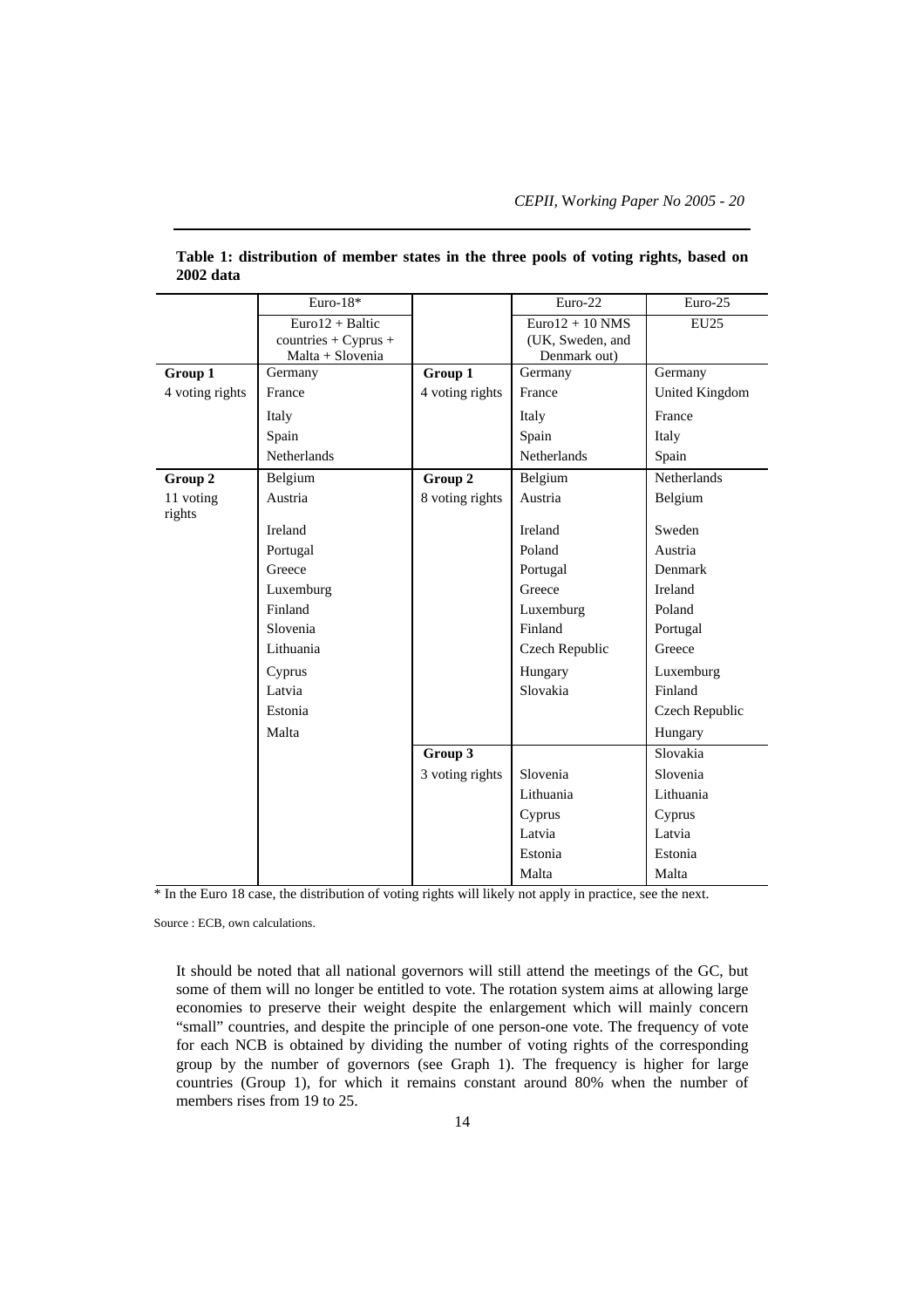Finally, the sequences of rotation are left to the latitude of the ECB.

## **Graph 1**



**Frequency of the votes in each group of NCBs**

This new decision scheme, which was initially suggested by the  $ECB<sup>4</sup>$ , was first rejected by the European Parliament in March 13,  $2002^5$ , before being adopted by the European Council in March 21, 2003<sup>6</sup>. The Friedrich report  $(2003)^7$  considered that the new voting system would be less transparent and less accountable, and not more efficient than the old one, since all governors would still take part in the debates, even without a voting right. The report recommended to delegate operational decisions to an enlarged EB while keeping the one member, one vote principle for institutional/strategic decisions within the Governing council, conditional on a demographic threshold (double-majority requirement).

l

<sup>4</sup> ECB, Recommendation, under Article 10.6 of the Statute of the European System of Central Banks and of the European Central Bank, for a Council Decision on an amendment to Article 10.2 of the Statute of the European System of Central Banks and of the European Central Bank (ECB/2003/1) (2003/C 29/07), http://www.ecb.int/ecb/legal/pdf/c\_02920030207en00060011.pdf.

See www.europarl.eu.int/activities/archive/ta/, P5\_TA(2003)0094.

Decision of the Council, meeting in the composition of the heads of states or governments of 21 March 2003 on an amendment to Article 10.2 of the Statute of the European System of Central Banks and of the European Central Bank (2003/223/EC), http://europa.eu.int/eurlex/pri/en/oj/dat/2003/l\_083/l\_08320030401en00660068.pdf. <sup>7</sup>

Report on the proposal for a Council decision on an amendment to Article 10.2 of the statute of the European system of central banks and of the European central bank, A5-0063/2003, www.europarl.eu.int/activities/archive/reports/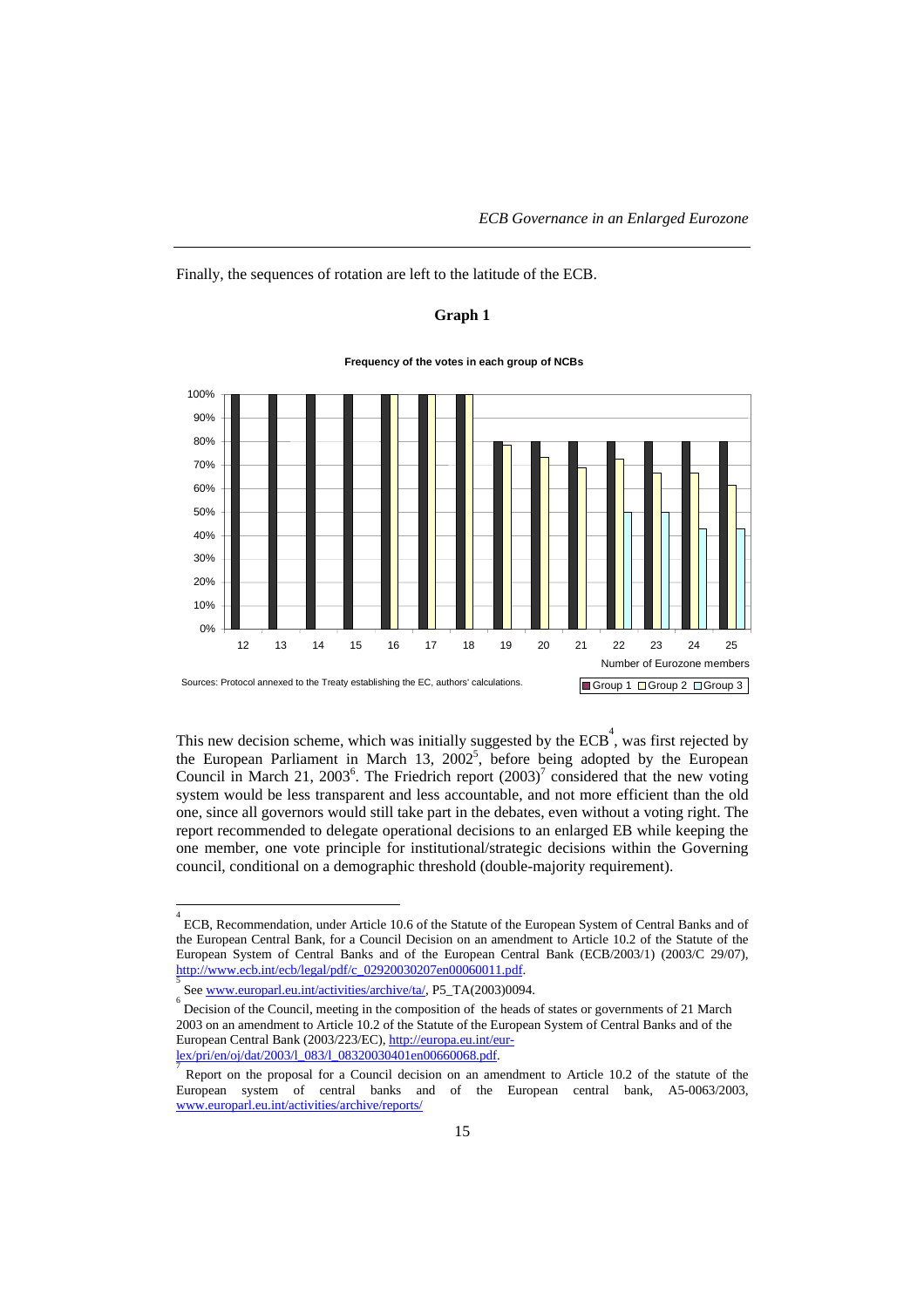Three other solutions for a reform of the decision scheme had been contemplated:  $8$  (i) weighted votes, (ii) centralisation, or (iii) a system of constituencies, such as that used at the International Monetary Fund.

- (i) *Weighting* the votes of national governors would have required a modification of Article 10.2 of the Maastricht treaty (one member, one vote principle), which appeared politically complicated.
- (ii) A system of *centralisation* would have attributed to the Executive board more power or even all power concerning monetary policy. Again, this would have required the revision of the Maastricht treaty. In addition, such a solution would have made the already-existing problem of accountability even more acute. One suggestion (Baldwin et al. 2000) was to centralise the conduct of monetary policy in the hands of the Executive board but leave the Ecofin council with the task to define the inflation target. Another suggestion, made by Gros (2003), was that the plenary GC meet only every quarter for strategic decisions, leaving the EB the responsibility for week-to-week monetary tuning. This proposal was close to the European Parliament (2003) one (see above).
- (iii) Finally, a system of *constituencies* similar to that of the International Monetary Fund was also considered. Voting rights would have been distributed across several groups of countries, and only one representative of each group would have been entitled to vote (with a specific weight) at the GC, after consulting the members of his group. This system appeared relatively heavy since it would have implied pre-negociations within each group (see, for instance, Eichengreen and Ghironi, 2001; Berger, 2002).

The solution which was adopted is thus intermediate, and seems to account for the multiple constraints. Its resilience remains to be proven once confronted with the risks related to enlargement. More specifically, the three groups designed by the new system are based on size rather than inflation or growth. Although large countries tend to display relatively low inflation rates compared to smaller ones, intra-group heterogeneity could introduce some instability in the outcome of the votes since the latter will depend on which NCB in each group are entitled to vote at each time (see Graph 2).

l

<sup>8</sup> See Eichengreen and Ghironi (2001), Berger (2002).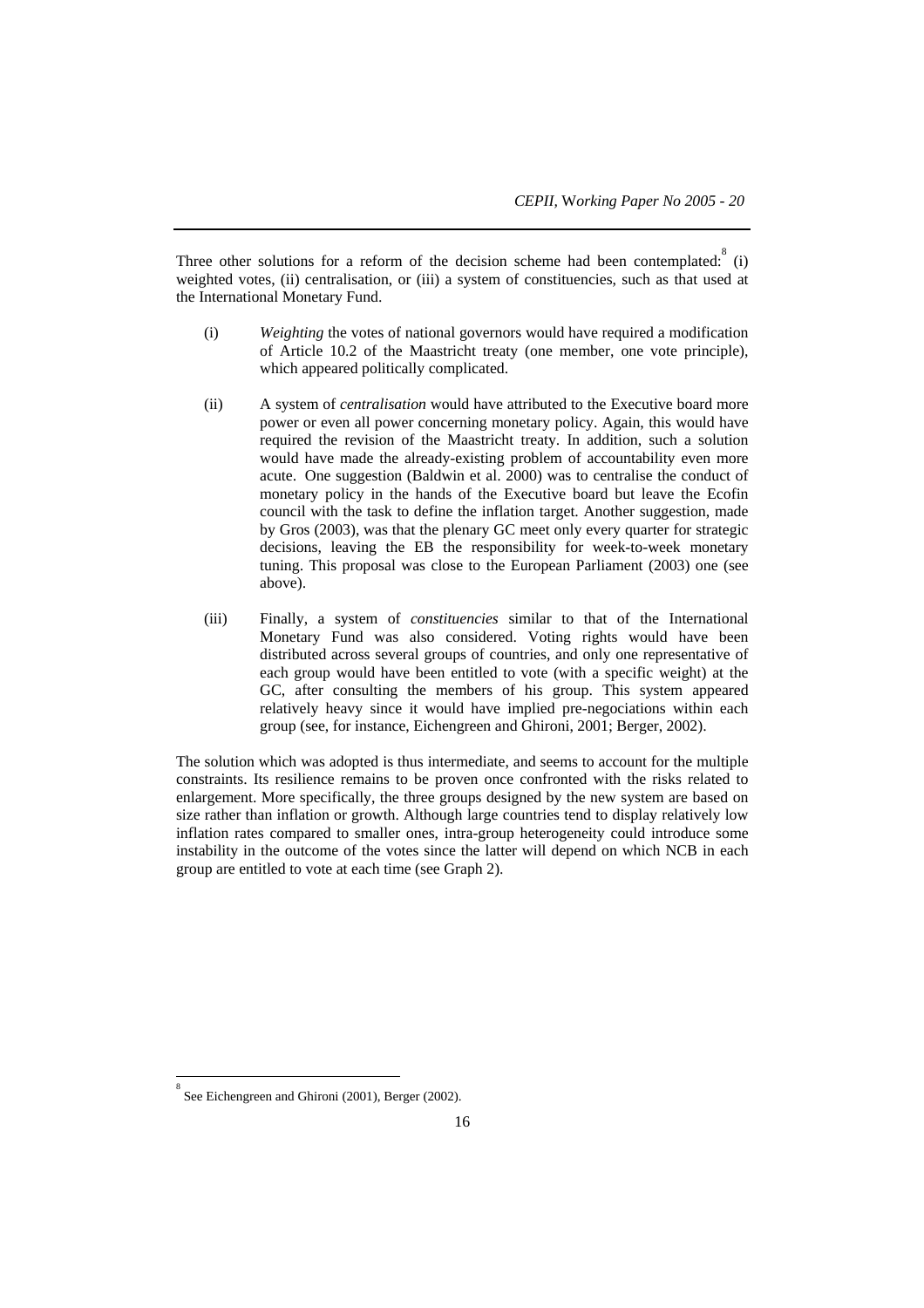# **Graph 2**

#### **Inflation rates of EU Member states, avg 2001-2004**



## **3. METHODOLOGY**

Here we assume that, when allowed to vote, each NCB adopts a nationalist view whereas the EB always takes an euro-wide view. This may appear an extreme assumption, since so far the GC has always been claiming that its members were all adopting a euro-wide view of monetary policy. However, as argued in the introduction, EMU enlargement will likely raise nationalist concerns within the Governing council. Conversely, there is no doubt that enlarging the GC produces little change in decision-making if each NCB member adopts an euro-wide view.

# **3.1 Desired interest rates**

9

To simulate the votes, a model of "desired" interest rates is needed. Here we use a basic Taylor rule:<sup>9</sup>

$$
i_k = r_k + \pi_k + 0.5(\pi_k - 2\%) + 0.5 \text{ og}_k \qquad k = 1 \text{ to } 25 \tag{1}
$$

Taylor (1993). Of course, the Taylor rule may not correctly describe desired interest rates of EMU members. However national desired rates in EMU are unobservable, and observed interest rates before EMU are useless due to the structural change when joining the monetary union. Using the same rule for all countries and for the EB allows us to catch the pure impact of enlargement, as opposed to a change in preferences.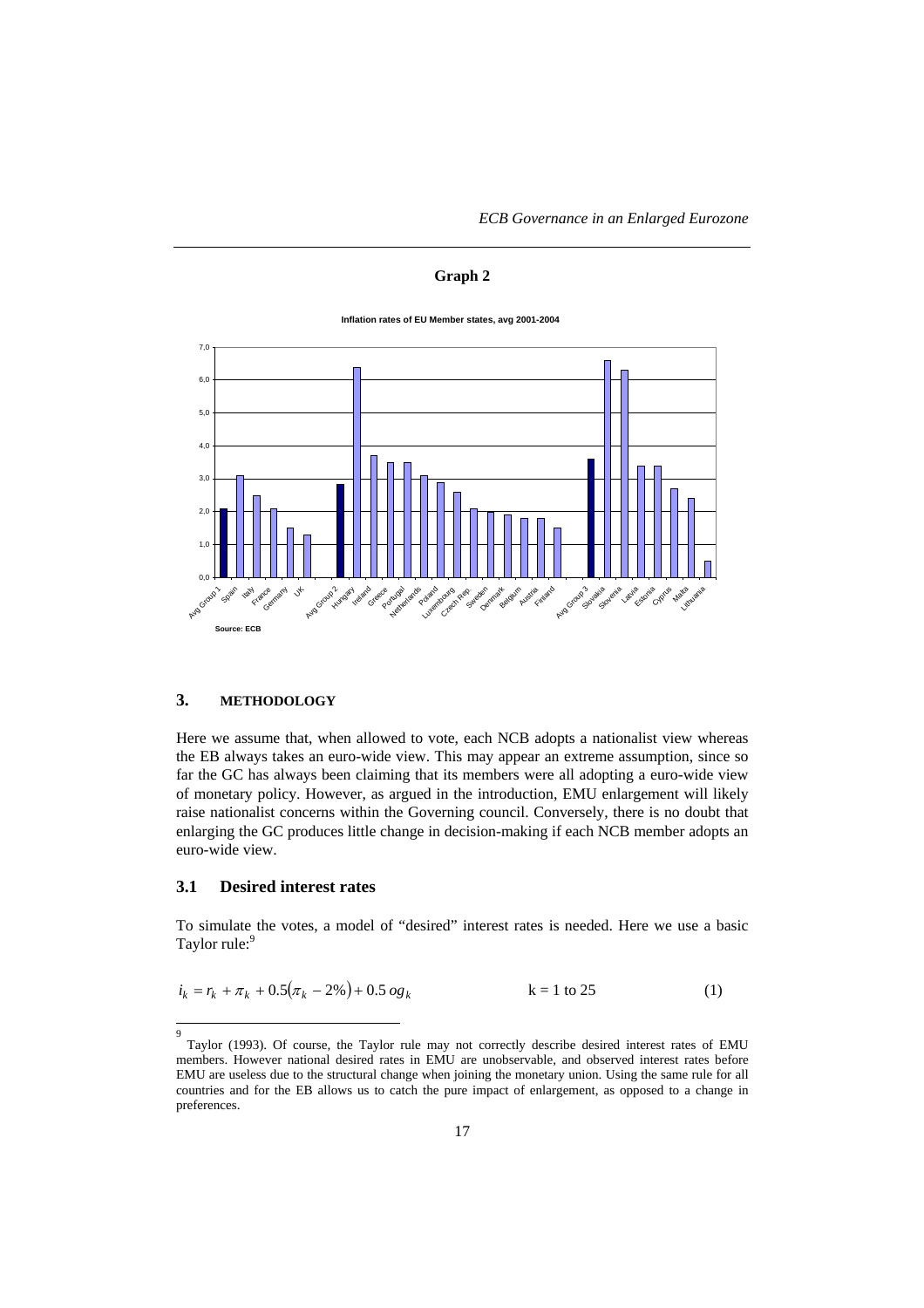where  $i_k$  denotes the desired short term interest rate of country  $k$ ,  $r_k$  its "neutral" real interest rate,  $\pi_k$  its inflation rate,  $og_k$  its output gap (defined as the discrepancy between GDP and potential GDP). The desired rate of the EB is defined the same way but with euro-wide aggregates instead of national ones.

We must account for desired interest rates being dependent on real and nominal convergence, the latter being a pre-condition for euro membership. Here we assume that both GDP per capita and price levels converge in 30 years; hence, this convergence will still be under way when the Eurozone is enlarged. Following the golden rule, the "neutral" level of the real interest rate is equal to the growth rate, which itself results from the catching-up process. In a similar way, average inflation for each country can be calculated by assuming that remaining price discrepancies across euro members progressively disappear in 30 years. Before joining ERM2, nominal exchange rate appreciation can bear part of the convergence; this is no longer the case in ERM2, and of course no longer the case either in EMU.

Here we proceed in three steps. Firstly, we only apply the first half of the Taylor rule which reduces to a Fisher equation:

$$
i_k = r_k + \pi_k \tag{2}
$$

Secondly, we assume that countries with higher inflation will call for higher real interest rates, as represented by a truncated Taylor rule:

$$
i_k = r_k + \pi_k + 0.5(\pi_k - 2\%)
$$
 (truncated Taylor) (3)

In a final step, we introduce output-gap asymmetries in the analysis, as in the genuine Taylor rule:

$$
i_k = r_k + \pi_k + 0.5(\pi_k - 2\%) + 0.5 \text{ og }_k \tag{Taylor}
$$

In each case, we compare four decision rules:

- 1. **Centralisation**: the GC follows the EB view, i.e. everyone adopts an euro-wide view (no vote is required in this case);
- 2. **Old rule**: all NCBs have a voting right and vote according to their nationalist interest;
- 3. **New rule**: only 15 NCBs have a voting right and vote according to their nationalist interest;
- 4. **Constituencies**: the desired rate of each group of NCBs is assumed to be the median of the desired rates within the group; then, the decided rate of the GC is the weighted median of the three (or two) groups of NCBs and of the EB. Although this last decision rule was discarded in 2003, we believe a slow rotation of the votes (say, once a year) could show up close to it in practice.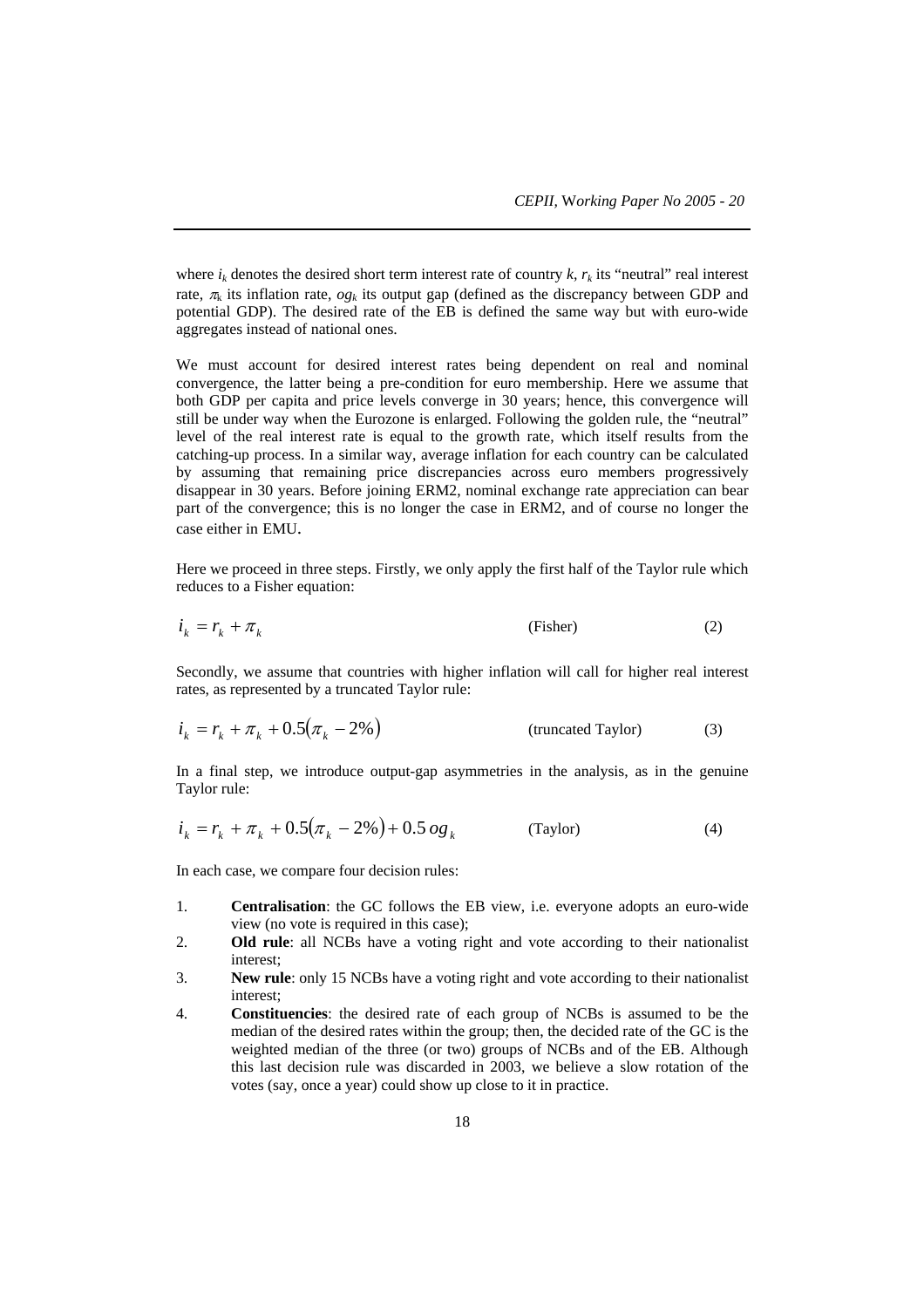We now turn to the assumptions used to calculate desired interest rates on the basis of equations  $(2)$ ,  $(3)$  and  $(4)$ .

# **3.2 Neutral real interest rates**

The neutral real interest rate is assumed to be equal to the long-run real GDP growth rate, consistent with the golden rule. A linear convergence of GDP per capita to the Euro12 level in 30 years is used to recover average growth rates of GDP per capita. Then, United Nations long-run forecasts concerning labour force growth are introduced. Hence the longrun growth rate of GDP in each country,  $g_k$ , is the following:

$$
g_k = \left( \left( \frac{Y_{euro,2004}}{Y_{k,2004}} \right)^{\frac{1}{30}} * 1.02 - 1 \right) + n_k
$$
 (5)

where  $n_k$  is the average yearly growth of the labour force in country  $k$  between 2004 and 2034, the growth rate of GDP per capita in the Euro12 is assumed to be 2% per year,  $Y_{euro,2004}$  denotes the level of GDP per capita of the Eurozone in 2004,  $Y_{k,2004}$  the level of GDP per capita of country k the same year, both in purchasing power parity.<sup>10</sup> The resulting growth rates are displayed in Graph 3. Growth rates are generally higher in Group 2 than for Group 1, and much higher in Group 3 than in Group 2. However Group 2 is more heterogeneous than the two other groups, with a number of countries displaying very low growth rates (less than 1.5% a year).

 $\frac{1}{10}$  The use of PPP levels is consistent with price convergence being accounted for as a separate effect. ECB data are used (see Appendix A).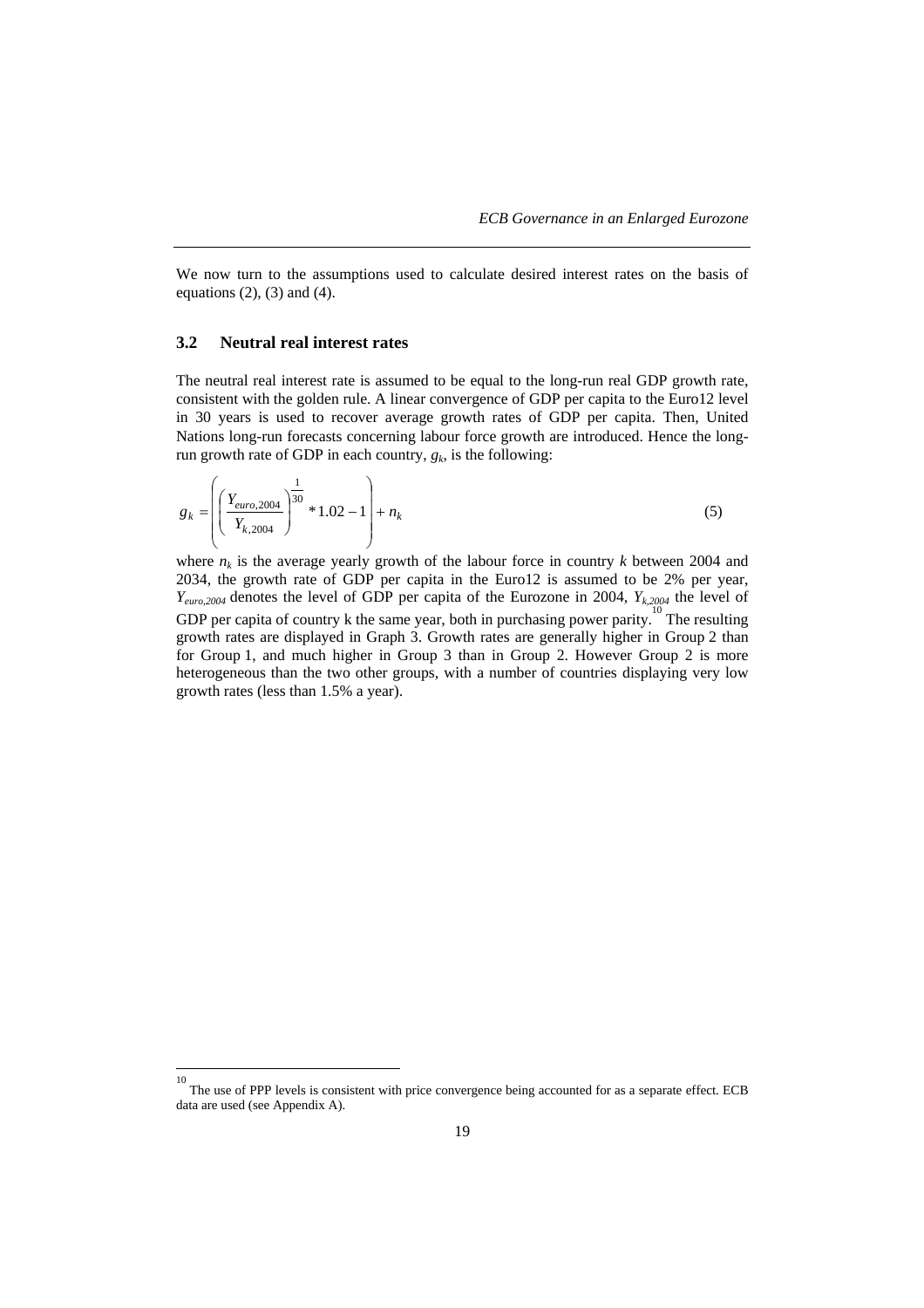

#### **3.3 Inflation rates**

Concerning inflation, we assume a complete, linear convergence of price levels towards the Euro12 level in 30 years, inflation in the Euro12 being 2% on average. Hence the average inflation rate of country *k* over 2004-2034 is given by:

$$
\pi_k = \left( \left( \frac{P_{Euro,2004}}{P_{k,2004}} \right)^{\frac{1}{30}} * 1.02 - 1 \right) \tag{6}
$$

where  $P_{\text{euro},2004}$  denotes the price level of the Euro12 in 2004 and  $P_{k,2004}$  the price level of country *k* in 2004 (calculated on the basis of ECB data on GDP per capita in purchasing power parity and in current euros, see Appendix A). The resulting inflation rates are reported in Graph 4. Like for growth rates, average inflation is higher for Group 3 than for Group 2. However Median inflation rates are the same in Groups 2 and 1, although there is much heterogeneity within Group 2, with three large NMS displaying high inflation rates (over 3.5%).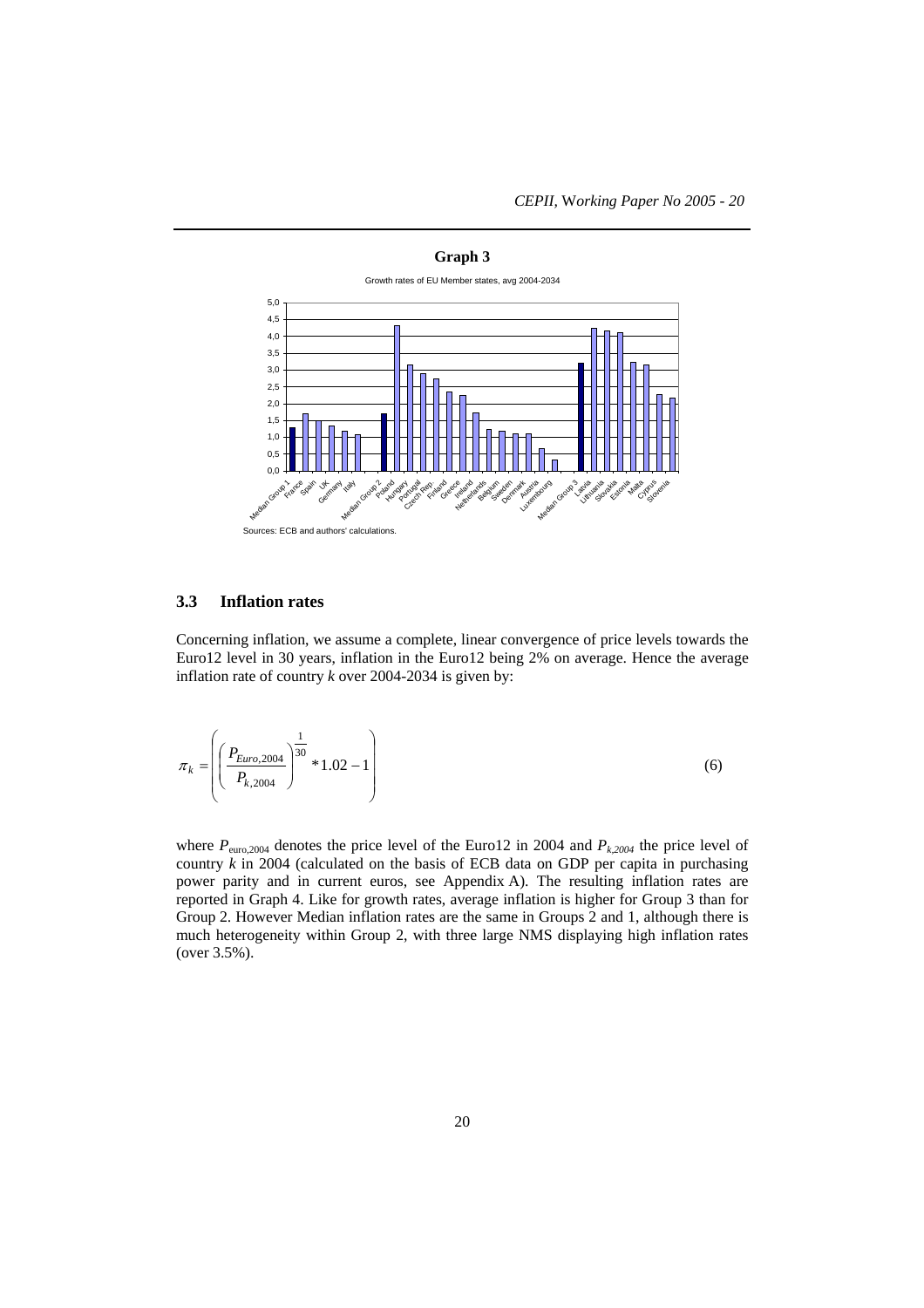*ECB Governance in an Enlarged Eurozone*

#### **Graph 4**



Inflation rates of EU Member states, avg 2004-2034

### **3.4 Output gaps**

By construction, the average output gap of each member state is zero. Hence, output gaps cannot impact on NCBs desired interest rates on average. However, to the extent that business cycles are asymmetric within the Eurozone, at each point of time differences in output gaps translate into differences in desired interest rates by NCBs. Here we successively consider four typical events in the Eurozone:

- A positive aggregate output gap for the EU25;
- A negative aggregate output gap for the EU25;
- A positive aggregate output gap for the NMS;
- A negative aggregate output gap for the NMS.

In each case, the size of the output gap (either positive or negative) is assumed to be one standard deviation. On the basis of the variance-covariance matrix of output gaps between each member state and the EU25, we recover the "typical" output gap of each member state when the EU25 is hit by a positive or negative shock. For instance, if the correlation between the Austrian output gap and the EU25 output gap is 0.70, it will be assumed that, when the output gap of the EU25 is + $\sigma$ <sub>EU25</sub>, then the Austrian output gap is 0.70 $\sigma$ <sub>Austria</sub> where  $\sigma_{EU25}$  and  $\sigma_{Austria}$  denote the standard deviations of the EU25 and Austrian output gaps, respectively. The general formula is the following, where  $CORR_{EU25,k}$  denotes the correlation between the cyclical component of industrial production of each country and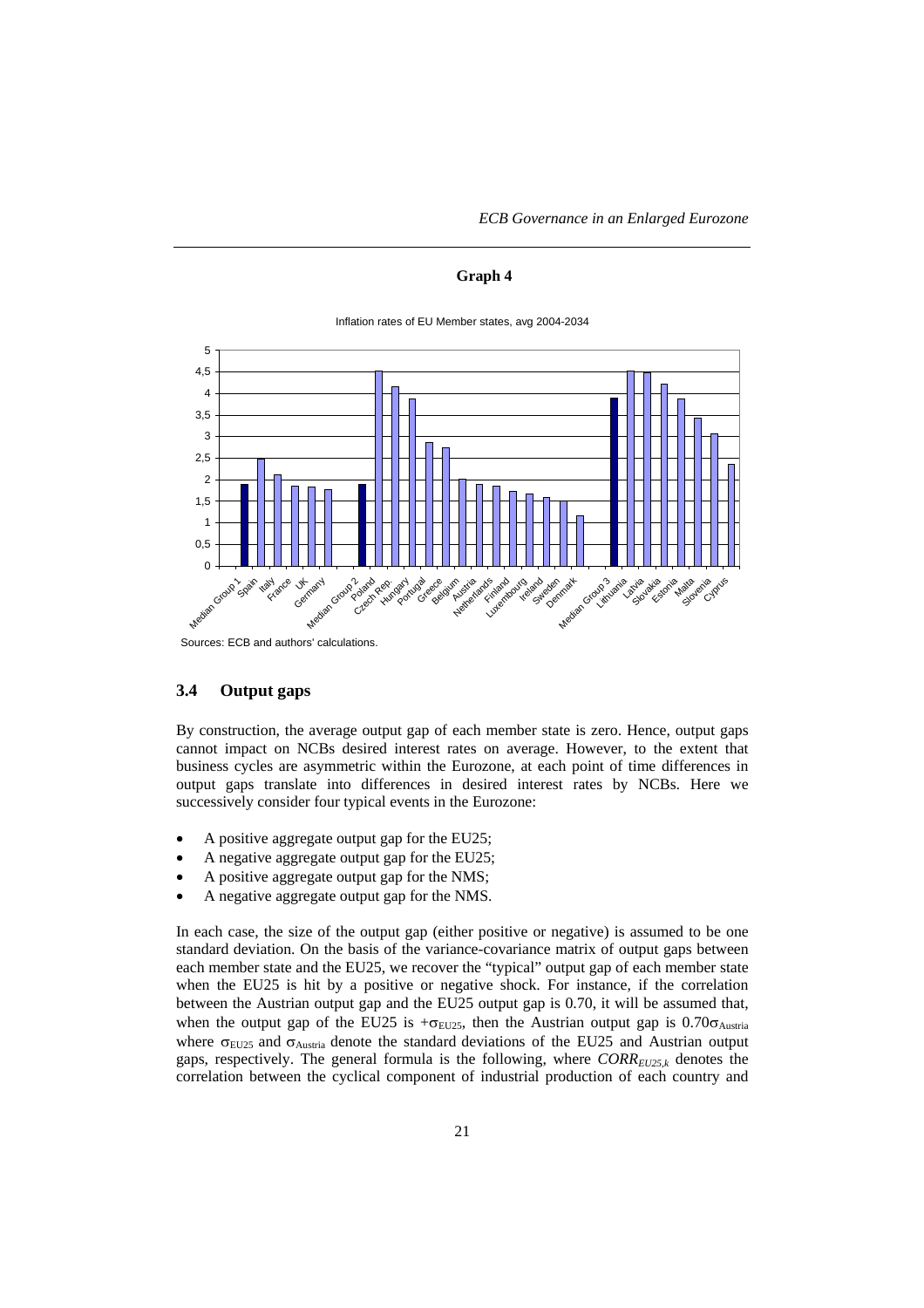that of the EU25 aggregate, calculated over 1995-2004<sup>11</sup>, and  $\alpha$  is a dummy variable which is equal to  $+1$  in the case of a positive shock,  $-1$  in the case of a negative one:<sup>12</sup>

$$
\rho g_k = \alpha \frac{\sigma_{EU25} \sigma_k CORR_{EU25,k}}{\sigma_{EU25}} = \alpha \sigma_k CORR_{EU25,k}
$$
\n(7)

The resulting output gaps are displayed in Graph 5 in the case of a positive shock on the EU25 aggregate ( $\alpha = +1$ ). The output gap of Group 1 countries (including the UK) is close to that of the EU25 aggregate, which is hardly surprising given the weight of these countries in the aggregate. Most Group 2 countries (with the exception of Portugal and the Czech Republic) also display positive output gaps. However Hungary, Finland and Ireland will call for relatively higher rates because their output gaps are more volatile. Finally, the situation is contrasted in Group 3 where only Malta and Slovenia are symmetric with the EU25 aggregate.





In the case of a shock on NMS, we calculate the aggregate shock on the basis of a shock on

 11 Diseasonalised industrial production is used together with a Hodrick Prescott filter with a 500,000 smoothing parameter. For Malta, only annual data were available. Greek output gaps were used.

<sup>12</sup> Differentiating positive and negative shocks is useful since depending on the direction of the shocks, NCB desired interest rates will either converge or diverge.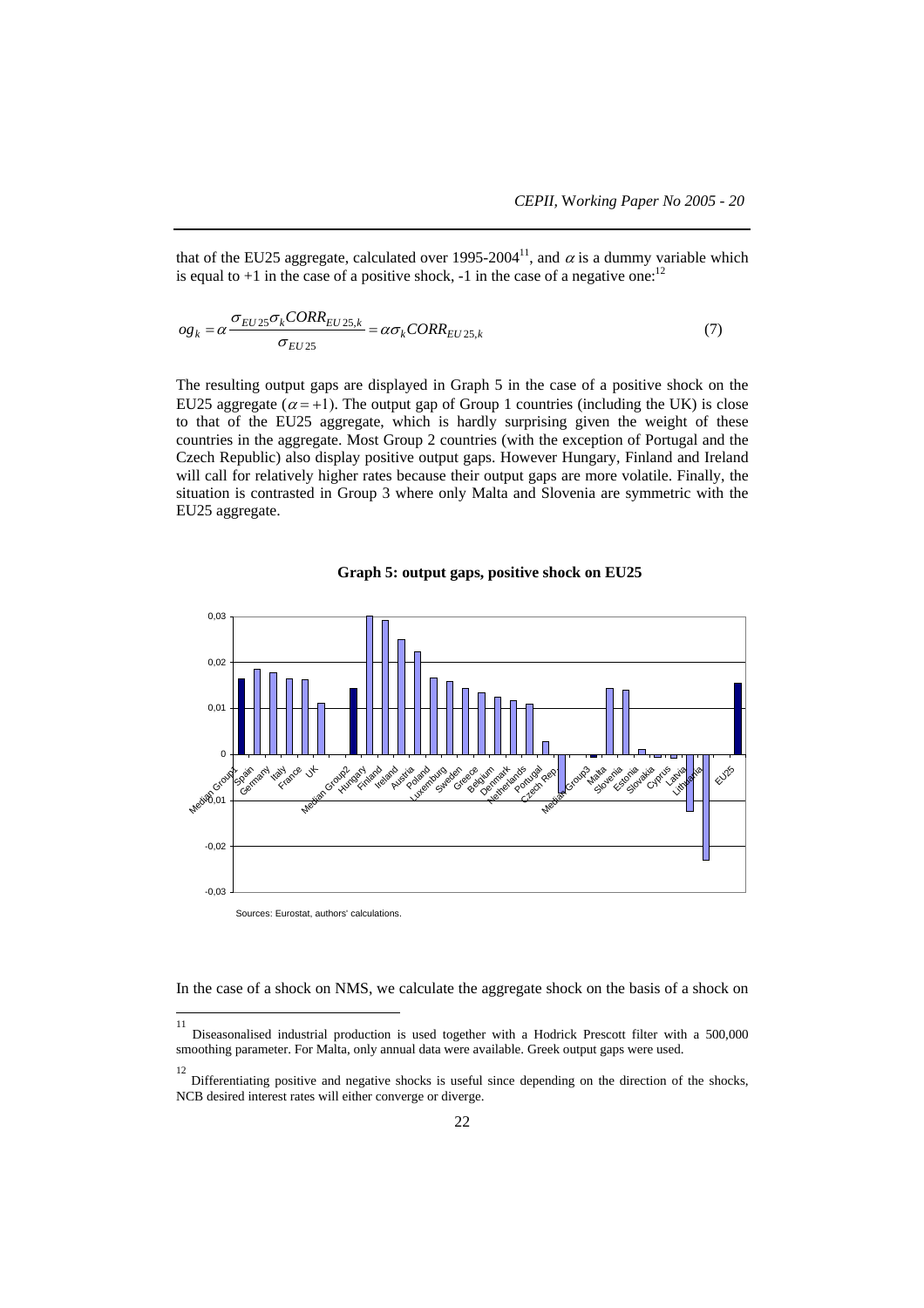each NMS of one standard deviation multiplied by the share of the corresponding country in the NMS aggregate, accounting for intra-NMS correlations. We then apply a generalisation of (7) where all cross-correlations are accounted for. The resulting output gaps are reported in Graph 6 in the case of a positive shock. Not surprisingly, Group 3 is the most concerned by the shock. Within Group 1, Germany and Italy are more concerned than the other three countries. The combined impact of the shock leads to a significant discrepancy between the median output gap of Group 1 and that of the EU25.

The inclusion of output gaps in the analysis is questionable because it is based on the variance-covariance matrix of national output gaps over the past. If national business cycles are to converge over time due to EU membership and later to euro membership, then our methodology tends to overplay the heterogeneity of desired interest rates stemming from business cycle asymmetry. However there is no simple way of forecasting business cycle convergence over the 2004-2034 period. This is the reason why using both Taylor rules (based on past business cycles) and truncated Taylor rules (which exclude business cycles from desired rates) in the analysis.





# **3.5 Desired interest rates again**

Desired interest rates can now be recovered following the three models listed in Section 3.1: Fisher, truncated Taylor, and Taylor. The desired rates for each country is displayed in Graphs 7 to 9, together with the median of each group. Not surprisingly, desired rates are higher in Group 3 than in Group 1. Interestingly, though, the median of Group 2 is very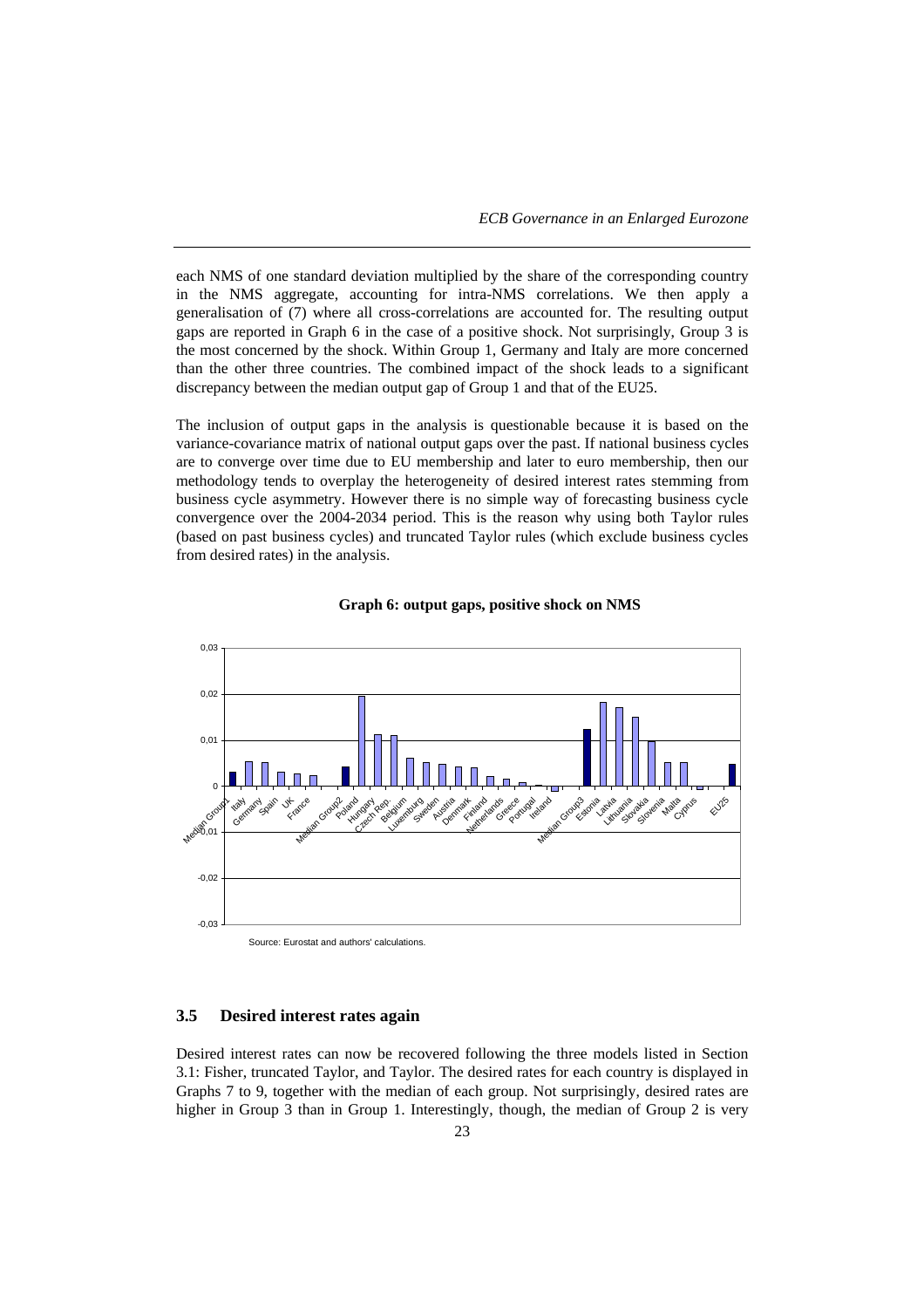close to that of Group 1. This is due to the large heterogeneity in Group 2: the number of countries calling for high interest rates is not large enough to bring the median of this group higher than that of Group 1.

Accounting for output gap asymmetries does not change the broad picture. In the case of a negative shock on the EU25, Latvia, Lithuania and the Czech Republic ask for higher rates (because they face a positive shock) whereas a number of countries ask for no change in the interest rate (because they do not face any shock). Contrasting with Groups 1 and 2, the median of Group 3 does not decline, but Group 3 alone cannot have a strong impact on the final decision of the GC, as will be shown in the following. In the case of a shock in NMS, there is no marked divergence of views across the three groups concerning the direction of the interest-rate change.

The desired rate of the EB (which here embraces a Euro25-wide view) is also reproduced in the graphs. It lies in-between the choices of Groups 1-2 and Group 3. Finally, the median of the GC with 31 members (6 members of the EB plus 25 national governors) is displayed ("Median25"). The latter median represents the choice of the whole GC if all members have a vote, assuming there are no strategic votes. Strikingly, the choice of the GC if all members have a voting right is the choice of the EB. Using a Fisher rule, a truncated Taylor or a full Taylor rule does not change the picture.



#### **Graph 7: desired interest rates, Fisher /truncated Taylor**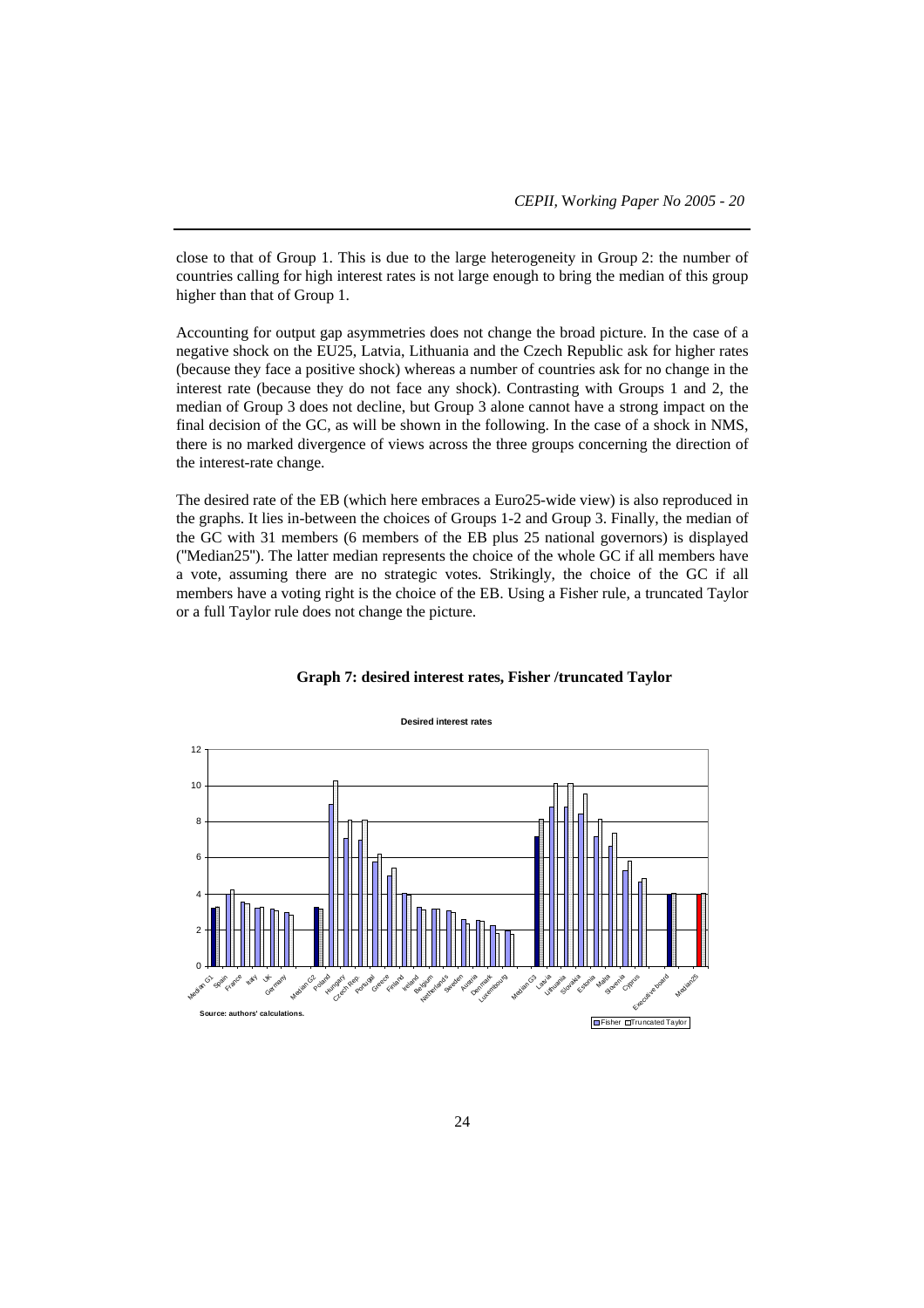



**Graph 9: desired interest rates: Truncated Taylor/Taylor, shock on NMS**

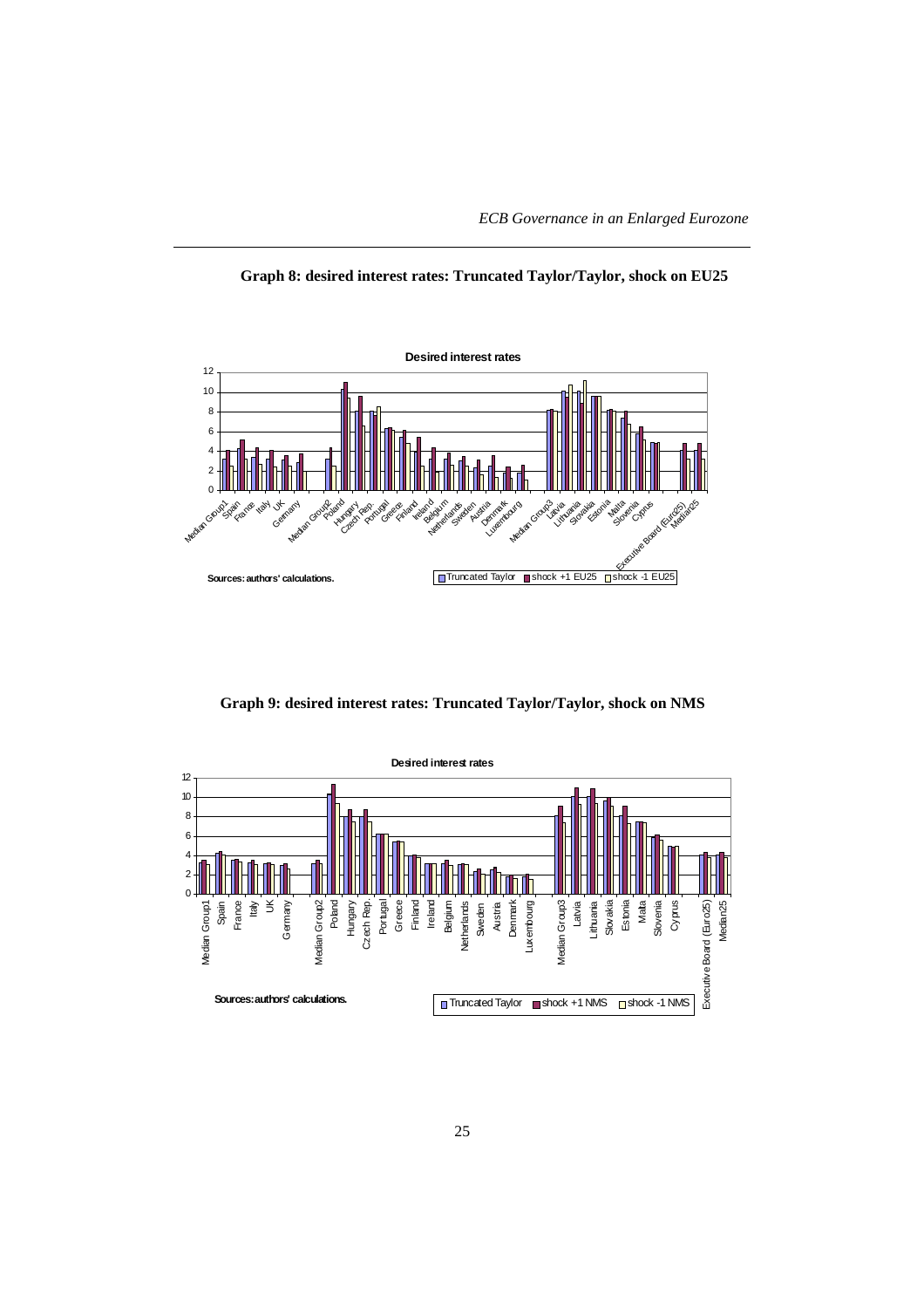# **4. COMPARING DECISION RULES**

Here we compare the outcome of various decision rules at the Governing council. We start with benchmark simulations which cover the centralisation case (where the interest rate is decided by the EB or by an euro-wide consensus) and the old rule (where all NCBs are allowed to vote). For the sake of comparison, we add two hypothetical rules: a "Euro12" rule where only "old" Eurozone members are allowed to take part in the vote (along with the EB), and a "weighted average" rule where the decided rate is a weighted average of all desired rates, the weights being in line with voting rights.13 The latter case could correspond to a decision made by consensus after discussion where the influence of each national governor would be in line with the frequency of his voting right.

Then, the "new" rule is simulated. Since the sequence of rotations has not yet been decided, we simulate two polar scenarios. In the first one ("Median15 high"), voting NCBs happen to be those asking for the higher interest rates in each group; in the second one ("Median15 low") they happen to be those asking for the lowest rates in each group. Finally, we argue that a system of slow rotations (say once a year) could end up close to a constituency system where there would be preliminary votes within each group. We explore this last possibility.

In each case, we start with a Euro25 and then show what happens in the case of a Euro18  $(Euro12 + \text{Baltic countries} + \text{Slovenia} + \text{Cyprus} + \text{Malta})$  and in the case of a  $Euro22$ (Euro12 + NMS10).

# **4.1 Benchmark simulations**

Here we compare four decision rules: (i) centralisation ("Executive board"), (ii) old rule ("Median25"), (iii) Euro12-centered rule ("Median12"), (iv) weighted average. In all cases, the EB votes using EU25-wide aggregates (or EU22, or EU18, in the Euro22 and Euro18 scenarios). In the fourth rule, the decided rate is a weighted average of desired rates, the weights being based on voting frequencies within each group, i.e. 4/5 for countries in Group 1, 8/13 for those in Group 2 and 3/7 for those in Group 3 countries, each member of the EB being weighted  $1.^{14}$  None of these four rules correspond to the new voting system. They are used as benchmarks in the following.

# *Euro25*

The results for a Euro25 are reported in Graphs 10 to 12. They show that enabling new national governors to take part in the vote (Median25 rule) does not change the result of the vote compared to leaving the choice to the EB (centralisation rule). This is because half of the countries have desired rates close or inferior to the desired rate of the EB: in the case of

 13 Note that our results cannot directly be compared to Berger (2002) where the weights used are the shares of member countries in GDP. For instance, the weights of NMS is higher in our analysis than in Berger.

<sup>14</sup> The weights are normalised so as to sum to unity.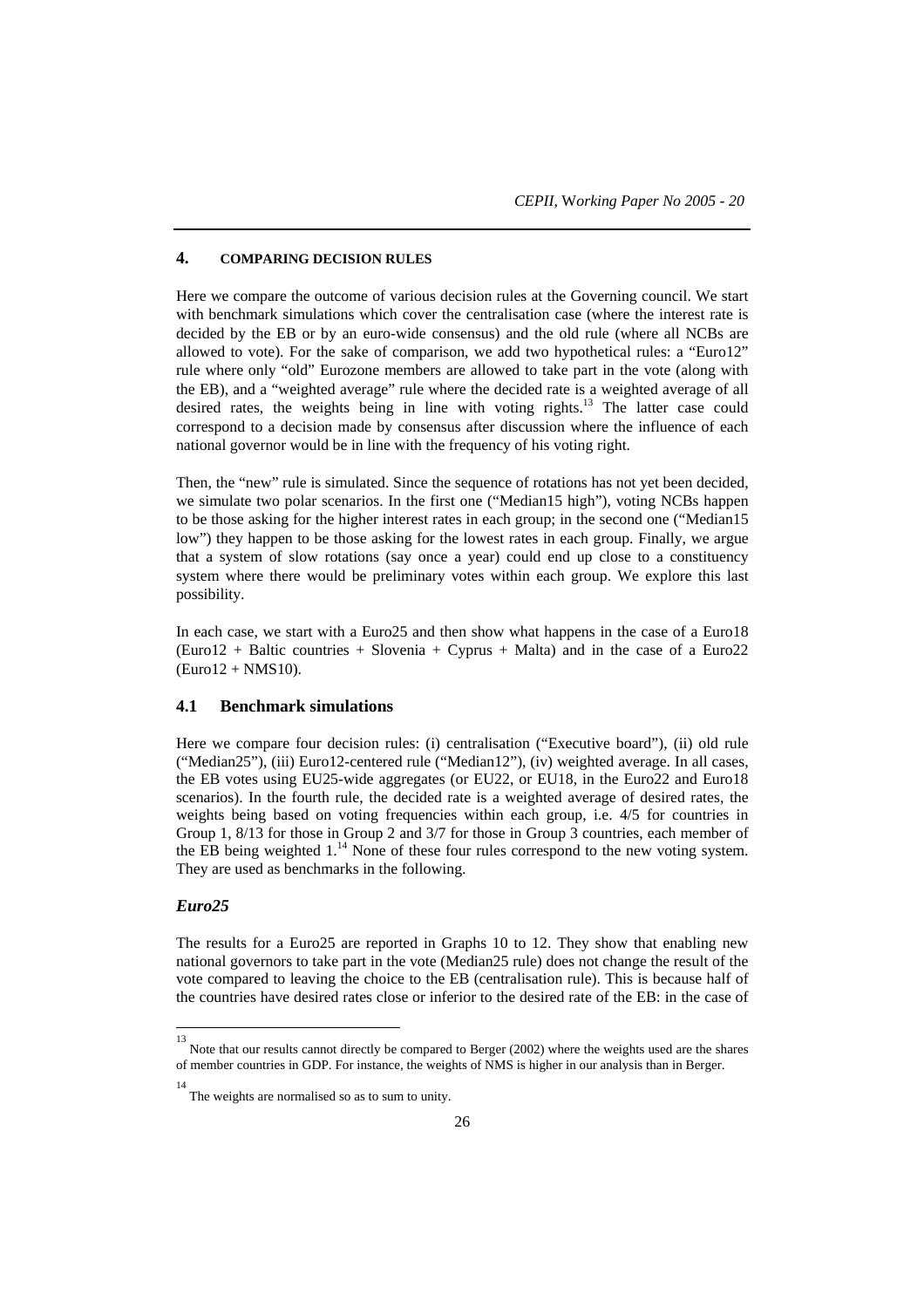a Fisher rule, for instance, the five members of Group 1 plus seven members of Group 2 wish interest rates that are lower than the EB desired rate. This makes 12 national governors voting for rates below the EB board choice, the remainder (13 national governors) voting for rates above the EB's choice. Hence the Board represents the median for a Governing council with 25 member states.

This situation contrasts with the result of a weighted vote. In this case, the interest rate shows up much higher than the EB's preference. This is because some small countries ask for very high interest rates (see Graphs 7 to 9). Although their weight is limited, there impact on the weighted average is sizeable.

Finally, when only Euro12 members are entitled to vote (along with the EB), the decided rate is slightly lower than the EB's preference, especially when inflation differentials are accounted for (truncated Taylor, Taylor). The difference between Median25 (or EB) and Euro12 rules is negligible in the Fisher case; it amounts to 0.06 percentage point in the truncated Taylor case, rises to 0.1 percentage point in the case of a Taylor rule with a positive shock on NMS and reaches 0.3 percentage point in the case of a Taylor rule with a negative shock on the EU25.

In the case of a positive shock on the Euro25 output gap, the desired rate of the EB increases less than the Median12 one because the Euro25 output gap is less reactive than the Euro12 one (see Graph 5); hence an enlarged Eurozone decision making leads the desired rate of Euro12 countries, which is lower than that of other countries, to slightly converge towards the EB's choice which is the same as the decided rate of the Euro25. Conversely, in the case of a negative shock on the Euro25 output gap, a majority of Euro12 countries wants a larger rate cut than the EB's choice because their output gap is more reactive than that of the aggregate Euro25. Since their desired rate already lies below the EB's choice, the gap between Euro12 preferred rate and the decided rate rises.

In the case of a shock on NMS' output gaps, the reverse picture applies. Specifically, the gap between the decided rate of the Euro25 and the desired rate of the Euro12 rises in the case of a positive shock on NMS and falls in the case of a negative shock on NMS. In the latter case, for instance, the fall in the Euro12 desired rate is smaller than the fall in the EB's desired rate.

This varying gap between the desired rate of the EB and that of the Euro12 (Euro12 countries  $+$  EB) is one building block of the cost suffered by Euro12 countries when the Eurozone is enlarged to 25 countries. The second building block is the rise in the desired rate of the EB which amounts to 0.3-0.4 percentage point when moving from Euro12 to Euro25. Hence in the worst case (negative shock on the Euro25), Euro12 countries would suffer from a rise in the gap between their desired rate and the decided rate by 0.7  $(0.3 + 0.4)$  percentage point.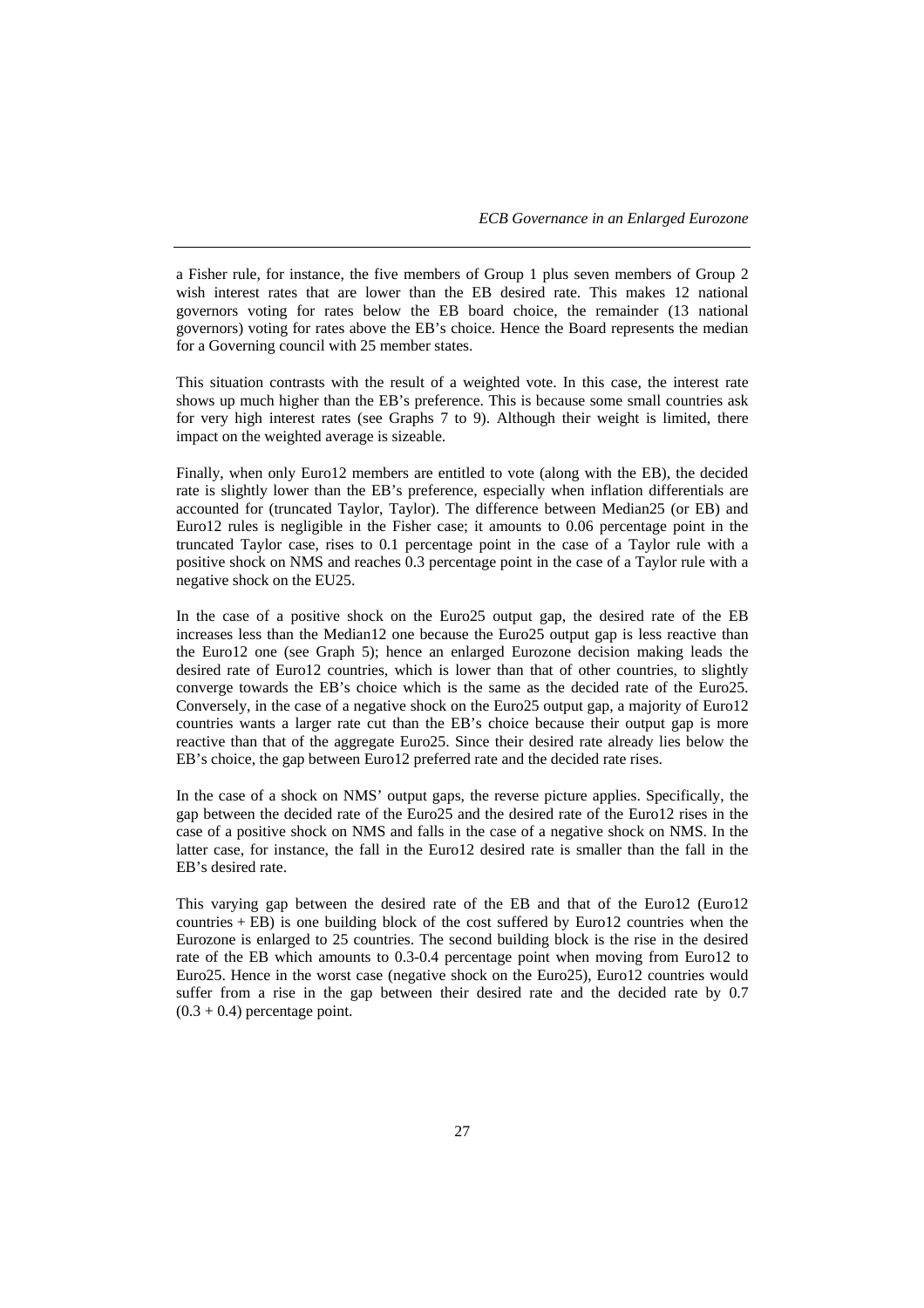

**Graph 10 : benchmark simulations, EU25, Fisher/truncated Taylor**

Interest rate decided by the Governing council depending on the voting procedure (Euro25)

**Graph 11 : benchmark simulations, EU25, truncated Taylor/Taylor, shock on EU25**

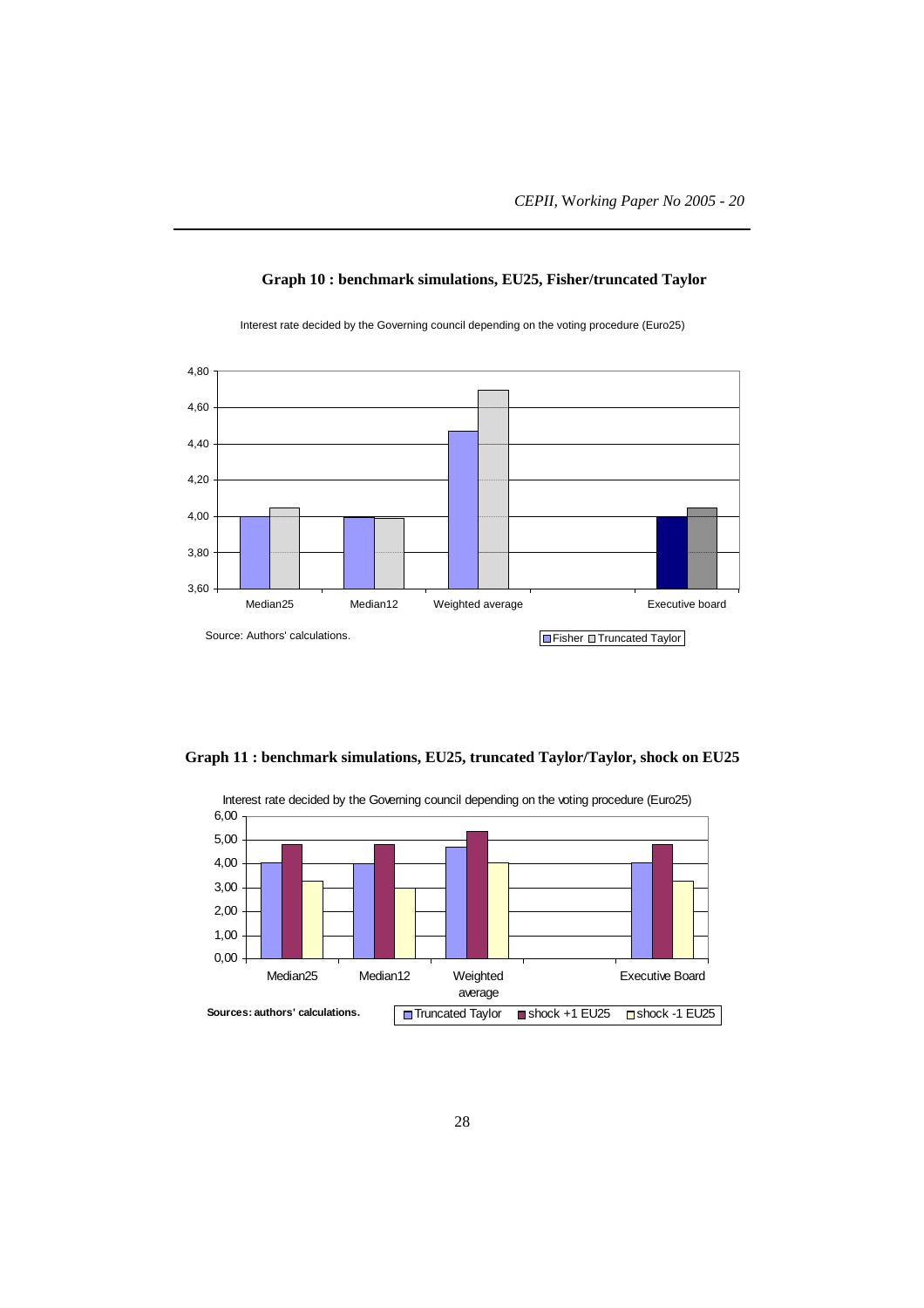

**Graph 12: benchmark simulations, EU25, truncated Taylor/Taylor, shock on NMS**

#### *Euro22 and Euro18*

These conclusions remain qualitatively unchanged when a Euro22 or Euro18 is contemplated. As shown in Appendices C and D, the result of a vote where all 22 or all 18 NCBs have a vote is exactly the same as the EB's choice (accounting for the fact that the desired rate of the EB is now calculated on a Euro22 or Euro18 aggregate rather than a Euro25 one).

Again, the Euro12 suffers from enlargement since the Median22 (i.e. the decided rate of the Euro22 within the "old" decision rule) and the Median18 (i.e. the decided rate of the Euro18 within the "old" rule) are always higher than the Median12. Interestingly, the gap between the Euro22 decided rate and the desired rate of Euro12 countries (the cost of enlargement for Euro12 countries) is larger than in the Euro25 case. It reaches 0.4 percentage point in the case of a positive shock on NMS and 1 percentage point in the case of a negative shock on the Euro25. Indeed, the cost of enlargement appears larger for Euro12 countries when the Eurozone is enlarged to 22 countries compared to either 25 or 18. This is because the Eurozone22 includes four high growth, high inflation countries (Poland, Hungary, Czech Rep., Slovakia) which happen to have more impact on decided rates within a Euro22 than within a Euro25 where the three additional countries (UK, Sweden, Denmark) have low desired rates and a large weight (UK). Consistently, a Euro25 appears less costly for Euro12 countries than a Euro18 scenario, thanks to the inclusion of Sweden, Denmark and especially the UK which have a sizeable impact on the desired rate of the EB. Graph 13 below summarises the cost of enlargement for Euro12 countries.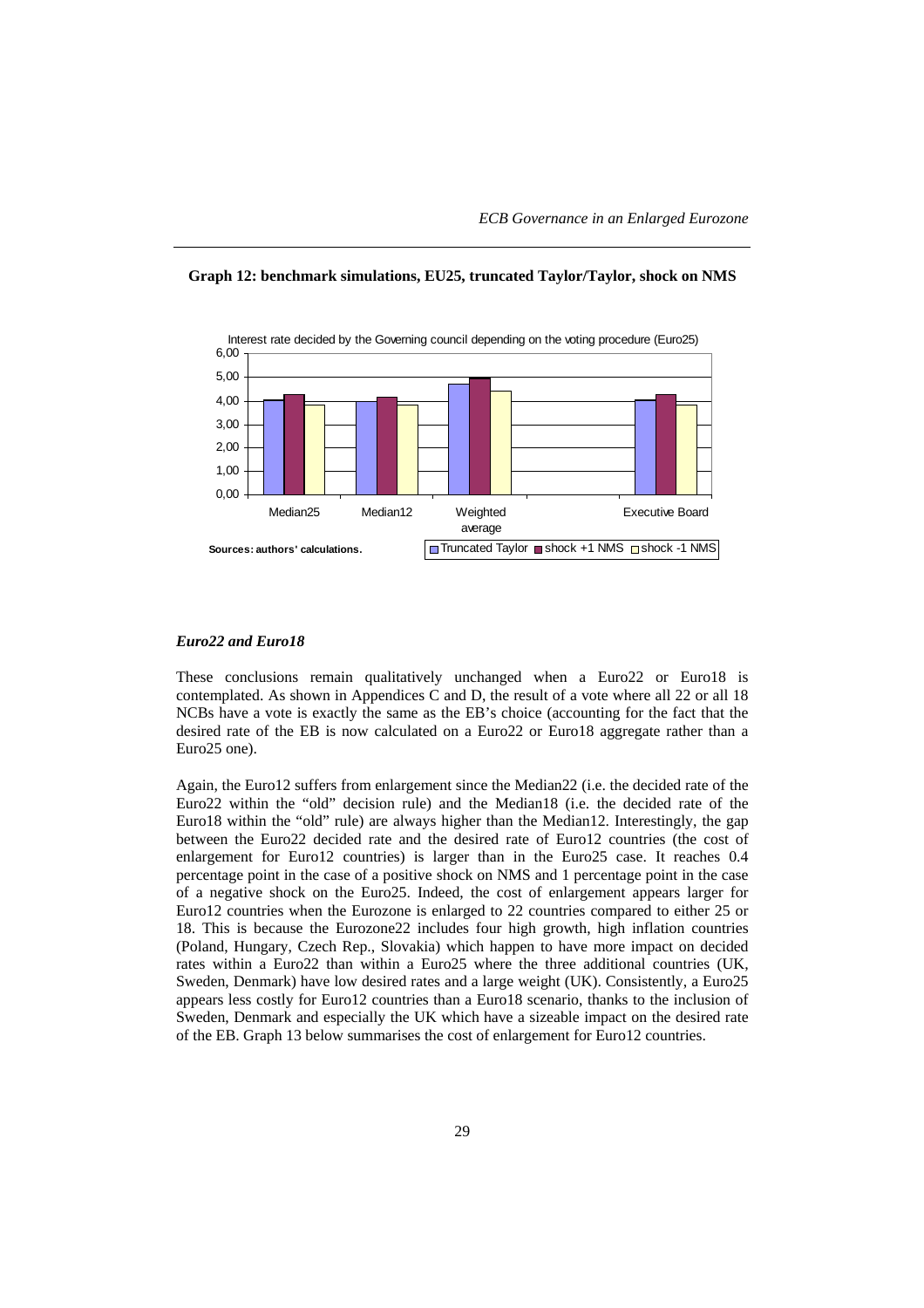

### **Graph 13: Cost of enlargement for Euro12 countries, old rule (gap between decided rate and desired rate)**

\* Euro25 and Euro18 are close to each other for Euro12 countries.

# **4.2 Rotating votes**

l

We now consider rotating votes. In order to gauge the risk of Governing council's decisions being twisted towards higher or lower interest rates, we consider two polar scenarios. In the first one (Median15 high), the voting rights are allocated by chance to the members of each group displaying the highest desired interest rates; in the second one (Median15 low), they are allocated to the members of each group displaying the lowest desired interest rates. The selection of countries is detailed in Table 2, for a Euro25 and a Euro22. In the case of a Euro18, following a provision of the protocol annexed to the Treaty (see Section 2) the rotation system will likely be postponed because Group 1 would suffer from lower frequency than Group 2. Hence, the old rule still applies and all 18 national governors have a vote. We nevertheless explore two scenarios where only 15 national governors have a vote, but there are no rotations in Group 1 (hence all five members have a vote) whereas Group 2 is attributed only 10 votes (for 13 NCBs).<sup>15</sup> Finally, we also consider a system of constituencies where the decided rate is the weighted median of four rates: the median of each NCB group, and the desired rate of the EB.

<sup>15</sup> The selection of the countries is not reproduced in Table 2 because all simulations lead to the same result in the Euro18 case, see below.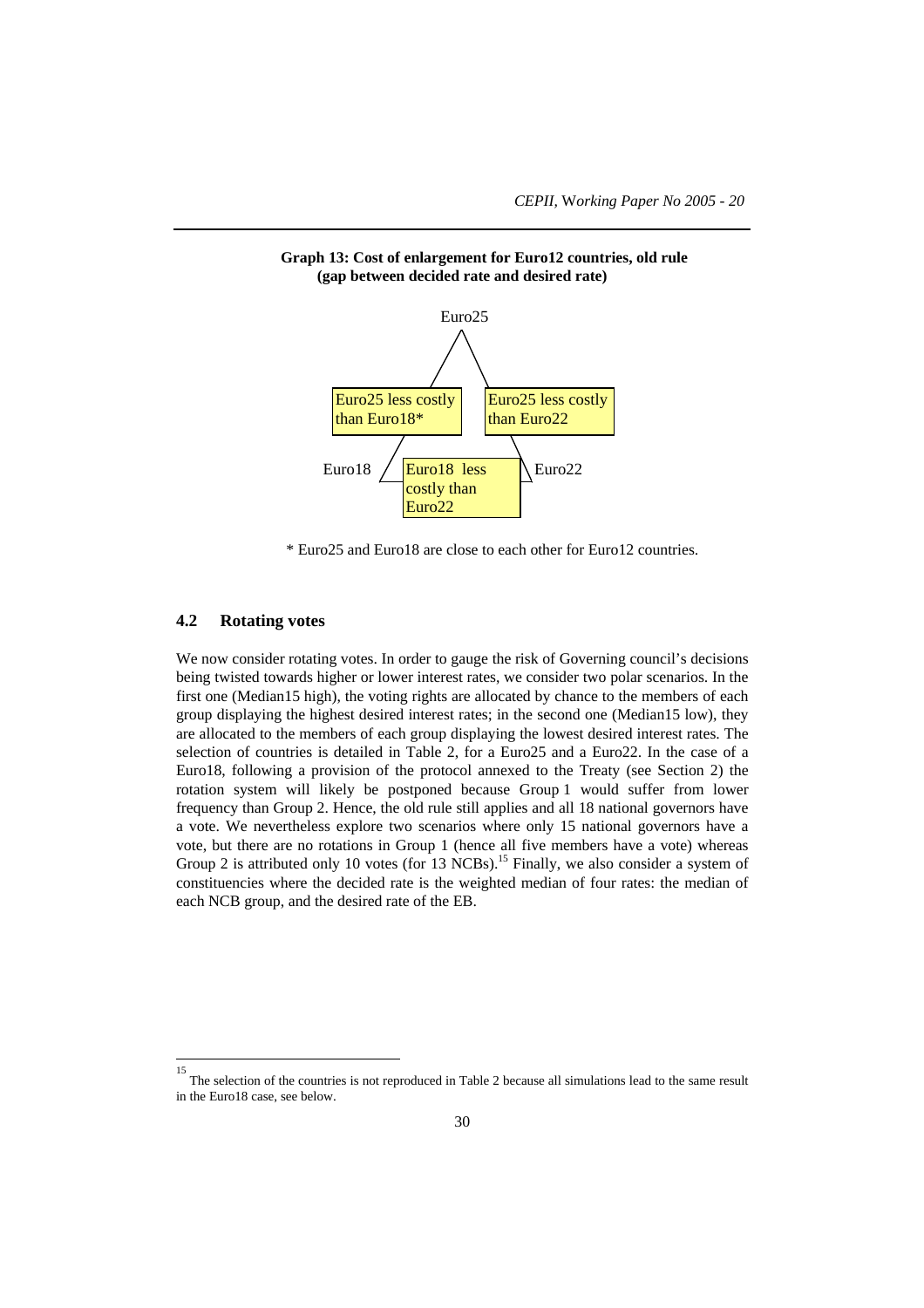|            | Eurozone25    |                    | Eurozone22    |                    |               |               |
|------------|---------------|--------------------|---------------|--------------------|---------------|---------------|
|            | Group 1       | Group 2            | Group 3       | Group 1            | Group 2       | Group 3       |
|            | (4 countries) | (8 countries)      | (3 countries) | (4 countries)      | (8 countries) | (3 countries) |
| High rates | Spain         | Poland             | Latvia        | Spain              | Poland        | Latvia        |
|            | France        | Hungary            | Lithuania     | France             | Slovakia      | Lithuania     |
|            | Italy         | Czech Rep.         | Slovakia      | Italy              | Hungary       | Estonia       |
|            | UK.           | Portugal           |               | <b>Netherlands</b> | Czech Rep.    |               |
|            |               | Greece             |               |                    | Portugal      |               |
|            |               | Finland            |               |                    | Greece        |               |
|            |               | Ireland            |               |                    | Finland       |               |
|            |               | Belgium            |               |                    | Ireland**     |               |
| Low rates  | France        | Finland            | Malta         | France             | Czech Rep.    | Malta         |
|            | Italy         | Ireland            | Slovenia      | Italy              | Portugal      | Slovenia      |
|            | UK            | Belgium            | Cyprus        | <b>Netherlands</b> | Greece        | Cyprus        |
|            | Germany       | <b>Netherlands</b> |               | Germany            | Finland       |               |
|            |               | Sweden             |               |                    | Ireland       |               |
|            |               | Austria            |               |                    | Belgium       |               |
|            |               | Denmark            |               |                    | Austria       |               |
|            |               | Luxembourg         |               |                    | Luxembourg    |               |

**Table 2: two polar scenarios (Fisher or truncated Taylor rule)\***

\* for Taylor rule, see Appendix B. \*\* Fisher case. For a truncated Taylor rule, Ireland is replaced by Belgium.

Source: Graph 7.

#### *Euro25*

The results for a Euro25 are displayed in Graphs 14 to 16. In the case the NCBs entitled with a voting right are those of each group calling for the highest rates (Median15 high), the results are exactly the same as when all governors have a vote (Median25) and close to the results with only Euro12 governors having a vote (Median12). However in the case only countries with the lowest desired votes have a voting right (Median15 low), the interest rate chosen by the GC is much lower. This means that the risk for the enlarged Eurozone is more of a low interest rate than of a high one. However this risk has a very small probability (basically, only very few drawings correspond to this scenario).

Interestingly, the constituency case can lead to decided rates that are lower than the Median15 low outcome. This is because the desired rate of the EB is higher than both the median of Group 1 and that of Group 2. Hence Groups 1 and 2 can together have the majority against the Board, despite the fact that some countries in Group 2 disagree with this choice. This situation can significantly favour the large core countries (Group 1) and the majority of Group 2 countries. For Euro12 countries, this fall in the decided rate (-0.4 to -0.7 percentage point compared to Median12) can usefully compensate for the rise in the desired rate of the EB in the Eurozone25 compared to the non-enlarged Eurozone (+0.3 to +0.4 percentage point, see *supra*).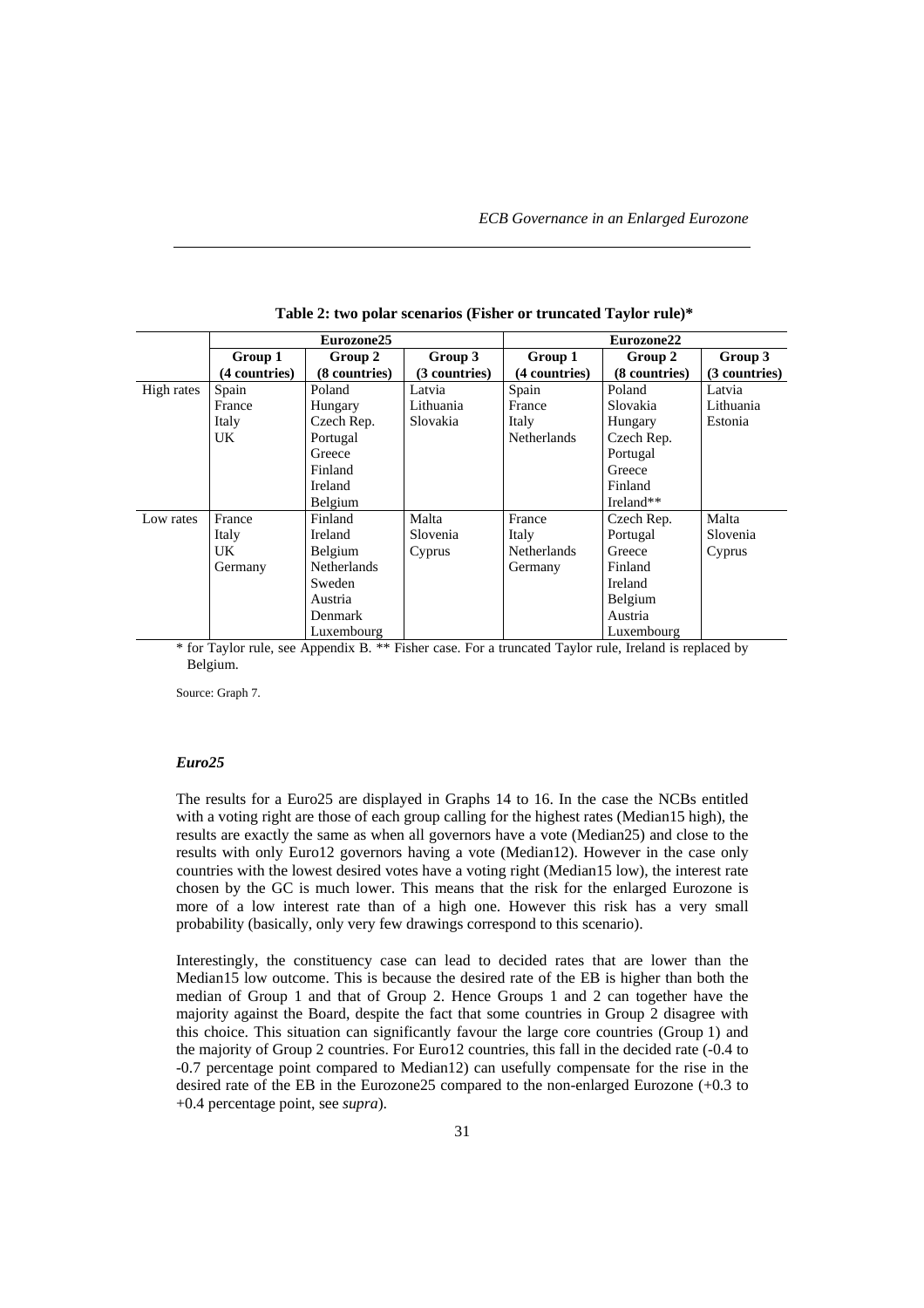



# **Graph 15**

Interest rates desired and decided by Governing council depending on the voting procedure (Euro25)

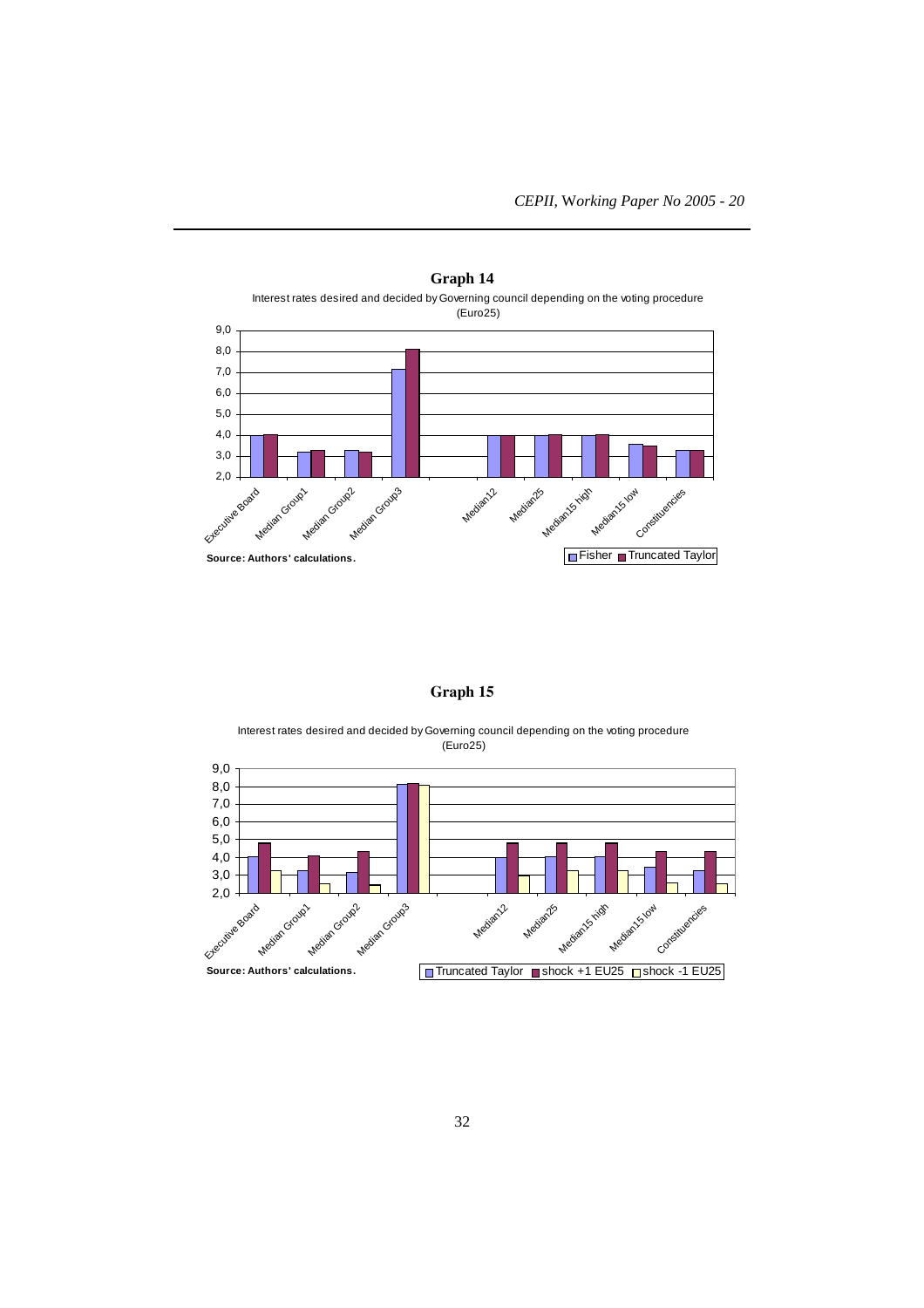



#### *Euro22 and Euro18*

If UK, Denmark, and Sweden do not join the Eurozone (Euro22 case, see Appendix C), then the interest rate desired by the EB always lies between the median rates of Groups 1 and 2 (the median of Group 2 is higher than in the Euro25 case due to the absence of the Netherlands, Denmark and Sweden from this group, and to the presence of Slovakia, see Table 1). For the constituency rule, this leads to rates in favour of Group 2 (thanks to Group 3), and thus to a decided rate above the Board's choice. Thus, a low rotation of the votes could end up in decided rates that are higher than the desired rate of the EB, whereas in the Euro25 case, the decided rate in the constituency scenario tends to be lower than the desired rate of the Board.

Hence, too low sequences of rotations could be harmful for the aggregate Euro22 as for large core countries (Group 1). Compared to the Median12, the interest rate is much higher in all cases, the constituency case being the worse scenario. In the case of a negative shock on the Euro25, the gap between the Median12 desired rate and the decided rate in the constituency case amounts to almost 2 percentage points.

In the case of a Euro18 (Appendix D), the Board can impose its choice in all cases due to its high weight (6 votes out of 21) and median position in terms of desired rates. Interestingly, the Median12 desired rate is generally close to the decided rate. The maximum gap is 0.4 (in the case of a negative shock on the Euro25) which is much smaller than in the Euro22 scenarios.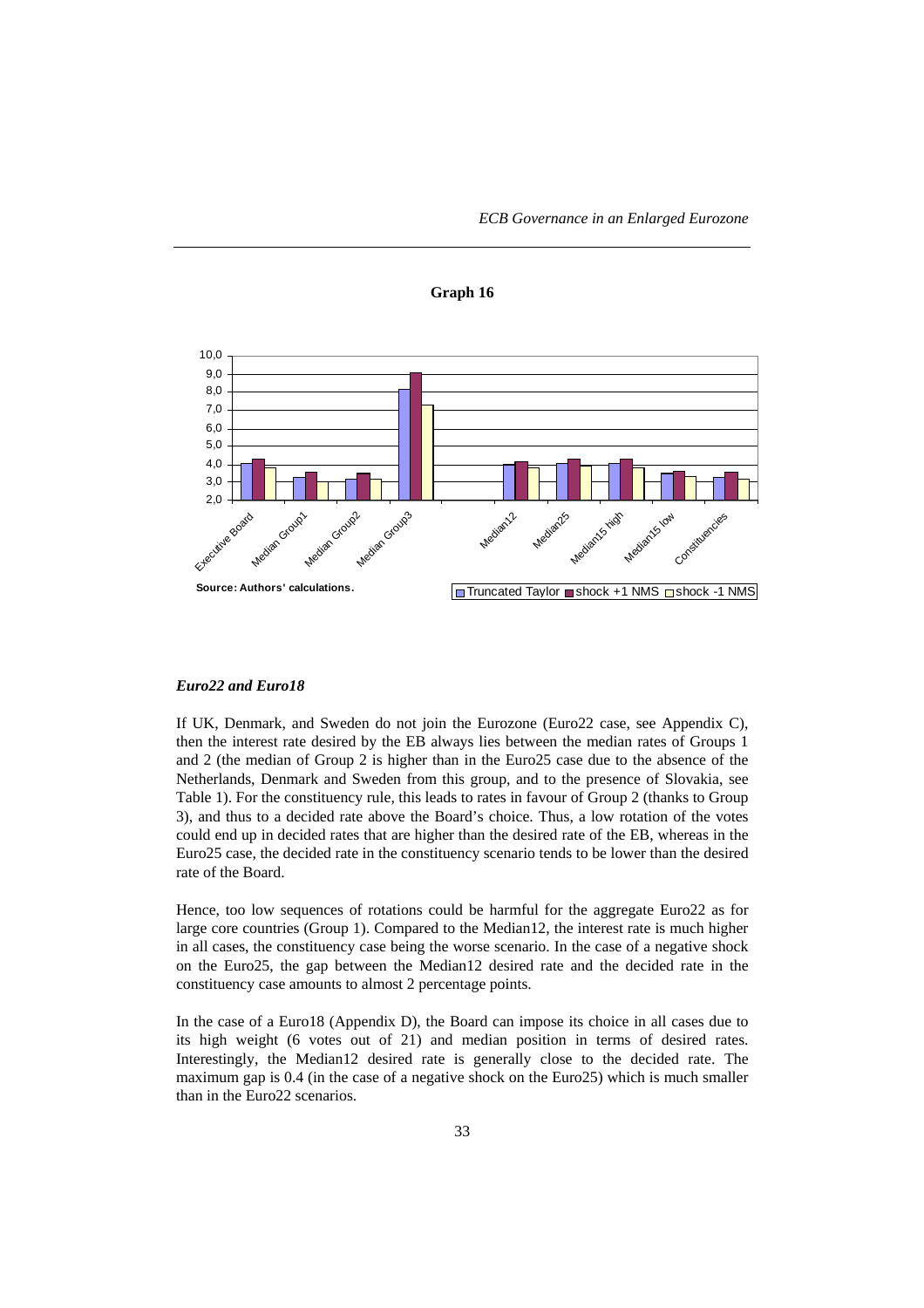Our results are summarised in Table 3. They show that, in the case of a Euro25, there is no difference between the new rule and the old one (and with complete centralisation of monetary policy), provided the sequence of rotations is fast. If the sequence is low, then the system will move close to a constituency system which would favour core Euro countries. However this result only holds for a Euro25. With only 22 countries in the Eurozone, a slow-rotation system would favour high inflation countries whereas a fast-rotation system would make no difference compared to the old rule. Finally, with only 18 countries in the Eurozone, all rules provide the same result as complete centralisation.

|            | Old rule: all countries vote                                                                                | New rule: fast rotations                                                                                                                    | New rule: slow rotations                                                                               |
|------------|-------------------------------------------------------------------------------------------------------------|---------------------------------------------------------------------------------------------------------------------------------------------|--------------------------------------------------------------------------------------------------------|
| Eurozone25 | The Board imposes its choice,<br>which is above but close to the<br>rates desired by Group 1 and<br>Group 2 | The rule can lead to<br>lower rates than the<br>Board's one, in favour of<br>large/core countries, but<br>with a very small<br>probability. | The rule can lead to much<br>lower rates than the<br>Board's one, in favour of<br>large/core countries |
| Eurozone22 | The Board imposes its choice,<br>which lies in between the rates<br>desired by Group 1 and Group 2          | The Board imposes its<br>choice.                                                                                                            | The rule can lead to<br>higher rates than the rate<br>desired by the Board, in<br>favour of Group 2.   |
| Eurozone18 | The Board imposes its choice,<br>which lies in between the rates<br>desired by Group 1 and<br>Group 2       | The Board imposes its<br>choice.                                                                                                            | The Board imposes its<br>choice, which lies in<br>between the rates desired<br>by Group 1 and Group 2  |

| Table 3: summary results |  |  |  |
|--------------------------|--|--|--|
|--------------------------|--|--|--|

For Euro12 countries, enlarging the Eurozone bears a cost which can be decomposed into (i) the rise in the desired rate of the Board and (ii) the change in the balance of powers. Type 1 cost is higher if UK, Sweden and Denmark stay out of the Eurozone. It amounts to 0.3-0.4 percentage point when enlarging from 12 to 25 members, 0.3-0.5 when enlarging from 12 to 18 countries, but 0.7-1.0 when enlarging from 12 to 22 members. Type 2 cost depends both on the perimeter of enlargement and on the frequency of the rotations. In the case of fast rotations, there is no additional cost related to the changing balance of power because the Board is always able to impose its choice. Only in the case of a Euro25 is there a very small probability that the decided be lower than the Board's desired rate. In the case of slow rotations, which could resemble a system of constituencies, Type 2 costs are relatively slow when enlarging to 18 countries. In the case of a Euro25, Euro12 countries could benefit from a system of constituencies since this would ensure a lower rate that would compensate for Type 1 cost. However such a system would be costly for Euro12 countries in a Euro22 because Groups 2 and 3 could together obtain higher rates than the Board's choice. Hence Euro12 countries would rather not suggest such a system before the participation of the UK, Sweden and Denmark is ensured.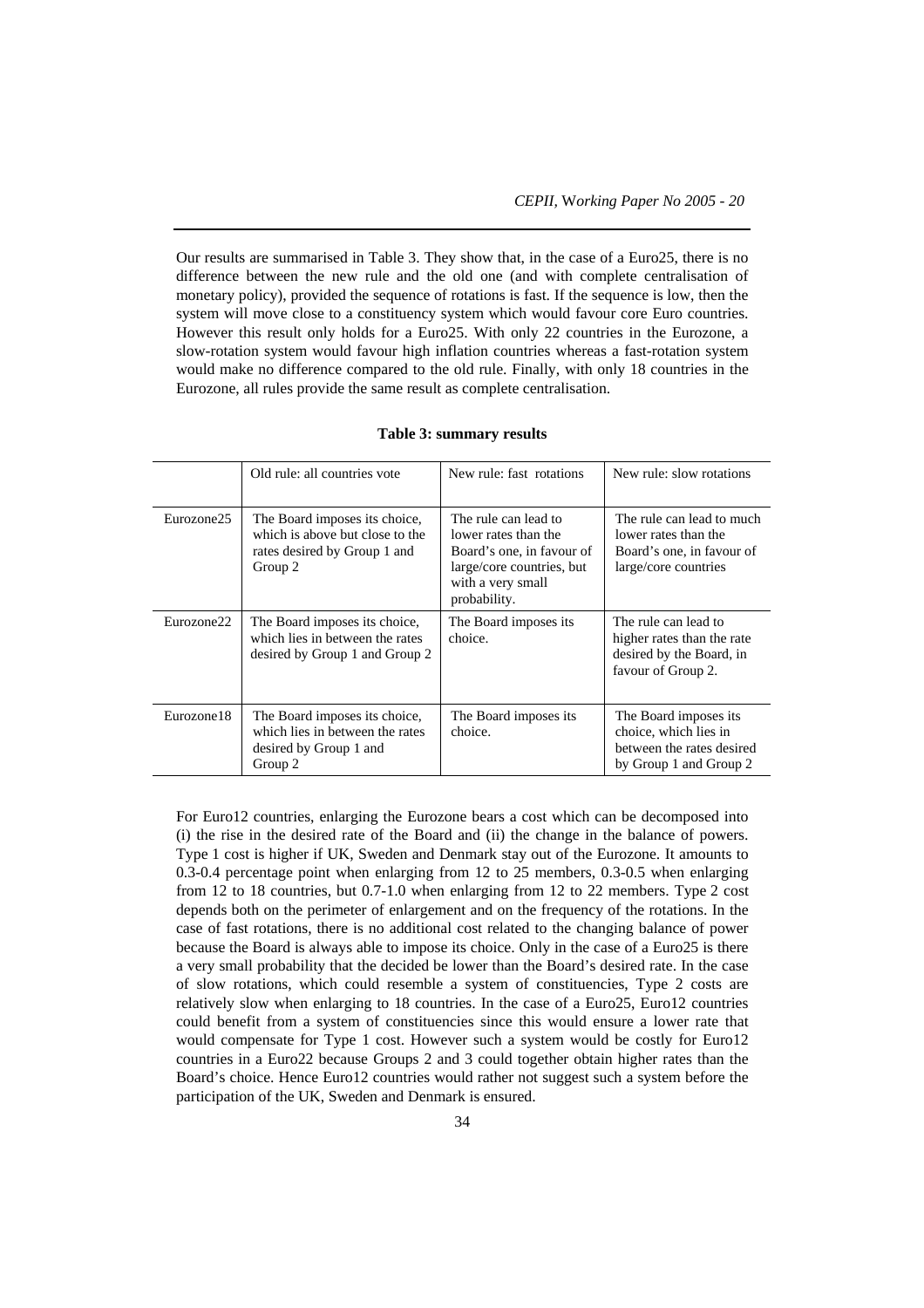We now turn to country-by-country consequences of Eurozone enlargement, focusing on Euro12 countries.

# **5. EURO12 LOSSES**

Here we compare the enlargement losses for Euro12 countries, restricting ourselves to the Euro25 case and shocks to the Euro25 aggregate. More specifically, we calculate a loss function of each NCB which is the squared percentage discrepancy between its desired rate  $i_k$  and the rate which is selected by the Governing council, *i*:

$$
L_k = 100 \times \left(\frac{i_k - i}{i_k}\right)^2 \tag{8}
$$

Here unweighted average losses of Euro12 countries are compared before and after enlargement. Before enlargement, all Euro12 NCBs have a voting right and the desired rate of the EB is calculated on the basis of Euro12 (not Euro25) aggregates. After enlargement, not all Euro12 NCBs have a vote, some non-Euro12 NCBs also have a vote and the EB's vote is based on the Euro25 aggregate. Hence here both Type 1 and Type 2 costs of enlargement are covered. Graphs 17 and 18 compare the additional loss for Euro12 countries when enlarging the Eurozone across various decision rules:

$$
AddLoss = 100 \times \left(\frac{\sum_{k=1}^{12} L_k \ (Euro25)}{\sum_{k=1}^{12} L_k \ (euro12)} - 1\right) \tag{9}
$$

The loss is generally similar whether, in the enlarged Eurozone, all 25 NCBs are entitled to vote (Median25 scenario) or whether only the initial 12 Euro members vote (Median12). Hence, as already mentioned, the loss mainly comes from the shift in the EB vote which raises its desired rate when the Eurozone is enlarged. This confirms that Type 2 (balance of power) costs are relatively small compared to Type 1 (change in Euro aggregates) costs, for a Euro25. There is one exception, when a negative shock on the EU25 occurs. This shock triggers a divergence between Euro12 countries and EB desired rates, which increases the cost of enlargement.

The Median25 rule, where all 25 NCBs are entitled to vote, yields the same results as the Median15 high rule, where only 15 NCBs have a vote and where these NCBs happen to be those calling for the highest rates. This means that, for old Euro members within a Euro25, the new rule cannot do worse than the old one, but it can do better in the very rare case when the NCBs entitled with a vote have low desired interest rates (Median15 low scenario).

Finally, the best rule for Euro12 countries would be a constituency rule, followed by a Median15 low one. Alas, the Median15 low rule has a very low probability of occurrence.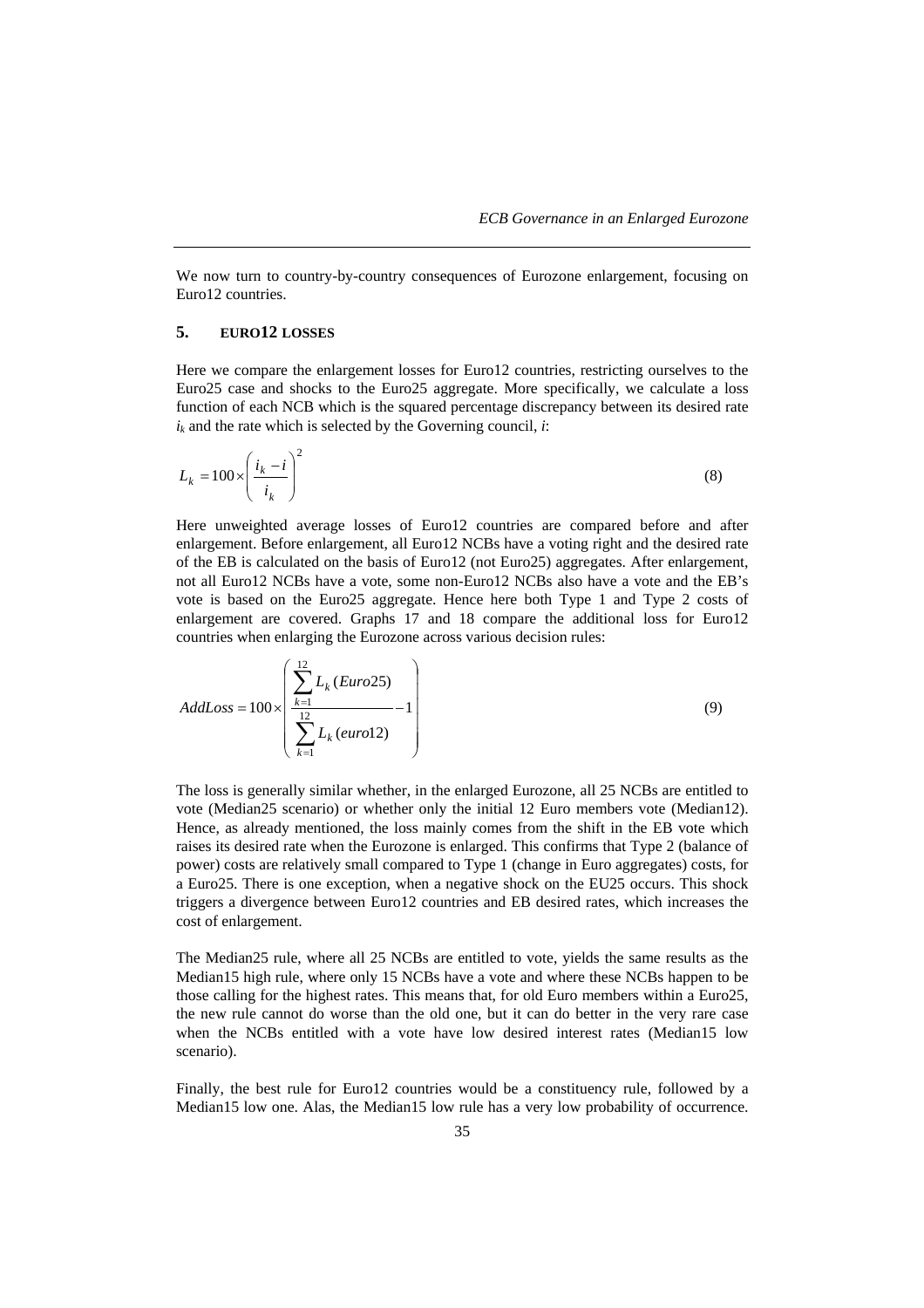As for the constituency rule, we have seen that it is dangerous for Euro12 countries if before being enlarged to 25 countries, the Eurozone is enlarged to 22 countries, which is likely to be the case.

# 50 40 30 20 additional loss in % **additional loss in %** 10  $\overline{0}$ Median25 Median12 Constituencies Median15 high Median15 low  $-10$ -20 -30 -40 Fisher rule **Truncated Taylor** Source: Authors' calculations

**Graph 17: cost, for Euro12 countries, of enlarging the Eurozone (Fisher/truncated Taylor)**

**Graph 18 : cost, for Euro12 countries, of enlarging the Eurozone (truncated Taylor/Taylor)**



**Average losses of Euro12 countries compared to the Eurozone12 case**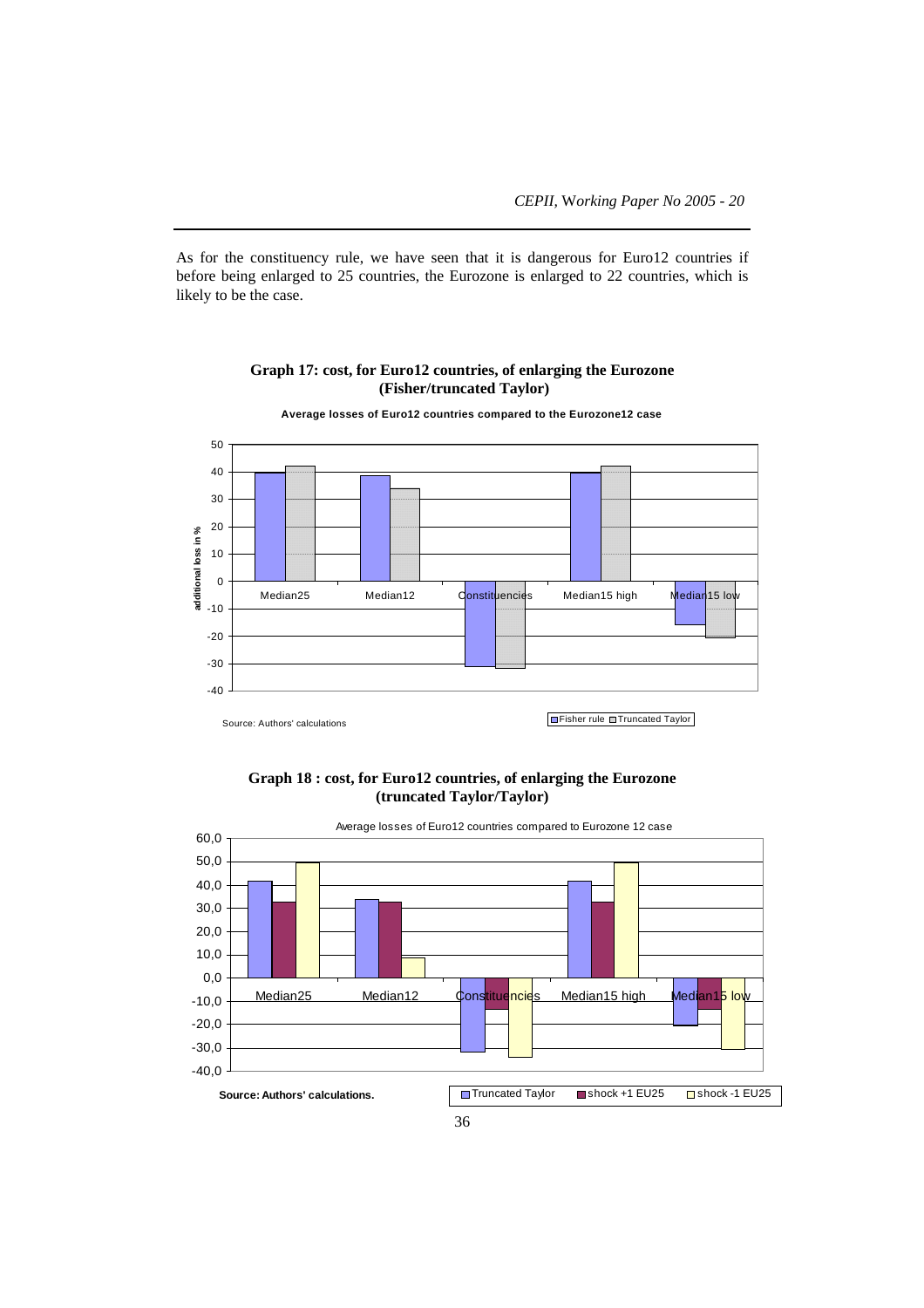The additional loss for each Euro12 country is detailed in Graphs 19 and 20 in the Median15 high case (which is the same as the Median25 one) and in the constituency case, for a truncated Taylor rule.<sup>16</sup> In the case of fast rotations (Graph 19), France is by far the country suffering the most from Eurozone enlargement because the French desired rate is very close to the decided rate in the non-enlarged Eurozone. By contrast, Portugal, Greece, Finland and Spain gain from enlargement because the decisions of the Governing council are now closer to their needs.

The situation is opposite in the case of slow rotations (constituencies, see Graph 20): low growth countries (including Ireland which is assumed to have completed its catch up in 2004) are better off than in the non-enlarged Eurozone, whereas high growth countries (Finland, Spain, Greece and Portugal) are worse off. In a Euro25 scenario, these countries, together with the NMS, would clearly oppose a move from a fast-rotation system towards a slow-rotation (or constituency) one.

#### **Graph 19: cost of enlargement for Euro12 member states (Median15 high scenario)**



Additional loss for Euro12 members (truncated Taylor rule) Median 15high/Median euro12

 16 The results are similar with a Fisher rule (not displayed here).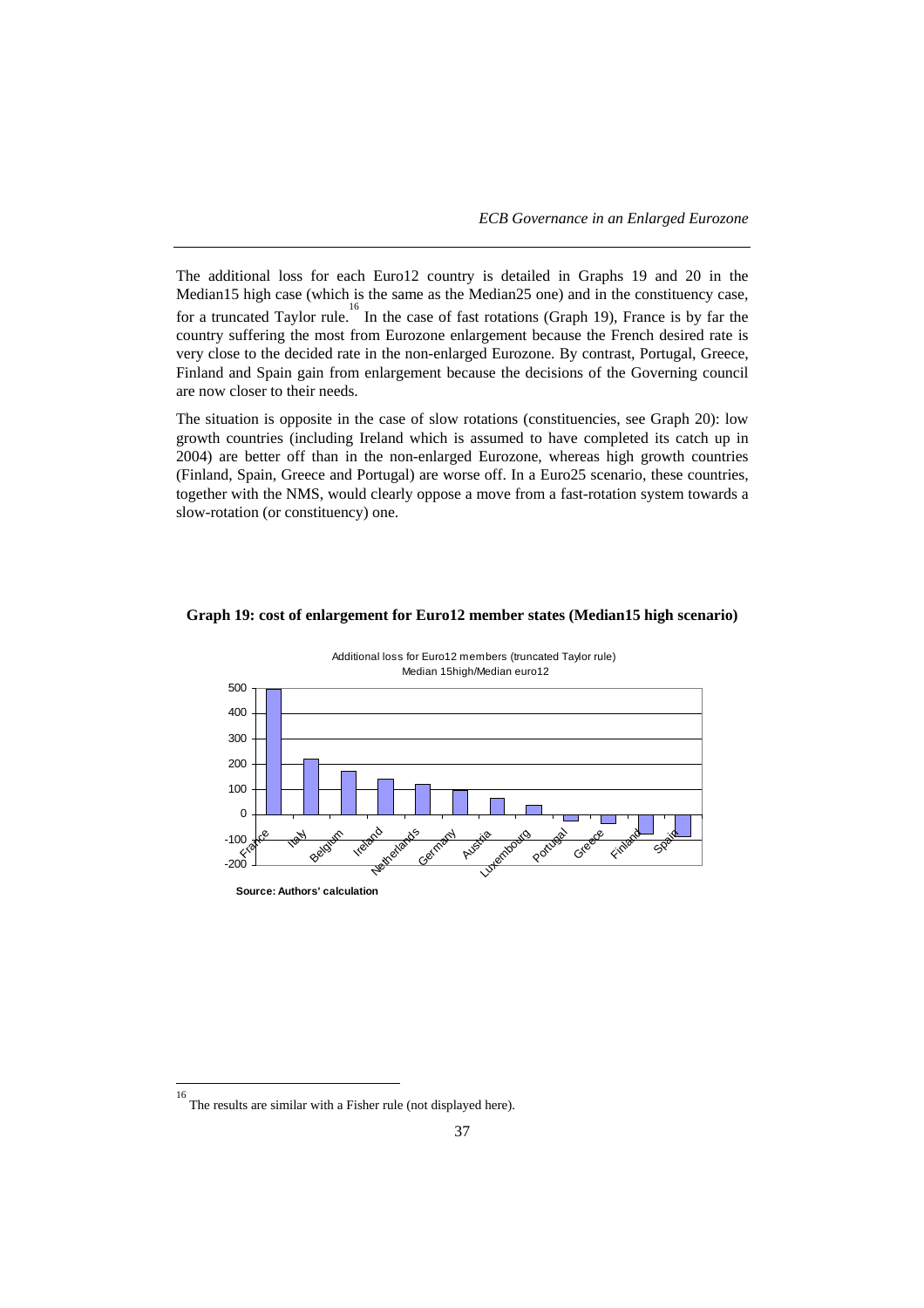

#### **Graph 20: cost of enlargement for Euro12 member states (Constituency scenario)**

## **6. CONCLUSION**

In this paper, we provide an assessment of the rotation rule decided by the European Council for the functioning of the Governing council once the Eurozone is enlarged to 18, 22 and 25 member states. First, desired interest rates by each member of the Governing council are calculated on the basis of Fisher, truncated Taylor and Taylor rules, successively, and on the basis of a convergence of both GDP per capita and price levels within the EU in 30 years. Then, various decision rules are simulated: the old rule where all Governing council members are entitled to vote at each meeting, the new rule where only 15 national governors are allowed to vote at a given meeting, a weighted average, a constituency system, and a complete centralisation of monetary policy where the Executive board decides on the interest rate. In order to gauge the losses incurred by old EMU members when the Eurozone is enlarged, we also simulate monetary policy before the enlargement, with the "old" rule.

The main results are the following. First, moving from the "old" rule to the "new" one does not have much impact on the decisions made by the Governing council in an enlarged Eurozone, should it be with 25, 22 or 18 members, because the median desired rate generally lies within the Executive board. Hence the cost of enlargement, for Euro12 countries, essentially lies in the higher interest rate desired by the Executive board. It is more pronounced if the UK, Sweden and Denmark stay out of the Eurozone, because the three outs have relatively low desired rates while the UK would have a relatively high share in Euro25 aggregates. Second, should rotations be relatively infrequent (say once a year), the system could end up close to a constituency system. In this case, core Euro12 countries could be better off in a Euro25 than in the Euro12, because Groups 1 and 2 would be in the position of imposing lower interest rates. However, core Euro12 would be worse off in a Euro22 compared to a Euro12 because Groups 2 and 3 would be able to impose higher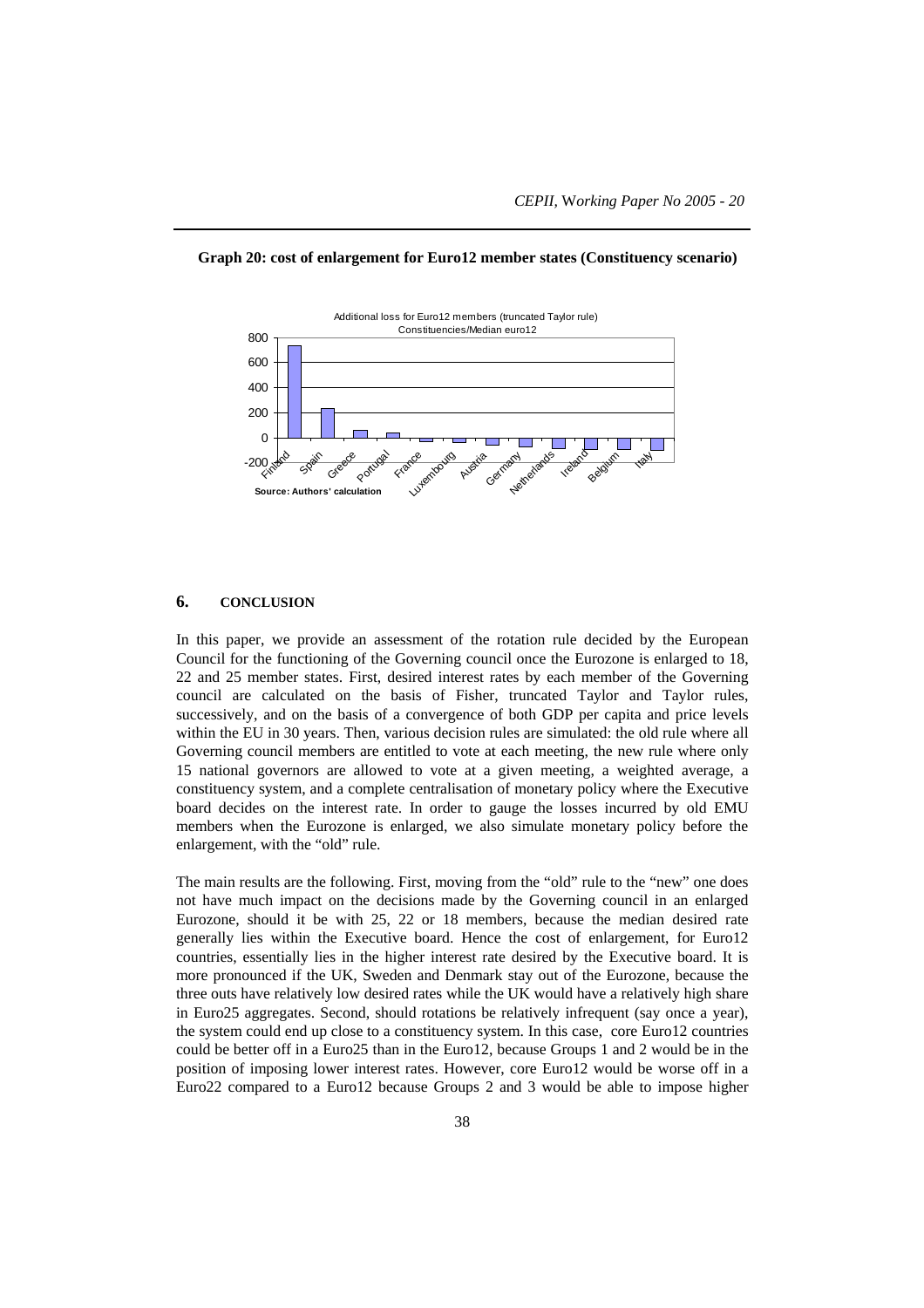interest rates. This underlines the importance, for core Euro12 countries, of UK, Denmark and Sweden joining the Eurozone before large NMS countries join. Third, in a Euro25, the (fast) rotation system which was decided by the European Council is acceptable by all Euro members because it is never the worse system. However, full centralisation (where the choice of the interest rate is left to the Executive board) would deliver the same results, with much lower transaction costs.

The results are shown to be robust to various types of interest-rate rules and various shocks on output gaps. They contrast with pure probabilistic analyses highlighting the loss of influence of the Executive board and of large Eurozone countries after EMU enlargement. This is because of the median position of the Board in terms of desired interest rates: the Board never asks for extremely low or extremely high interest rates, which ensure his influence within the Governing council despite loss of voting power.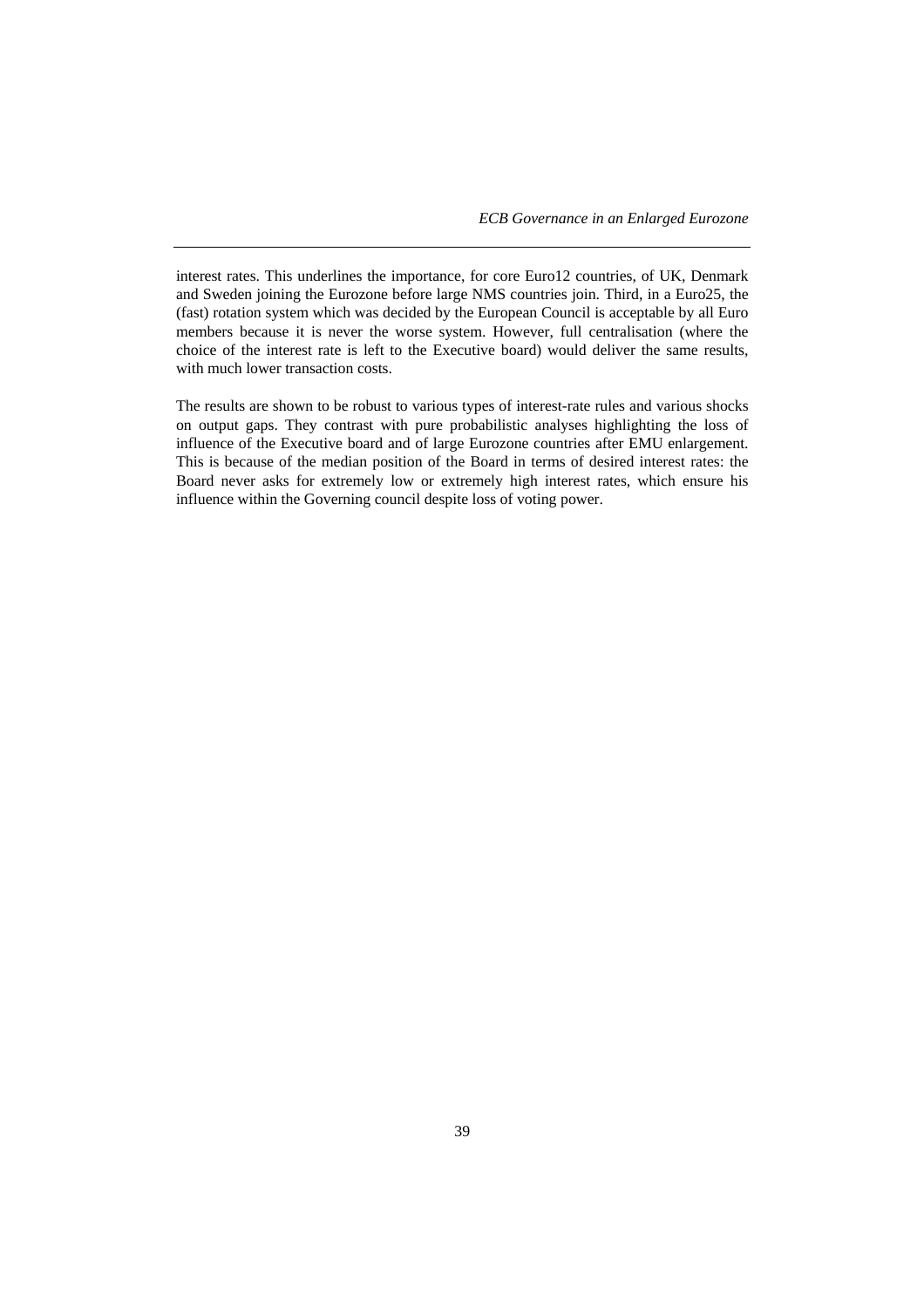#### **REFERENCES**

- Aksoy, Y., de Grauwe, P., and H. Dewachter (2002), "Do Asymmetries matter for European Monetary Policy?", European Economic Review, 46 (3), 443-469
- Baldwin, R., Berglöf, E., Giavazzi, F. and M. Widgrén (2000), "EU reforms for tomorrow's Europe", CEPR discussion paper 2623, November.
- Berger, H. (2002), "The ECB and euro area enlargement", IMF working paper 175, October.
- Berger, H. and J. de Haan (2002), "Are small countries too powerful within the ECB?", Atlantic Economic Journal 30 (3), 1-20.
- Cavelaars, Ph and P. Maier (2003), "EMU enlargement and convergence of price levels : lessons for German reunification", Mimeo, De Nederlandsche Bank, June.
- Dornbusch, R., Favero, C.A. and F. Giavazzi (1998), "The immediate challenges for the European central bank", Economic Policy 26, 17-64..
- Eichengreen, B. and F. Ghironi (2001), "EMU and enlargement", mimeo, University of California, May.
- Fahrholz, C. and Ph. Mohl (2004), "EMU enlargement and the reshaping of decisionmaking within the ECB Governing council: a voting-power analysis", Ezoneplus working paper 23, June.
- Friedrich, I. (2003), "Report on the proposal for a Council decision on an amendment to Article 10.2 of the statutes of the European system of central banks and of the European central bank", European Parliament, A5-0063/2003.
- Gros, D. (2003), "Reforming the composition of the ECB Governing council in view of enlargement: an opportunity missed!", CEPS policy briefs No 32, April.
- Havrilevsky, T. and J. Gildea (1995), "The biases of federal reserve bank presidents", Economic Inquiry 33 (1), pp. 274-284.
- Heinsohn, G, and O. Steiger (2002), "The Eurosystem and the Art of Central Banking", ZEI working paper B 11
- Heinsohn, G., and O. Steiger (2003), "The European Central Bank and the Eurosystem : an Analysis of the Missing Central Monetary Institution in European Monetary Union", ZEI working paper B 09.
- Taylor, J. (1993), "Discretion versus Policy Rule in Practice", Carnegie-Rochester Series on Public Policy 39, 195-214.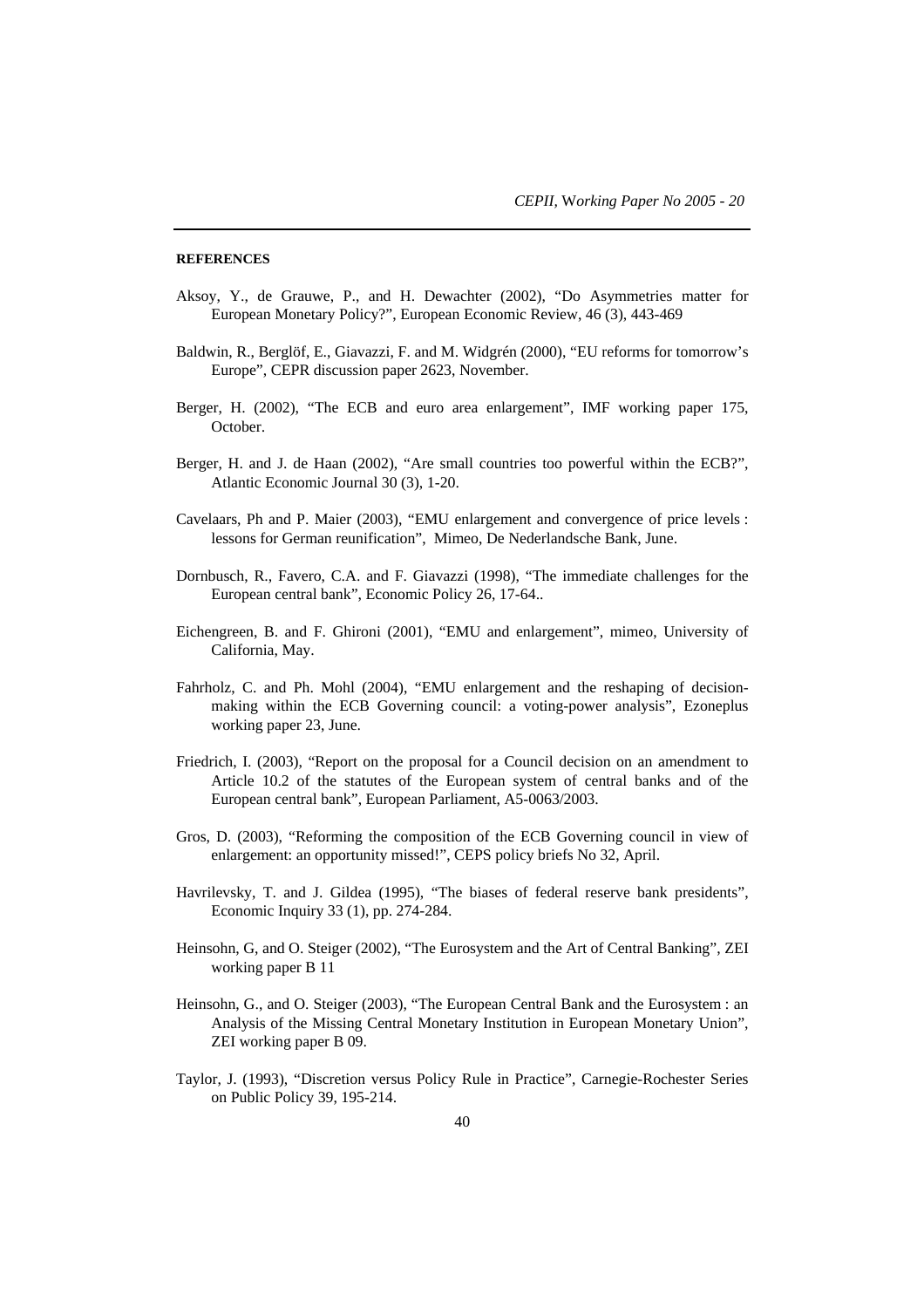- Von Hagen, J. and R. Süppel (1994), "Central bank constitutions for federal monetary unions", European Economic Review 38, 774-782.
- Wynne, M.A. (1999), "The European System of Central Banks", Federal Bank of Dallas Economic Review, first quarter, 2-14.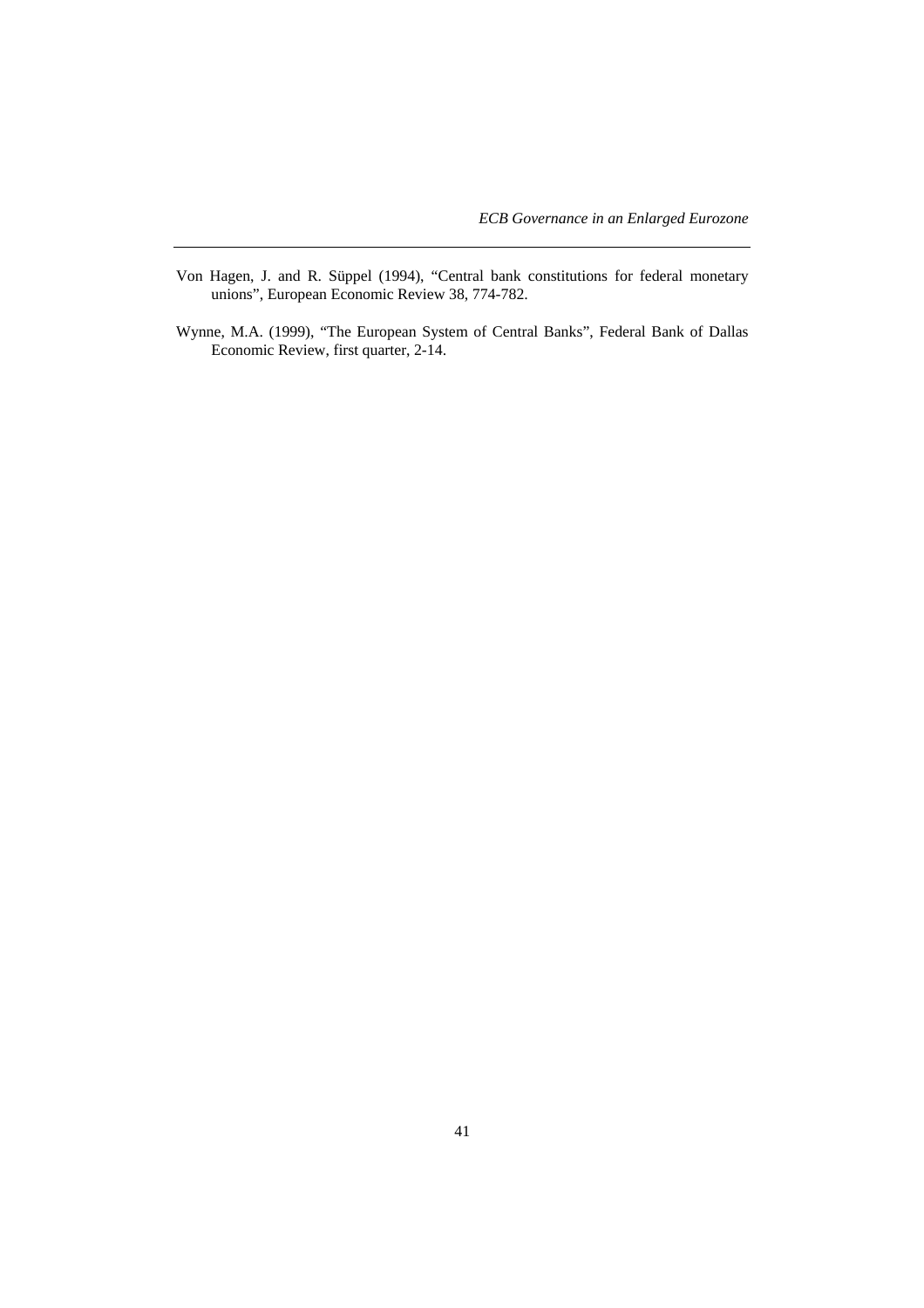# **Appendix A: the data**

- **Industrial production**, 1994-2004 monthly, constant prices, deseasonalised. Source: Eurostat. For Malta, industrial production was not available, hence Greek output gaps were used. The sample starts in 1995 for Austria, Greece and Poland and 1998 for Hungary and Slovenia.
- **Inflation rates**, 2001-2004, year-on-year variation in percentage, source ECB.
- **GDP per capita in 2004**, in purchasing power parity: source ECB.
- **Price levels in 2004**: ratio of GDP per capita in current euros to GDP per capita in purchasing power parity. Source: ECB.
- Labour force growth, 2004-2034, average year-on-year variation in percentage. Source United Nations. For Cyprus, data were not available, hence we used Greek figures.
- **Country coverage**: 25 EU member states.

# **Appendix B: polar scenarios in the case of a Taylor rule, Euro25, shocks on EU25**

Here we show the changes to be made in Table 2 when considering the case of the Taylor rule, with shocks on the aggregate Eurozone (25 countries)

- In the case of positive shock  $+1$  on EU25 :
	- Median 15 high : Germany replaces the UK, but this will not change the decided rate for this rule, which will remain the desired rate by the Executive Board.
	- Median 15 low : the countries remain the same as in Table 2, and the decided rate stays below the rate desired by the Executive Board.
- In the case of negative shock -1 on EU25 :
	- Median 15 high : the Netherlands replaces Ireland, but the decided rate for this rule remains the desired rate of the Executive Board.
	- Median 15 low : the countries remain the same as in Table 2, and the decided rates stays below the rate desired by the Executive Board.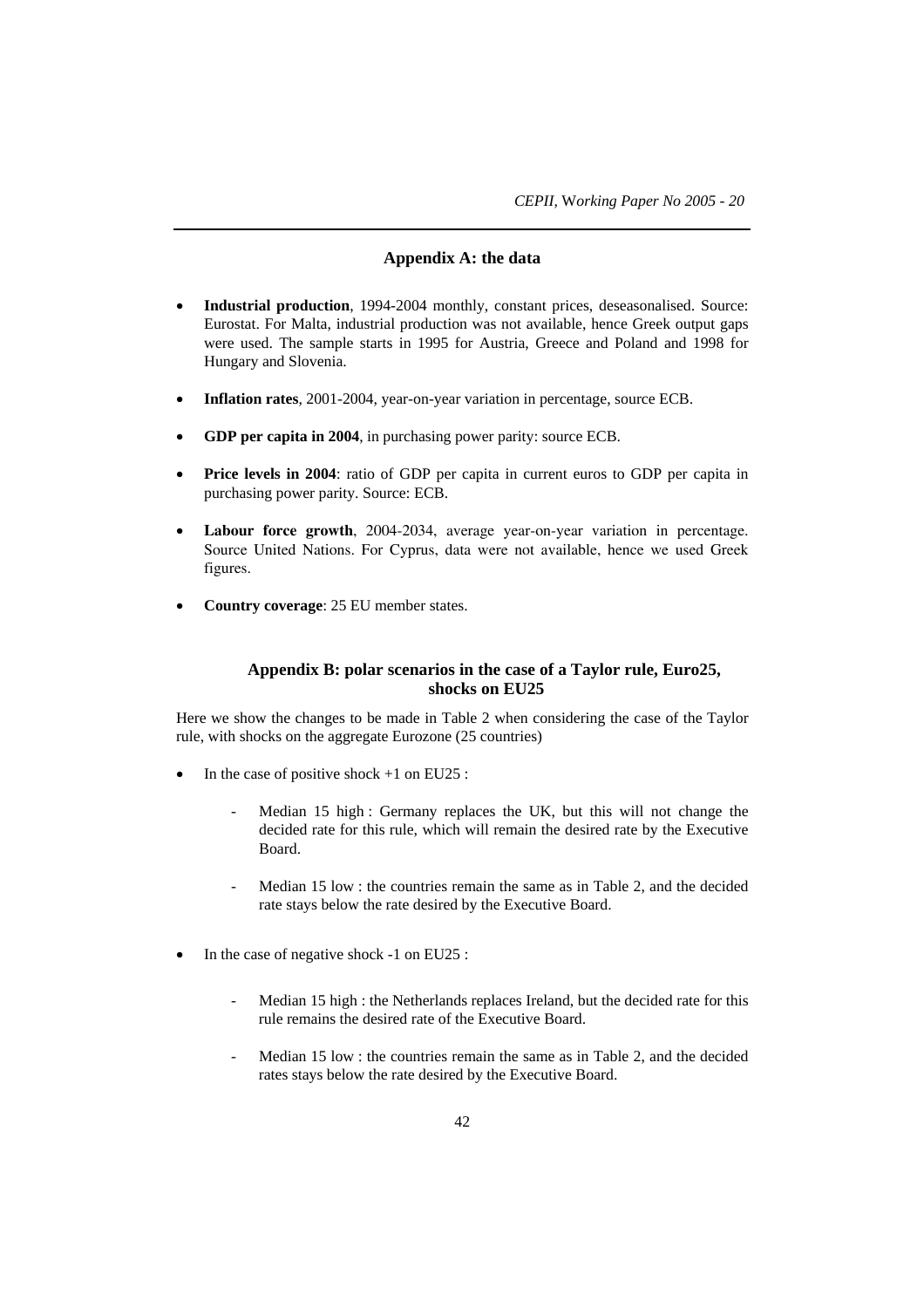*ECB Governance in an Enlarged Eurozone*





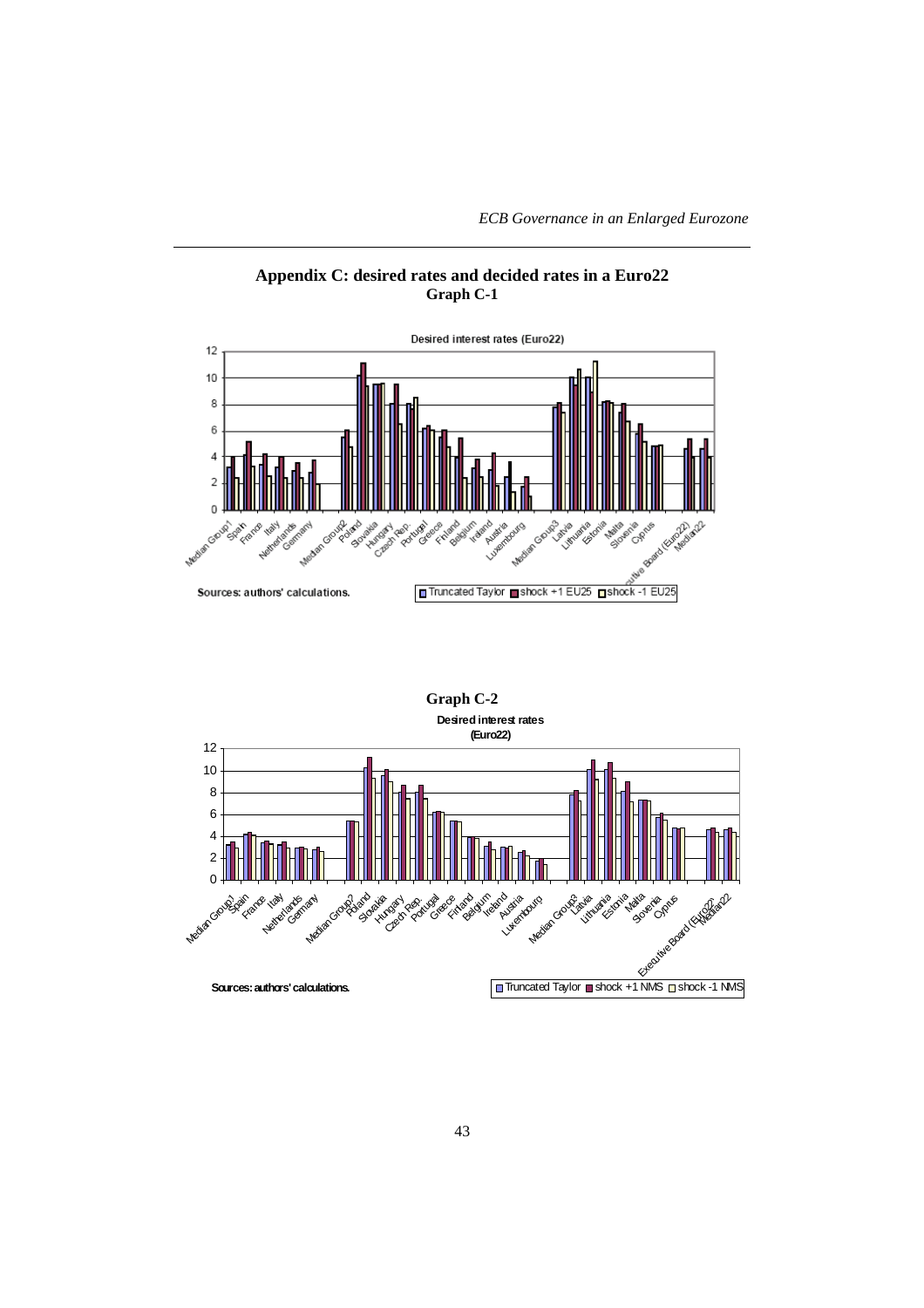

# **Graph C-3**

# **Graph C-4**

Interest rates desired and decided by Governing council depending on the voting procedure (Euro22)

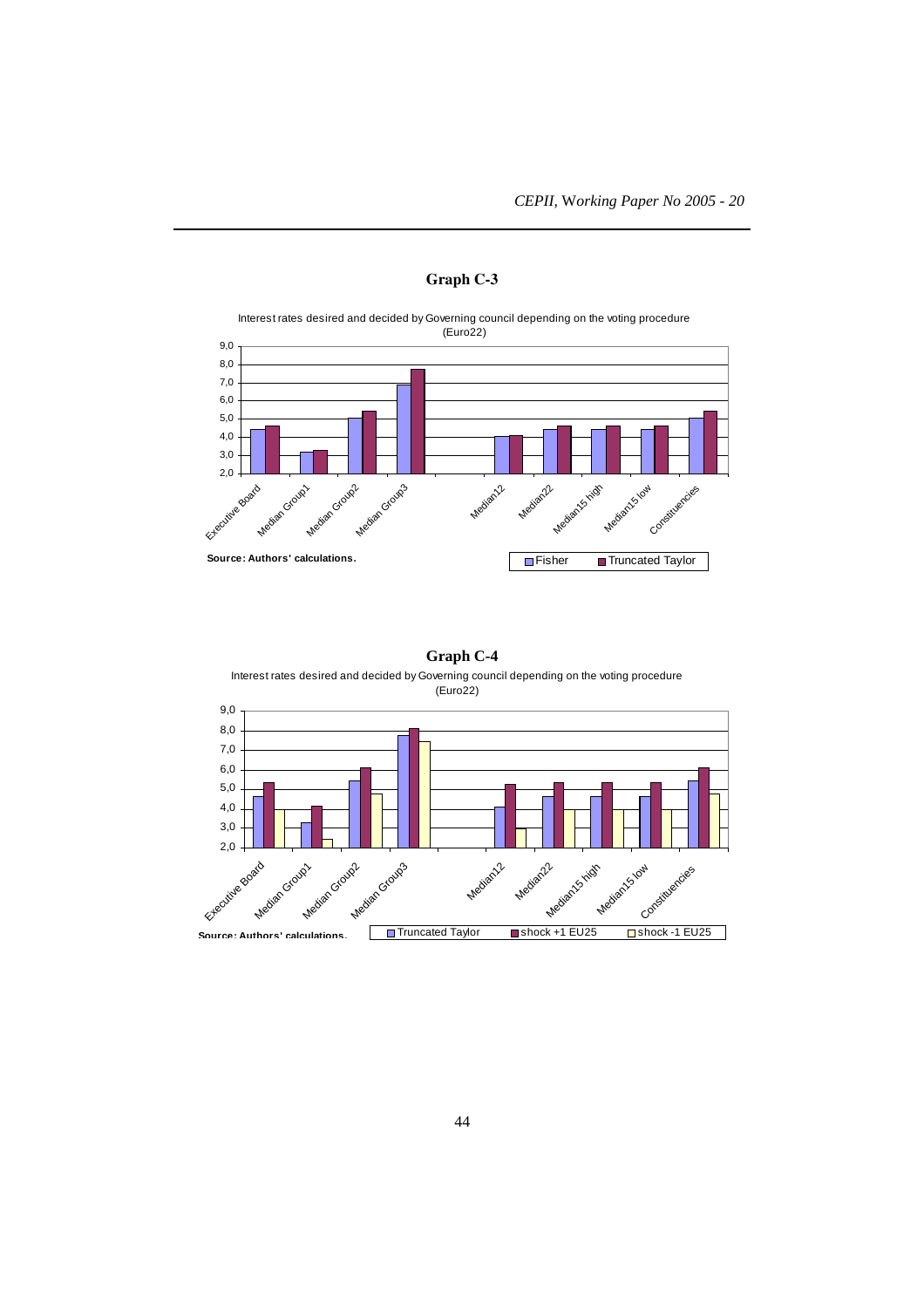*ECB Governance in an Enlarged Eurozone*



# **Graph C-5**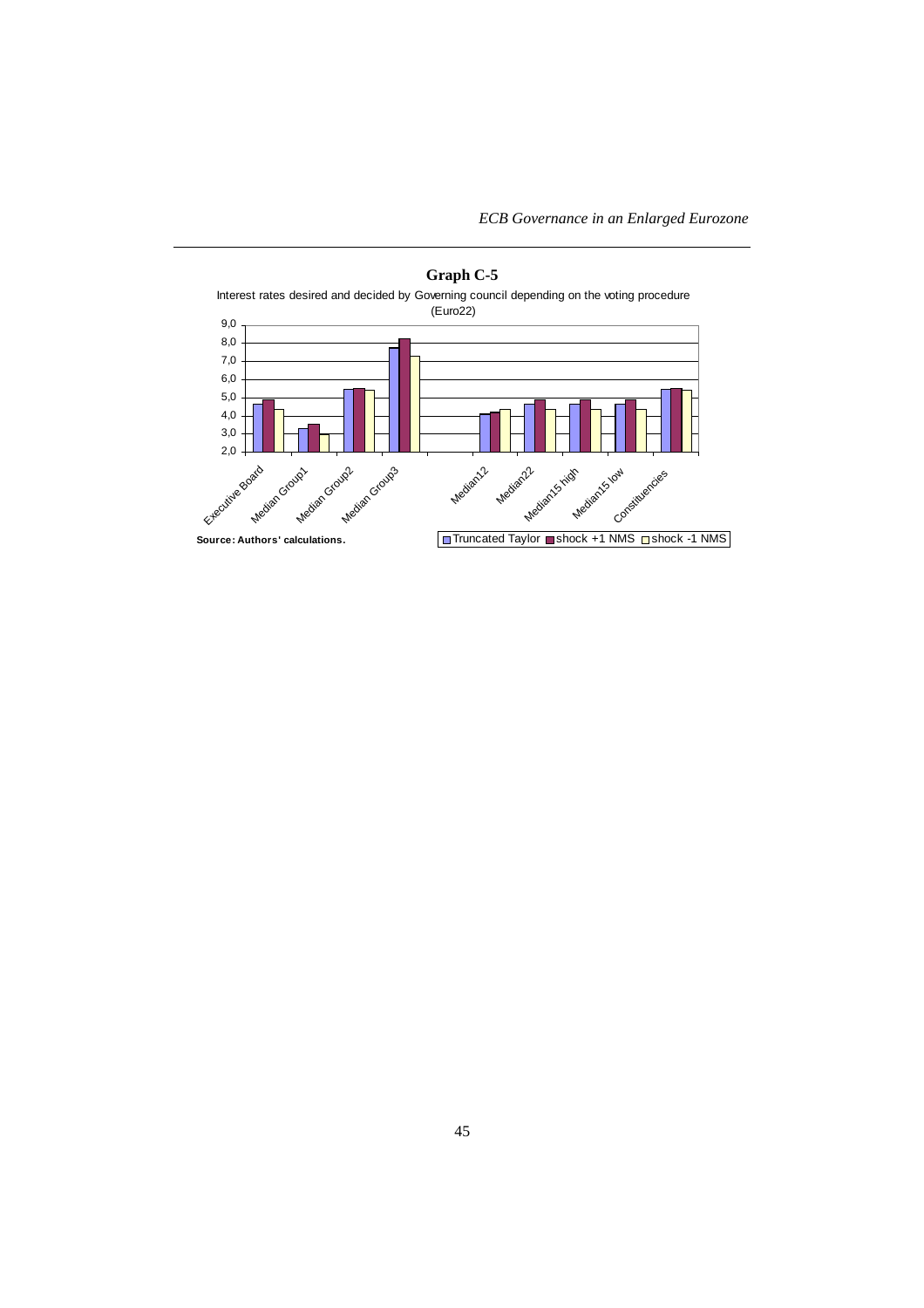

**Appendix D: desired rates and decided rates in a Euro18**

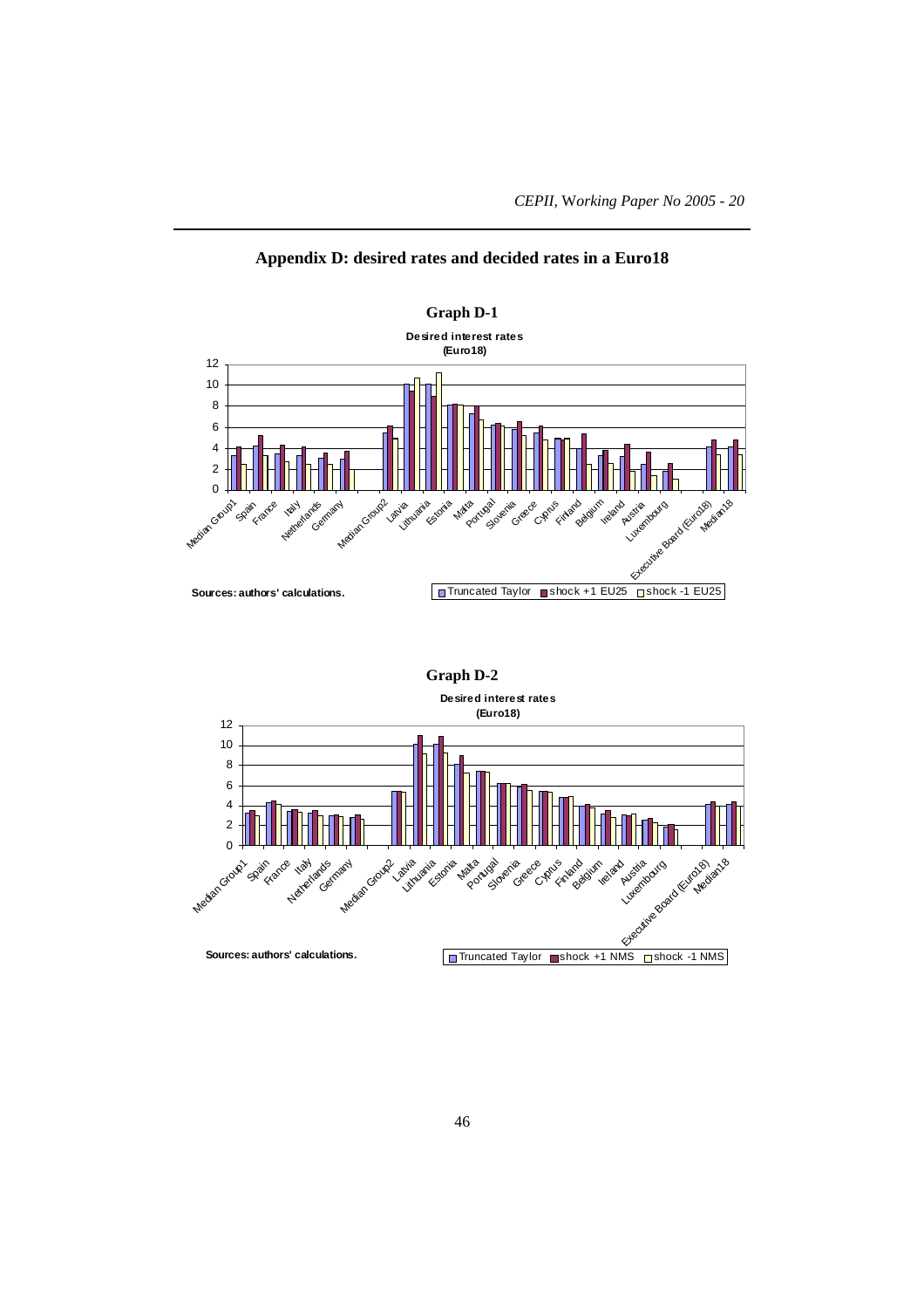*ECB Governance in an Enlarged Eurozone*



# **Graph D-3**

# **Graph D-4**

Interest rates desired and decided by Governing council depending on the voting procedure (Euro18)

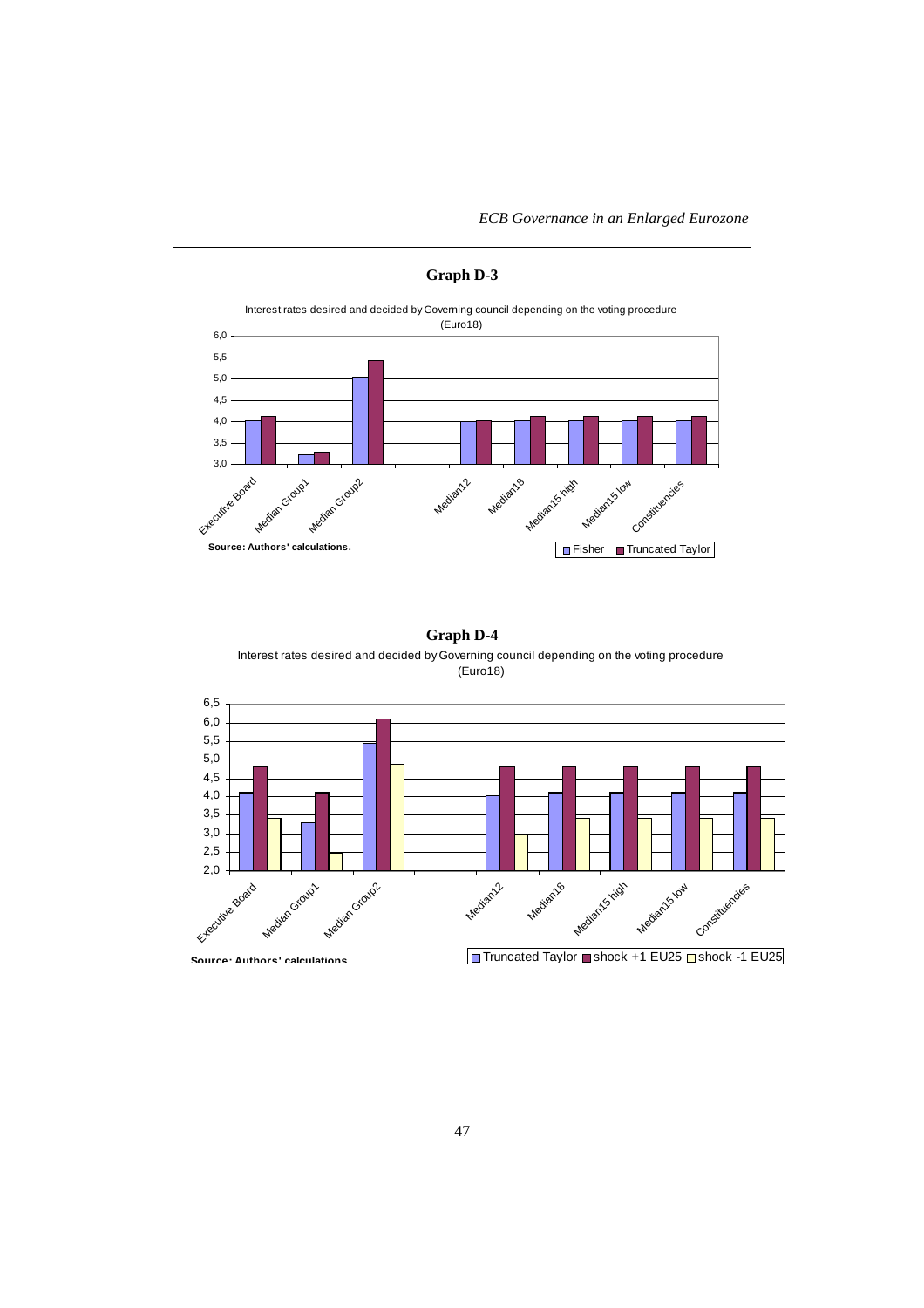

# **Graph D-5**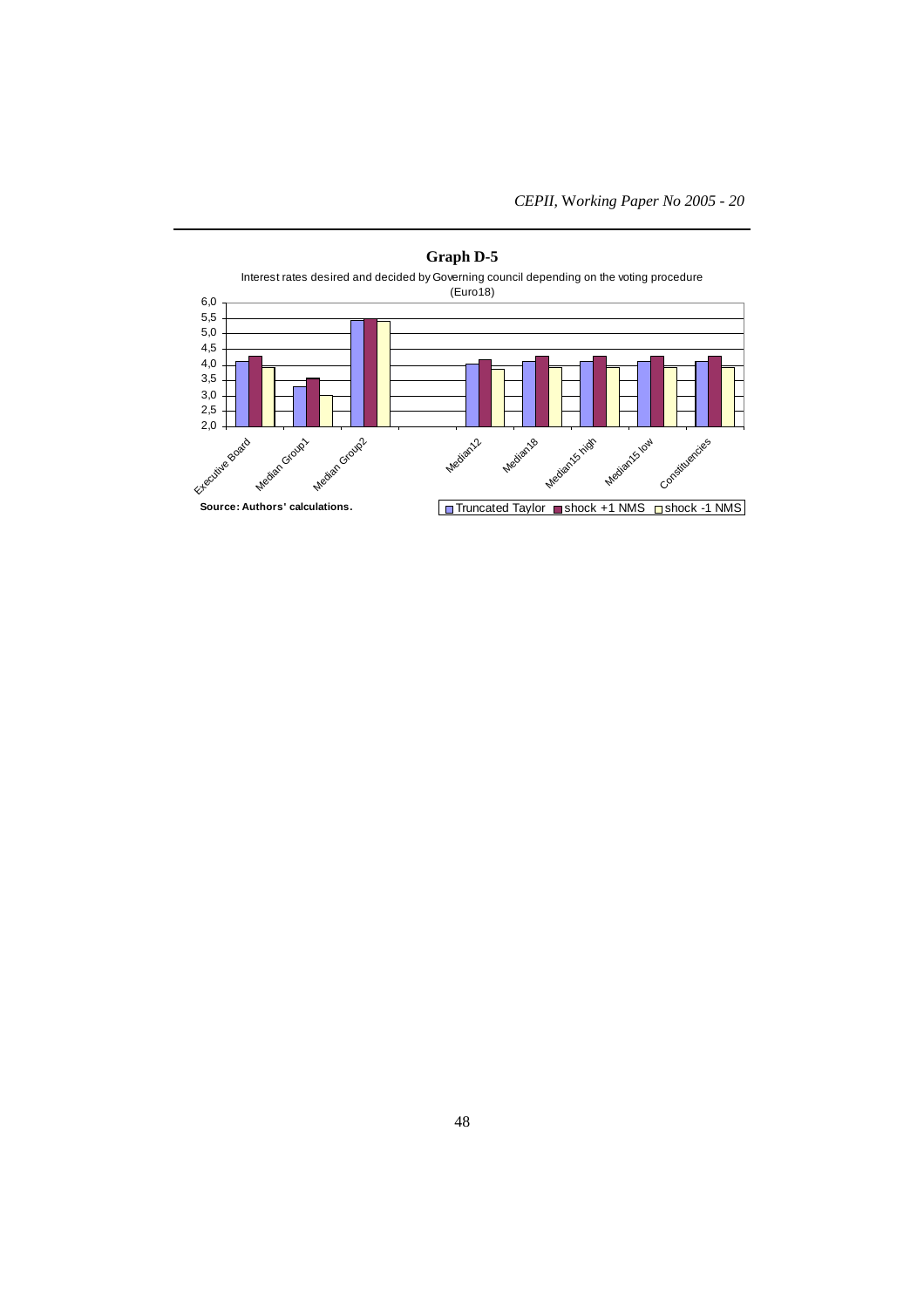*ECB Governance in an Enlarged Eurozone*

|               | LIST OF THE WORKING PAPERS RELEASED BY CEPII                                                                                                     |                                                      |
|---------------|--------------------------------------------------------------------------------------------------------------------------------------------------|------------------------------------------------------|
| $N^{\bullet}$ | <b>Titre</b>                                                                                                                                     | <i>Auteurs</i>                                       |
| 2005-19       | What Are EU Trade Preferences Worth for Sub-<br>Saharan Africa and Other Developing Countries?                                                   | F. Candau & S. Jean                                  |
| 2005-18       | Binding Overhang and Tariff-Cutting Formulas                                                                                                     | M.H. Bchir, S. Jean &<br>D. Laborde                  |
| 2005-17       | International Trade and Income Distribution:<br>Reconsidering the Evidence                                                                       | I. Bensidoun, S. Jean &<br>A. Sztulman               |
| 2005-16       | China and the Relationship between the Oil Price and<br>the Dollar                                                                               | A. Bénassy-Quéré,<br>V. Mignon & A. Penot            |
| 2005-15       | Consequences of Alternative Formulas for<br><b>Agricultural Tariff Cuts</b>                                                                      | S. Jean, D. Laborde &<br>W. Martin                   |
| 2005-14       | Is Erosion of Tariff Preferences a Serious Concern?                                                                                              | A. Bouët, L. Fontagné<br>& S. Jean                   |
| 2005-13       | The Consequences of Agricultural Trade<br>Liberalization for Developing Countries:<br>Distinguishing Between Genuine Benefits and False<br>Hopes | J.C. Bureau, S. Jean<br>A. Matthews                  |
| 2005-12       | From Bound Duties to Actual Protection: Industrial<br>Liberalisation in the Doha Round                                                           | M.H. Bchir,<br>L. Fontagné & S. Jean                 |
| 2005-11       | Impact de l'ouverture financière sur les inégalités<br>internes dans les pays émergents                                                          | A. Bénassy-Quéré &<br>V. Salins                      |
| 2005-10       | Disentangling Horizontal and Vertical Intra-Industry<br>Trade                                                                                    | L. Fontagné,<br>M. Freudenberg &<br>G. Gaulier       |
| 2005-09       | China's Integration in East Asia: Production Sharing,<br>FDI & High-Tech Trade                                                                   | G. Gaulier, F. Lemoine<br>D. Ünal-Kesenci            |
| 2005-08       | Tax Competition and Public Input                                                                                                                 | A. Bénassy-Quéré,<br>N. Gobalraja &<br>A. Trannoy    |
| 2005-07       | Trade Liberalisation, Growth and Poverty in Senegal:<br>A Dynamic Microsimulation CGE Model Analysis                                             | N. Annabi, F. Cissé,<br>J. Cockburn &<br>B. Decaluwé |
| 2005-06       | Migration, Trade and Wages                                                                                                                       | A. Hijzen & P. Wright                                |
| 2005-05       | <b>Institutional Determinants of Foreign Investment</b>                                                                                          | A. Bénassy-Quéré,<br>M. Coupet & T. Mayer            |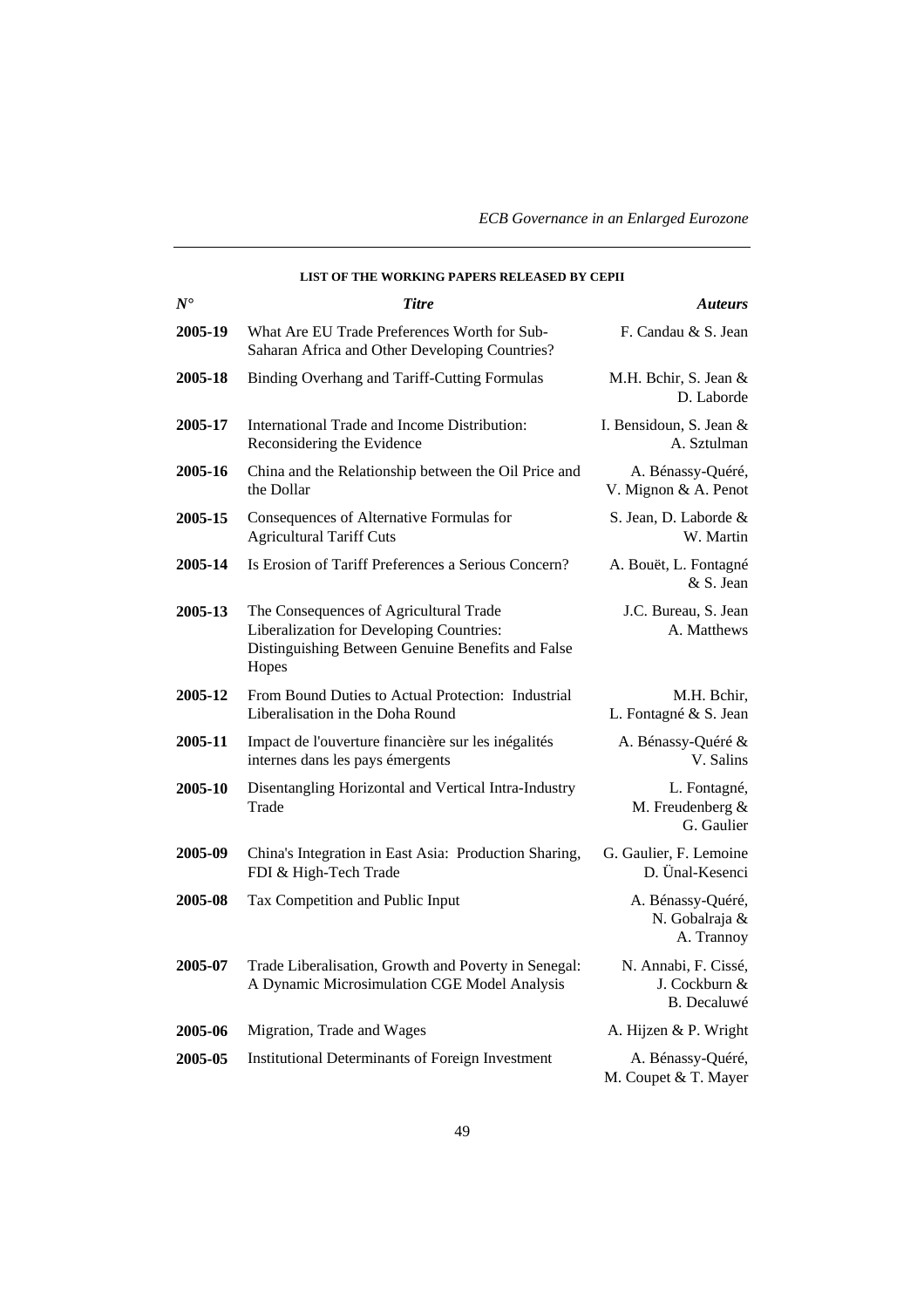| 2005-04 | L'économie indienne : changements structurels et<br>perspectives à long terme                                                                                           | S. Chauvin &<br>F. Lemoine                                                  |
|---------|-------------------------------------------------------------------------------------------------------------------------------------------------------------------------|-----------------------------------------------------------------------------|
| 2005-03 | Programme de travail du CEPII pour 2005                                                                                                                                 |                                                                             |
| 2005-02 | Market Access in Global and Regional Trade                                                                                                                              | T. Mayer<br>& S. Zignago                                                    |
| 2005-01 | Real Equilibrium Exchange Rate in China                                                                                                                                 | V. Coudert &<br>C. Couharde                                                 |
| 2004-22 | A Consistent, <i>ad-valorem</i> Equivalent Measure of<br>Applied Protection Across the World: The MAcMap-<br><b>HS6</b> Database                                        | A. Bouët, Y. Decreux,<br>L. Fontagné, S. Jean<br>& D. Laborde               |
| 2004-21 | IMF in Theory: Sovereign Debts, Judicialisation and<br>Multilateralism                                                                                                  | J. Sgard                                                                    |
| 2004-20 | The Impact of Multilateral Liberalisation on European<br>Regions: a CGE Assessment                                                                                      | S. Jean & D. Laborde                                                        |
| 2004-19 | La compétitivité de l'agriculture et des industries<br>agroalimentaires dans le Mercosur et l'Union<br>européenne dans une perspective de libéralisation<br>commerciale | N. Mulder, A. Vialou,<br>B. David,<br>M. Rodriguez &<br>M. Castilho         |
| 2004-18 | Multilateral Agricultural Trade Liberalization: The<br>Contrasting Fortunes of Developinc Countries in the<br>Doha Round                                                | A. Bouët, J.C. Bureau,<br>Y. Decreux & S. Jean                              |
| 2004-17 | UK in or UK out? A Common Cycle Analysis<br>between the UK and the Euro Zone                                                                                            | J. Garnier                                                                  |
| 2004-16 | Regionalism and the Regionalisation of International<br>Trade                                                                                                           | G. Gaulier, S. Jean &<br>D. Ünal-Kesenci                                    |
| 2004-15 | The Stock-Flow Approach to the Real Exchange Rate<br>of CEE Transition Economies                                                                                        | B. Egert,<br>A. Lahrècche-Révil &<br>K. Lommatzsch                          |
| 2004-14 | Vieillissement démographique, épargne et retraite :<br>une analyse à l'aide d'un modèle d'équilibre général à<br>agents hétérogènes                                     | C. Bac & J. Chateau                                                         |
| 2004-13 | Burden Sharing and Exchange-Rate Misalignments<br>within the Group of Twenty                                                                                            | A. Bénassy-Quéré,<br>P. Duran-Vigneron,<br>A. Lahrèche-Révil &<br>V. Mignon |
| 2004-12 | Regulation and Wage Premia                                                                                                                                              | S. Jean & G. Nicoletti                                                      |
| 2004-11 | The Efficiency of Fiscal Policies: a Survey of the<br>Literature                                                                                                        | S. Capet                                                                    |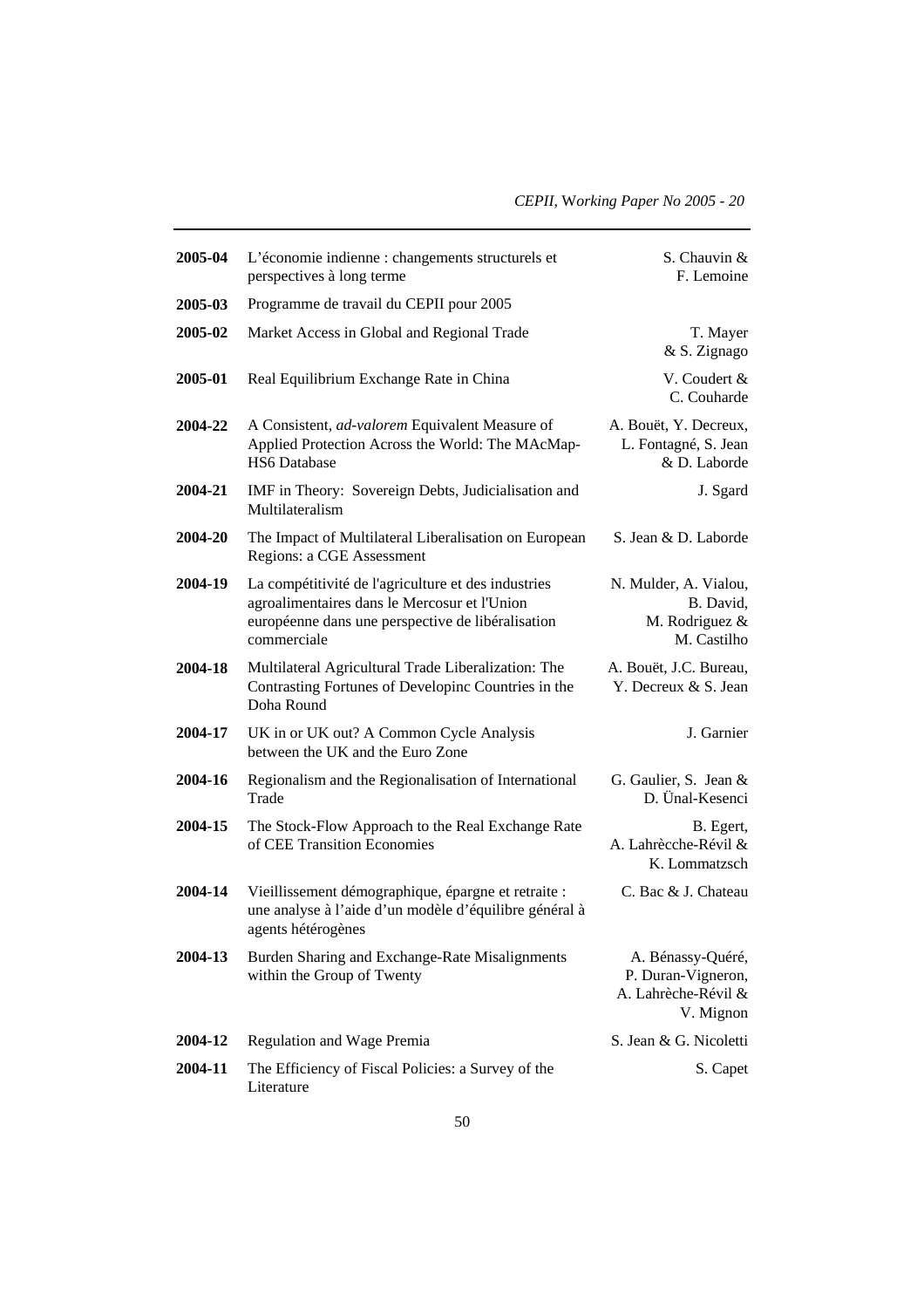| 2004-10 | La réforme du marché du travail en Allemagne : les<br>enseignements d'une maquette                  | S. Capet                                                |
|---------|-----------------------------------------------------------------------------------------------------|---------------------------------------------------------|
| 2004-09 | Typologie et équivalence des systèmes de retraites                                                  | P. Villa                                                |
| 2004-08 | South – South Trade: Geography Matters                                                              | S. Coulibaly &<br>L. Fontagné                           |
| 2004-07 | Current Accounts Dynamics in New EU Members:<br>Sustainability and Policy Issues                    | P. Zanghieri                                            |
| 2004-06 | Incertitude radicale et choix du modèle                                                             | P. Villa                                                |
| 2004-05 | Does Exchange Rate Regime Explain Differences in<br>Economic Results for Asian Countries?           | V. Coudert &<br>M. Dubert                               |
| 2004-04 | Trade in the Triad: How Easy is the Access to Large<br>Markets?                                     | L. Fontagné, T. Mayer<br>& S. Zignago                   |
| 2004-03 | Programme de travail du CEPII pour 2004                                                             |                                                         |
| 2004-02 | Technology Differences, Institutions and Economic<br>Growth: a Conditional Conditional Convergence  | H. Boulhol                                              |
| 2004-01 | Croissance et régimes d'investissement                                                              | P. Villa                                                |
| 2003-22 | A New Look at the Feldstein-Horioka Puzzle using a<br><b>Integrated Panel</b>                       | A. Banerjee<br>P. Zanghieri                             |
| 2003-21 | Trade Linkages and Exchange Rates in Asia: The Role<br>of China                                     | A. Bénassy-Quéré &<br>A. Lahrèche-Révil                 |
| 2003-20 | Economic Implications of Trade Liberalization<br>Under the Doha Round                               | J. Francois,<br>H. van Meijl &<br>F. van Tongeren       |
| 2003-19 | Methodological Tools for SIA - Report of the CEPII<br>Worshop held on 7-8 November 2002 in Brussels |                                                         |
| 2003-18 | Order Flows, Delta Hedging and Exchange Rate<br>Dynamics                                            | B. Rzepkowski                                           |
| 2003-17 | Tax Competition and Foreign Direct Investment                                                       | A. Bénassy-Quéré,<br>L. Fontagné &<br>A. Lahrèche-Révil |
| 2003-16 | Commerce et transfert de technologies : les cas<br>comparés de la Turquie, de l'Inde et de la Chine | F. Lemoine &<br>D. Ünal-Kesenci                         |
| 2003-15 | The Empirics of Agglomeration and Trade                                                             | K. Head & T. Mayer                                      |
| 2003-14 | Notional Defined Contribution: A Comparison of the<br>French and German Point Systems               | F. Legros                                               |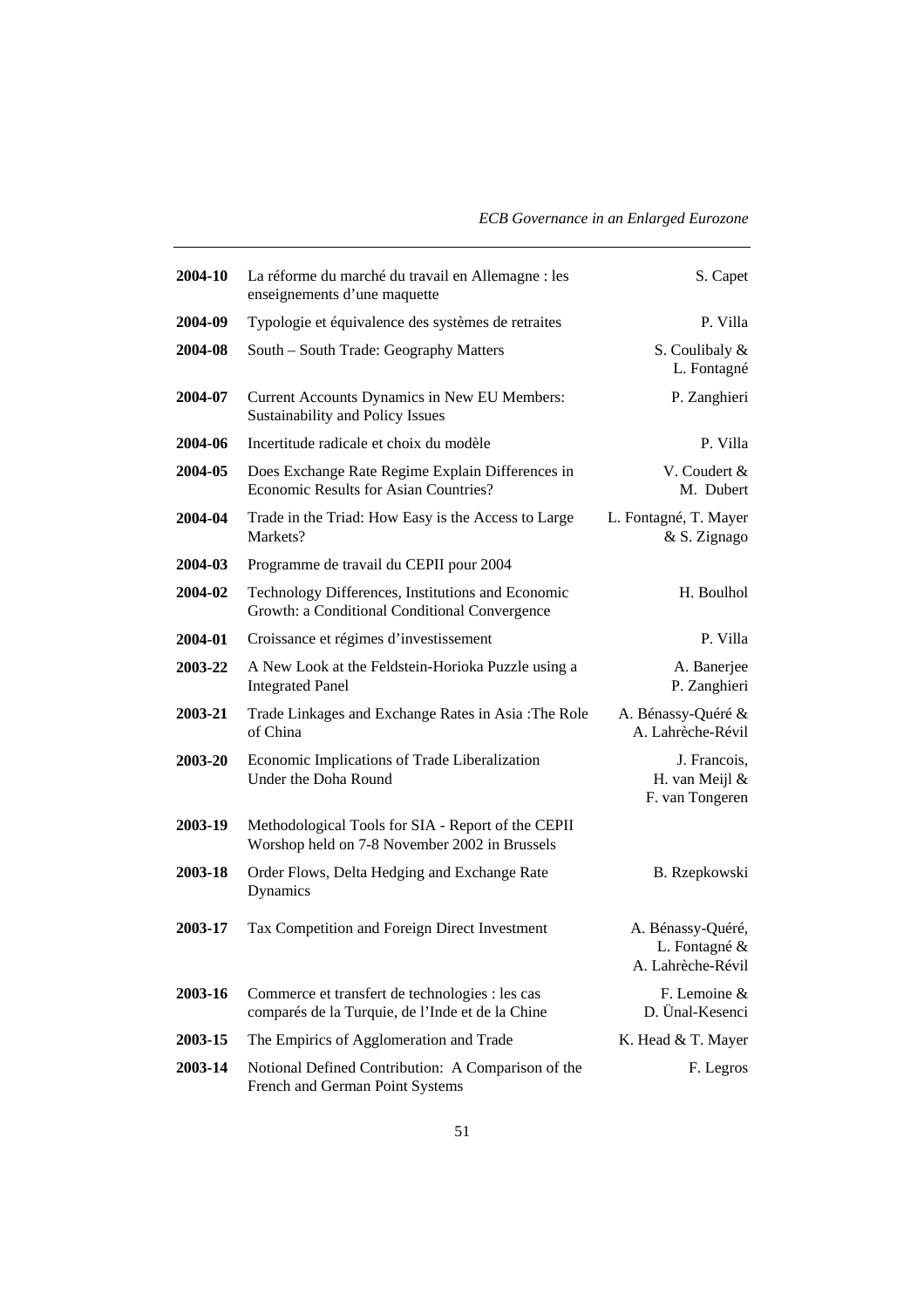| 2003-13 | How Different is Eastern Europe? Structure and<br>Determinants of Location Choices by French Firms in<br>Eastern and Western Europe         | A.C. Disdier &<br>T. Mayer                        |
|---------|---------------------------------------------------------------------------------------------------------------------------------------------|---------------------------------------------------|
| 2003-12 | Market Access Liberalisation in the Doha Round:<br>Scenarios and Assessment                                                                 | L. Fontagné,<br>J.L. Guérin & S. Jean             |
| 2003-11 | On the Adequacy of Monetary Arrangements in Sub-<br>Saharian Africa                                                                         | A. Bénassy-Quéré &<br>M. Coupet                   |
| 2003-10 | The Impact of EU Enlargement on Member States:<br>a CGE Approach                                                                            | H. Bchir, L. Fontagné<br>& P. Zanghieri           |
| 2003-09 | India in the World Economy: Traditional<br>Specialisations and Technology Niches                                                            | S. Chauvin &<br>F. Lemoine                        |
| 2003-08 | <b>Imitation Amongst Exchange-Rate Forecasters:</b><br><b>Evidence from Survey Data</b>                                                     | M. Beine,<br>A. Bénassy-Quéré &<br>H. Colas       |
| 2003-07 | Le Currency Board à travers l'expérience de<br>l'Argentine                                                                                  | S. Chauvin & P. Villa                             |
| 2003-06 | Trade and Convergence: Revisiting Ben-Davil                                                                                                 | G. Gaulier                                        |
| 2003-05 | Estimating the Fundamental Equilibrium Exchange<br>Rate of Central and Eastern European Countries the<br><b>EMU Enlargement Perspective</b> | B. Egert $\&$<br>A. Lahrèche-Révil                |
| 2003-04 | Skills, Technology and Growth is ICT the Key to<br>Success?                                                                                 | J. Melka, L. Nayman,<br>S. Zignago &<br>N. Mulder |
| 2003-03 | L'investissement en TIC aux Etats-Unis et dans<br>quelques pays européens                                                                   | G. Cette & P.A. Noual                             |
| 2003-02 | Can Business and Social Networks Explain the Border<br><b>Effect Puzzle?</b>                                                                | P.P. Combes.<br>M. Lafourcade &<br>T. Mayer       |